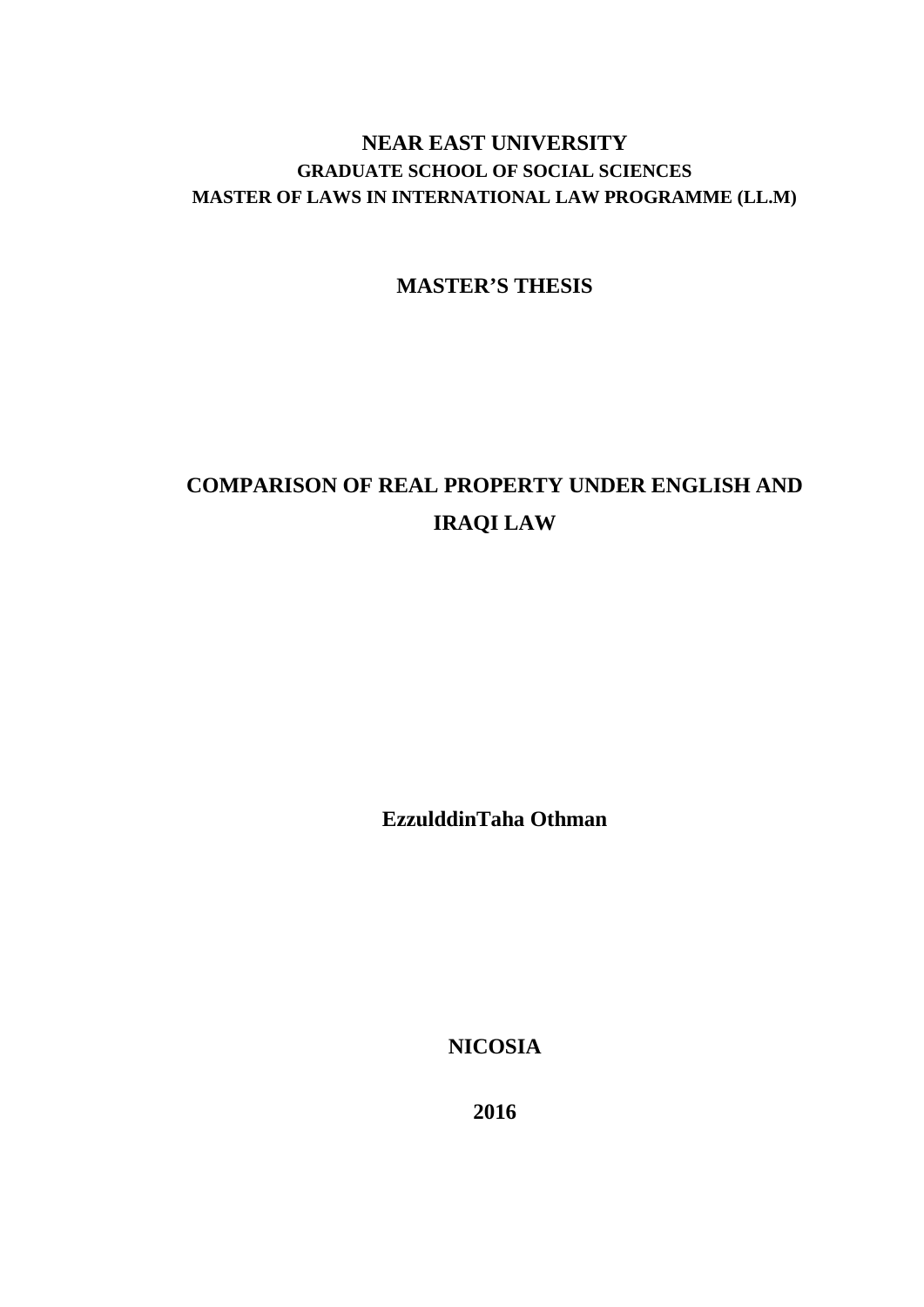## **NEAR EAST UNIVERSITY GRADUATE SCHOOL OF SOCIAL SCIENCES MASTER OF LAWS IN INTERNATIONAL LAW PROGRAMME (LL.M)**

**MASTER'S THESIS**

# **COMPARISON OF REAL PROPERTY UNDER ENGLISH AND IRAQI LAW**

# **PREPARED BY EzzulddinTaha Othman 20144624**

## **SUPERVISOR ASST.PROF.DR. RE AT VOLKAN GÜNEL**

**NICOSIA**

**2016**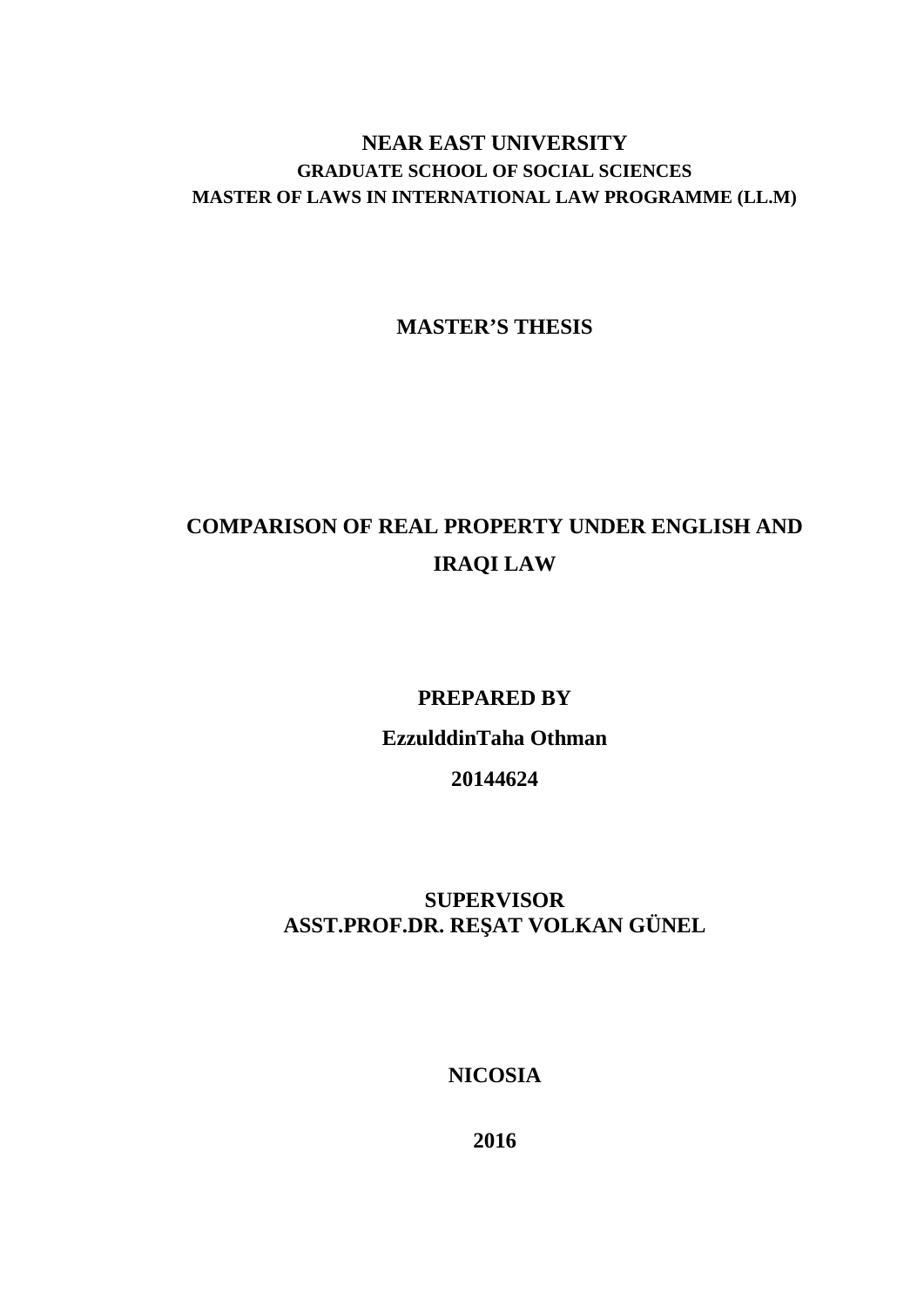#### **ABSTRACT**

Conventionally, the term real property can liken to land and everything that is permanent in nature including structures and minerals. Real property is not only about the ownership of property and buildings but it comprises of different legal relationships between owners of real estate, which is the meaning of contract formation of real property. The sales, rent, use, possession of real property or real estates under English law in comparison with the that of Iraqi law is the main motive behind writing this dissertation. Generally, the basic difference between English common law system and Iraqi civil law is that while Iraqi civil law is codified (written), the common law is not. The problem found is even within the states practicing common law system, it is practiced differently. Though, there are few distinguishing features of real property under English common law system, but in the formation of real property contract, there are similar concepts, terms, conditions found both in the common law system and civil law.

The dissertation is divided into five parts and each part is designed to comprehensively shed light to different issues relating to real property in both English common law and Iraqi civil law in order to find out its distinguishing features of both systems of law. The third and last chapter briefly examines ground lease and ownership of land in Iraqi civil code. The fourth chapter basically focuses on the topic of this dissertation where real property in Iraqi civil code was explained and comparison between the real property in English and Iraqi law was explained. Additionally comparison is made in the last chapter between real property under common law and the continental civil law system. The thesis concludes that there is little difference of formulating real property under English common law and Iraqi civil law system. This means that components of real property in Iraqi civil code shared many similarities with English common law system.

**Keywords:**Real Property, Servitudes, Real Estates, Mortgages, Condominium, Overreaching, Civil Law and Common Law.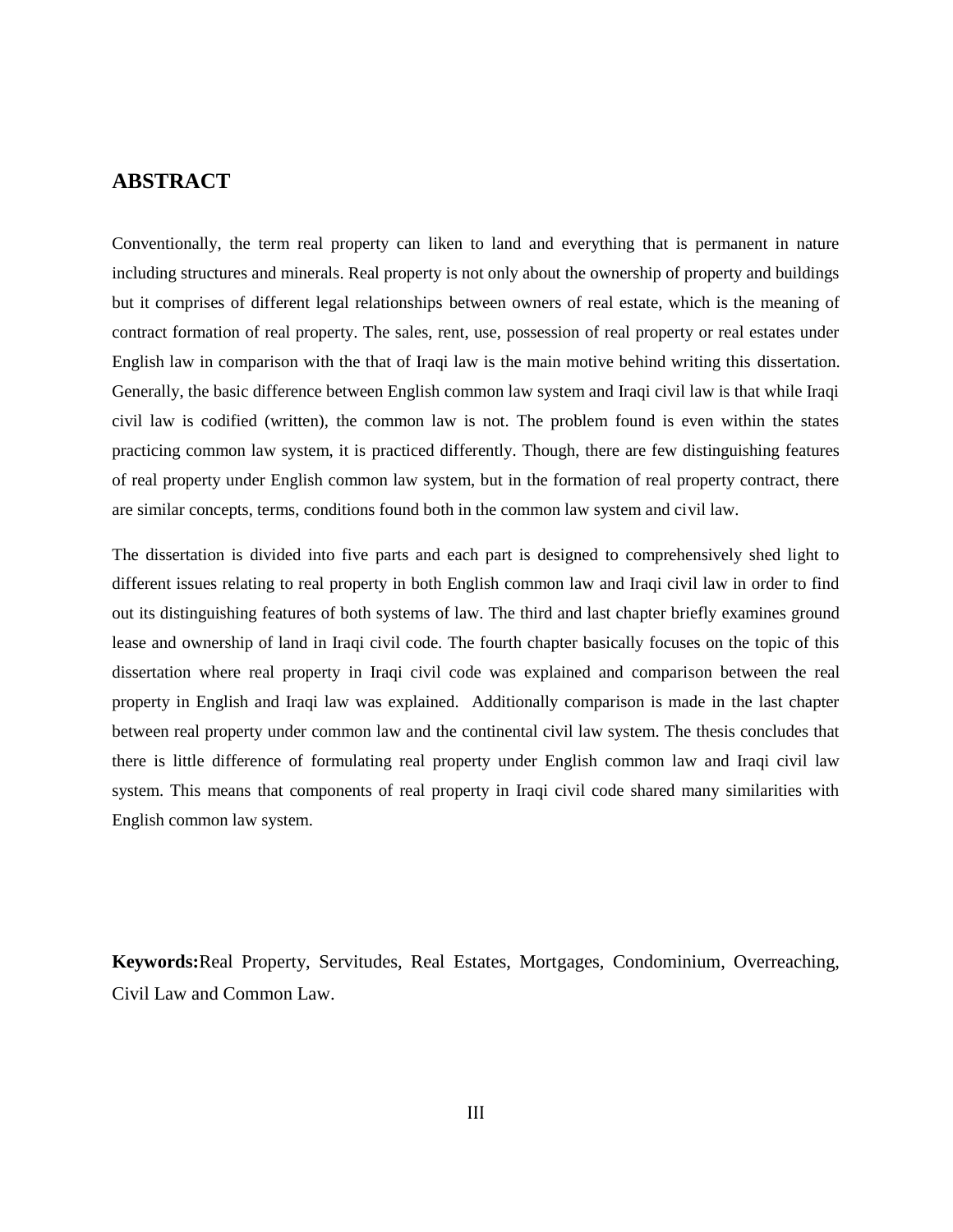Geleneksel olarak gayrimenkul mülkiyeti terimi, yapılar ve mineraller dahil olmak üzere doğada kalıcı olarak bulunan arazi ve her şeyle benzetilebilir. Gayrimenkul mülkiyeti sadece mülkiyet ve binaların mülkiyeti olmamakla birlikte ayni zamanda gayrimenkul sözleşme oluşumu anlamına gelen gayrimenkul mülkiyetinin farklı hukuki ilişkilerini de oluşturmaktadır. Gayrimenkul mülkiyetinin İngiliz hukuku altında satışı, kirası, kullanımı ve bulundurulmasının Irak hukukuyla karşılaştırılması bu tezin yazılmasındaki temel amaçtır. Genellikle İngiliz ortak hukuk sistemi ve Irak medeni hukuku arasındaki temel fark Irak medeni hukukunun kodlanmış (yazılı) olması, ortak hukukun ise yazılı olmamasıdır. Bulunan sorun, ortak hukuk sistemini uygulayan devletlerin bile bunu farklı şekilde uygulamasıdır. Yine de İngiliz ortak hukuk sisteminde birkaç ayırt edici gayrimenkul mülkiyeti özellik bulunmakta ama gayrimenkul mülkiyeti sözleşmesi oluşumunda benzer kavramlar, terimler ve koşullar hem ortak hukuk sisteminde hem de medeni hukukta bulunmaktadır.

Tez beş bölümden oluşmaktadır ve her bölüm her iki hukuk sistemin de ayırt edici özelliklerini bulmak için İngiliz ortak hukuku ve Irak medeni hukukunda gayrimenkul ile ilgili farklı konulara ışık tutacak şekilde tasarlanmıştır. Üçüncü ve son bölüm kısaca Irak Medeni Kanununda arazi kiralama ve arazi mülkiyetini inceler. Dördüncü bölüm bu tezin konusu olan Irak medeni kanununda gayrimenkul mülkiyetinin açıklaması ve İngiliz ve Irak hukukunda gayrimenkul mülkiyetinin karşılaştırılması üzerine odaklanmaktadır. Buna ek olarak, son bölümde ortak hukuk ve kıtasal medeni kanun sistemi altında gayrimenkul mülkiyeti karşılaştırılmıştır. Tez, gayrimenkul mülkiyetinin İngiliz ortak hukuku ve Irak medeni hukuk sistemi altında çok az bir farkı olduğu sonucuna ulaşmaktadır. Bu da gayrimenkul mülkiyeti bileşenlerinin Irak medeni hukukunda ve İngiliz ortak hukuk sisteminde birçok benzerliği bulunduğu anlamına gelmektedir.

Anahtar Kelimeler: Gayrimenkul, İrtifak hakları, Emlaklar, İpotekler, Kat mülkiyeti, Mükellefiyetsizlik, Medeni Hukuk ve Genel Hukuk.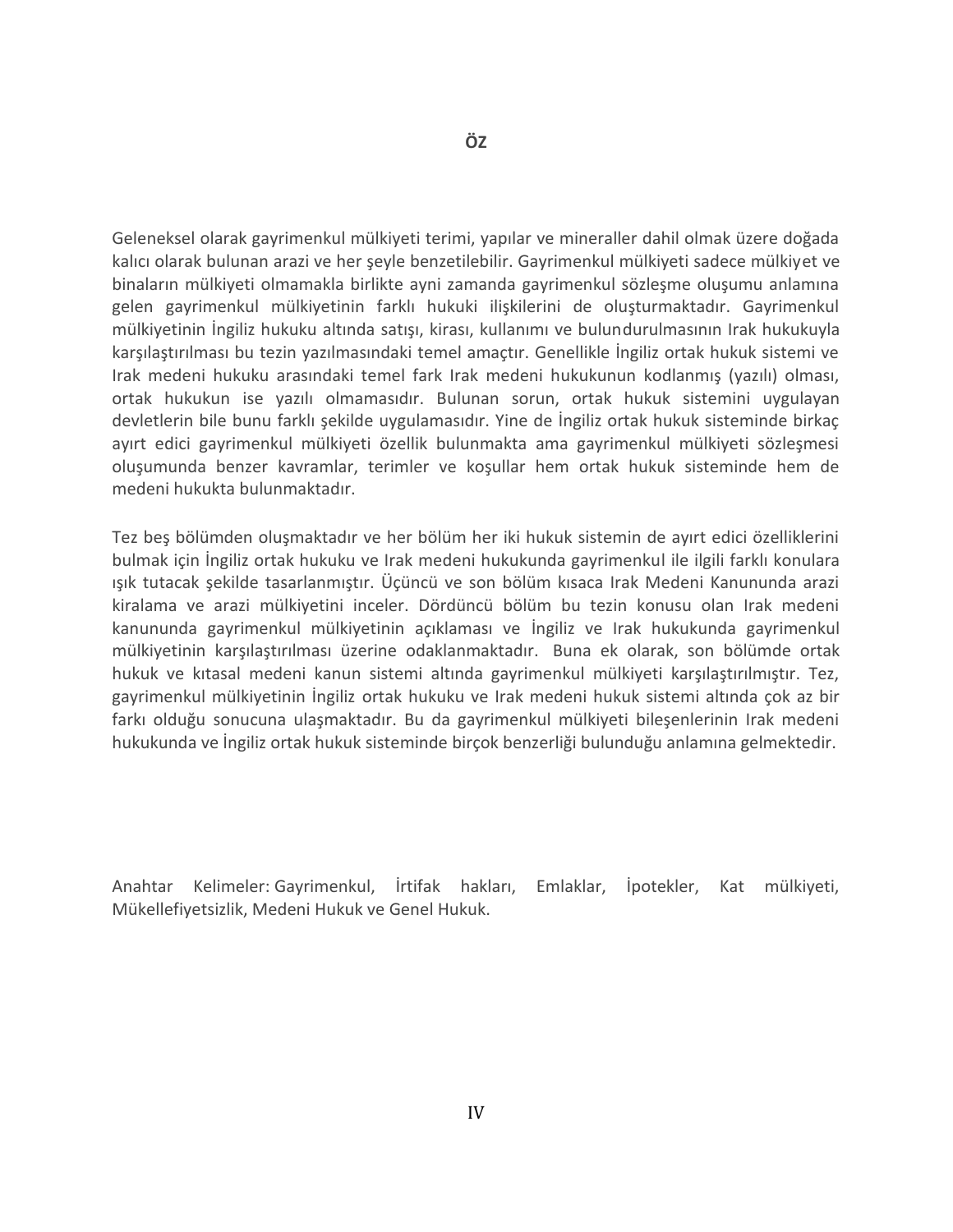## **DEDICATION**

This thesis is dedicated firstly to almighty Allah who has helped me to successfully complete my masters' degree and I also dedicate to my beloved father Taha Haji Othman and to the loving memory of my mother SabriyahkekhwaHussein. You have successfully made me the person I am becoming you will always be remembered ,I am dedicating it to my wonderful family; my lovely wife and my children.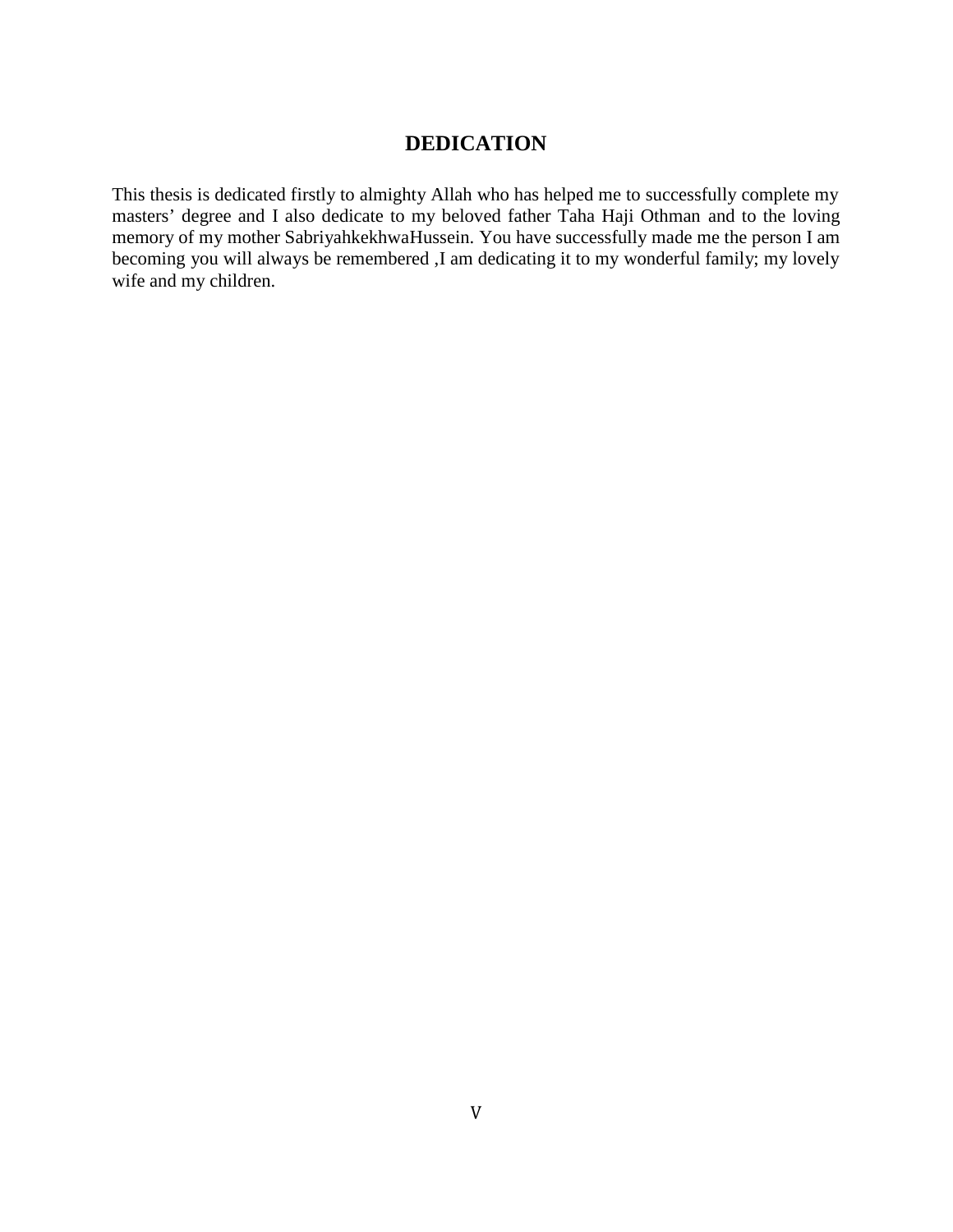## **ACKNOWLEDGEMENTS**

My thanks and appreciation to,my supervisor **Asst.Prof.Dr.Re atVolkanGünel**, head of the International Law Program. I thank him for his contribution and his good-natured support.

I must acknowledge as well all one, who assisted, advised, and supported me.They have consistently helped me keep perspective on what is important in life and shown me how to deal with reality.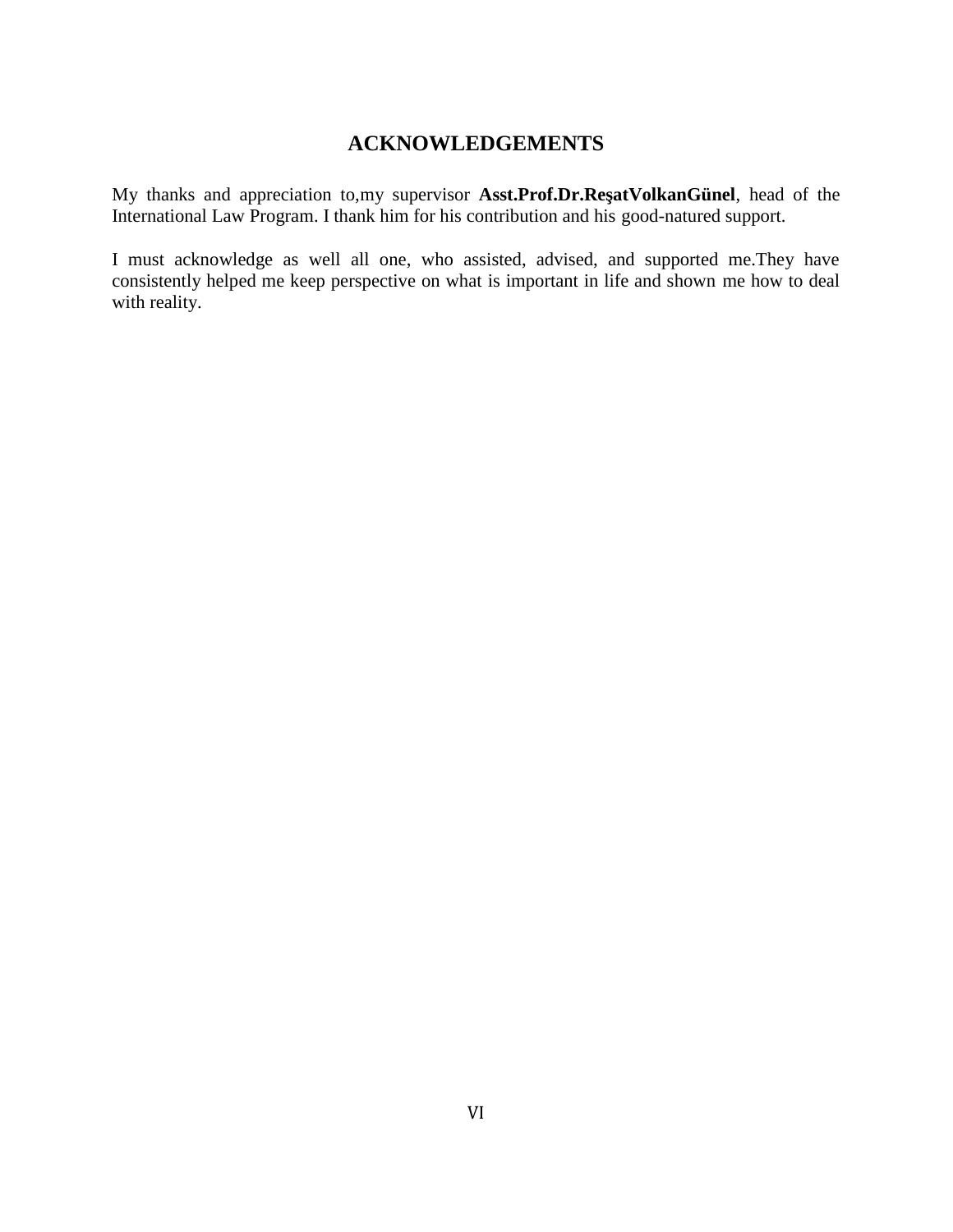## **TABLE OF CONTENTS**

| 1.1   | INTRODUCTION AND HISTORICAL BACKGROUND OF THE STUDY 1                 |  |
|-------|-----------------------------------------------------------------------|--|
| 1.1.1 |                                                                       |  |
| 1.1.2 |                                                                       |  |
| 1.1.3 |                                                                       |  |
| 1.1.4 |                                                                       |  |
| 1.2   |                                                                       |  |
|       | CHAPTER TWO: REAL RIGHTS IN LAND AND LAND REGISTRATION  14            |  |
| 2.1   |                                                                       |  |
| 2.1.1 |                                                                       |  |
| 2.1.2 |                                                                       |  |
| 2.1.3 |                                                                       |  |
| 2.1.4 |                                                                       |  |
|       |                                                                       |  |
|       |                                                                       |  |
|       | <b>CHAPTER THREE: GROUND LEASE AND LEASE UNDER IRAQI CIVIL CODE27</b> |  |
| 3.1   |                                                                       |  |
| 3.1.1 |                                                                       |  |
| 3.1.2 | Advantages and Disadvantages of Ground Leases for Landowners 31       |  |
| 3.1.3 |                                                                       |  |
| 3.2   |                                                                       |  |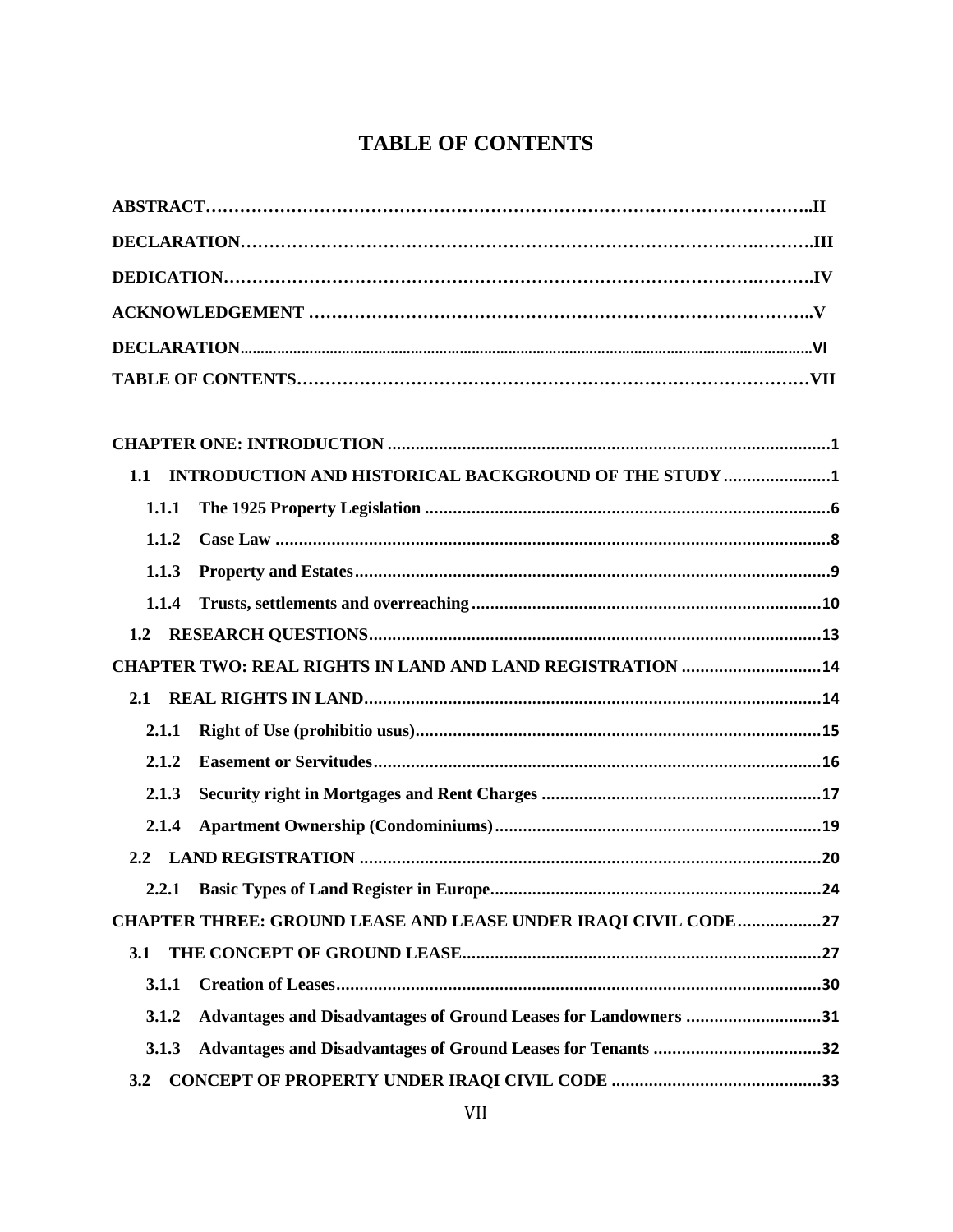| 3.4   |                                                                           |  |
|-------|---------------------------------------------------------------------------|--|
| 3.4.1 |                                                                           |  |
| 3.4.2 |                                                                           |  |
| 3.4.3 |                                                                           |  |
| 3.4.4 |                                                                           |  |
|       | <b>CHAPTER FOUR: COMPARISON BETWEEN REAL PROPERTY BETWEEN ENGLISH</b>     |  |
| 4.1   |                                                                           |  |
| 4.1.1 |                                                                           |  |
| 4.1.2 |                                                                           |  |
| 4.2   |                                                                           |  |
| 4.2.1 |                                                                           |  |
| 4.3   |                                                                           |  |
| 4.4   | COMPARISON BETWEEN REAL PROPERTY IN ENGLISH LAW AND IRAQI CIVIL           |  |
|       |                                                                           |  |
|       |                                                                           |  |
| 4.4.1 |                                                                           |  |
| 4.4.2 |                                                                           |  |
|       | <b>CHAPTER FIVE: COMPARISON BETWEEN REAL PROPERTY UNDER CIVIL LAW AND</b> |  |
| 5.1   |                                                                           |  |
| 5.2   |                                                                           |  |
|       |                                                                           |  |
| 5.2.2 |                                                                           |  |
| 5.2.3 |                                                                           |  |
| 5.2.4 |                                                                           |  |
| 5.2.5 |                                                                           |  |
| 5.2.6 |                                                                           |  |
|       |                                                                           |  |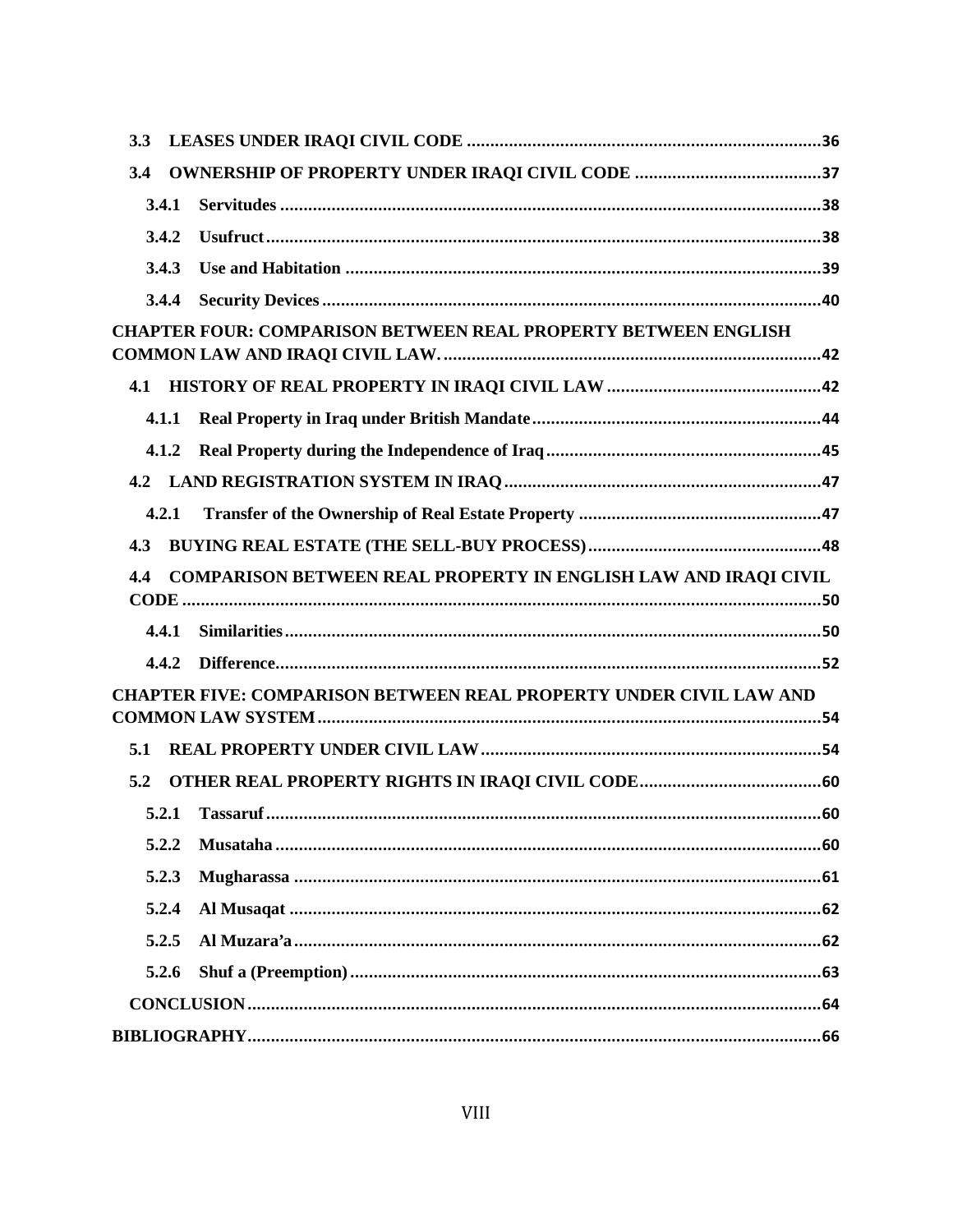## **CHAPTER ONE: INTRODUCTION**

#### **1.1 INTRODUCTION AND HISTORICAL BACKGROUND OF THE STUDY**

The terms real property and real estate are interwoven and they cannot be separated from each other. Real property can be regarded as a legal term comprises of real estate (permanent, immovable property) and the interest of its ownership. Real estate can be defined generally as space delineated by man, relative to a fixed geography, intended to contain an activity for a specific period of time. To the three dimensions of space (length, width, and height), then, real estate has a fourth dimension time fir possession and benefit.<sup>1</sup> In a universal sense, the term real property can liken to land and everything that is permanent in nature including structures and minerals. The antonym of real property or real estate is personal property. In respect to modern legal system, the process of classifying property to be real or personal is dependent on the jurisdictions, according to purpose and the way at which the property could be taxed. Real property is not only about the ownership of property and buildings but it comprises of different legal relationships between owners of real estate. There are different ways at which real property can be held depending on the nature of the jurisdiction. In some jurisdictions, it is held absolutely, which is free of superior ownership interests and under English common law, it is maybe held by the Crown. These distinctions are significant to decide on who would inherit the real property upon the death of the owner.  $2\overline{ }$ 

One of the main significant of real property law is the aspect of various conceptualizations of estates in land. Generally, in the law of virtually every country, the state is always the direct owner of all land within its territory because the state is supreme and sovereign with law-making body (legislature) over the issue of land. Lands are not directly owned by individuals but what is practicable is known as "estates" in the land, which is known as equitable interest and it means that the right to use land is transferable to certain individual officially without any interference from others. In defining estate law and ownership interests, there are different types of ownership interests in real property within the law which are called estates. The two distinctive features of

<sup>&</sup>lt;sup>1</sup> James A. Graaskamp (1981). Fundamentals of Real Estate Development. Development Component Series, p.1

 $2$ Translegal (2009). Real Property Law, www.translegal.com/lets/real-property-law-3. p.1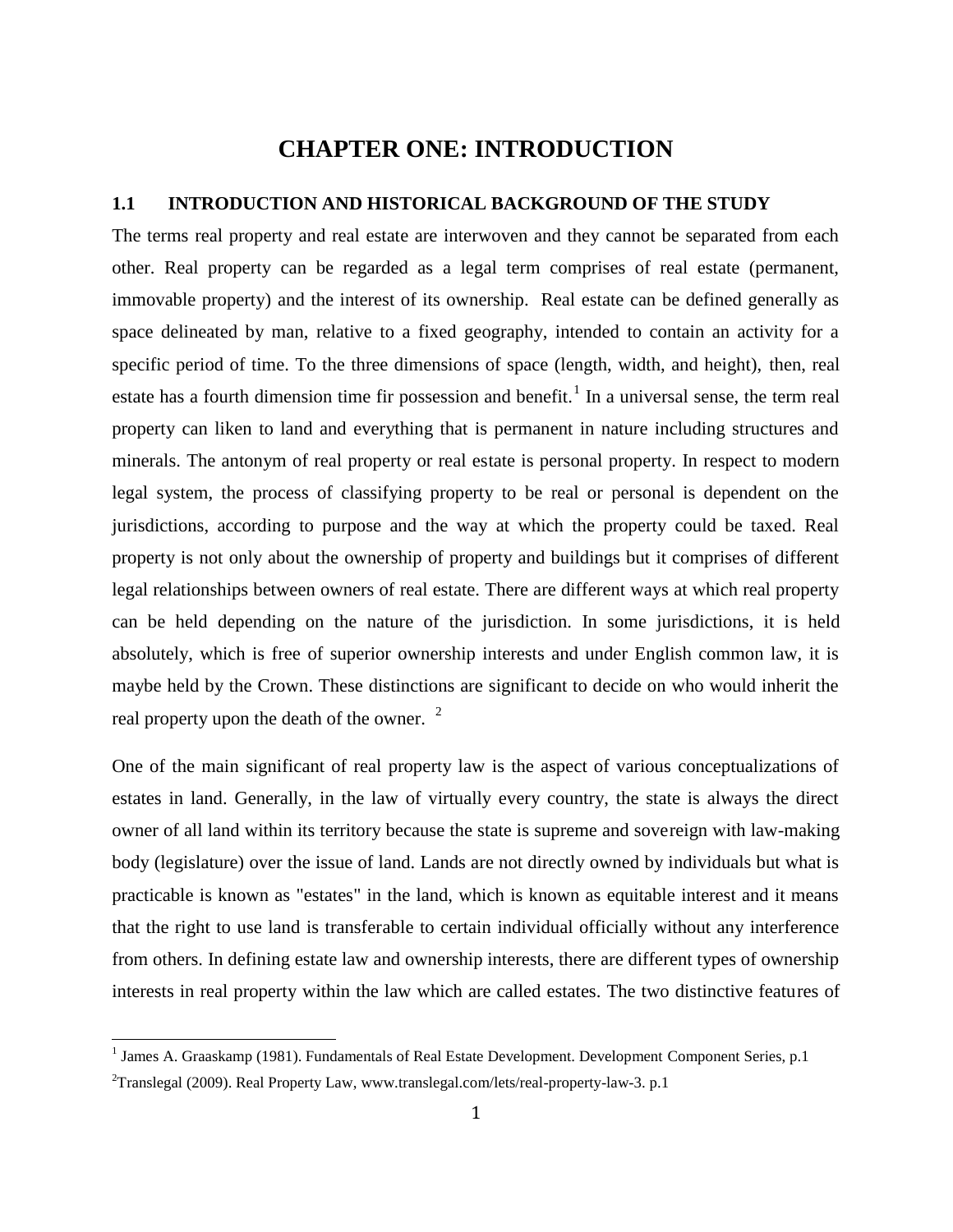estates in land are known as duration and transferability. There are some important types of estates in land which are: $3$ 

**Free simple:** It is the most popular estate with the longest duration and easily transferable. It is also known as fee simple absolute or free tail and it states that the land owner enjoys the right to dispose the property in accordance to his/her interest and in this type of estate, the duration of the ownership is indefinite and sometimes transferable as freehold estates.

**Life Estate:** this is another type of freehold estate that explains that individual retains the ownership of the land within the duration of his/her life. It is possible to sell it but the sold of it does not change its duration, which means the validity of the ownership is the life of the original owner. Whenever he/she dies, the grantor takes back the property.

**Leasehold:** This is an estate with a limited duration. For example, an apartment-dweller with a year lease has a leasehold estate in his apartment. The tenants of leasehold must regularly pay rent. There are different terms for distinguishing different forms of leasehold estates which are, tenancy for years, tenancy at will, and tenancy at sufferance.<sup>4</sup>

**Reversion:** This case takes place when a tenant grants an estate of lesser maximum duration than his own. In this respect, the original tenant takes possession of the land when the grantee's estate expires. This means that the future interest of the original owner is a reversion.

**Remainder:** this case happens when a tenant with a fee decides to give grant a life estate to someone and identifies the right of a third party that has the possessions of the land whenever the life estates end. In this respect, the third party has a remainder.

**Concurrent Estates**: this takes place when two or more people owned a property. Estates may be held jointly as joint tenants with rights of survivorship or as tenants. What differentiates this type of estates in land from others is its nature of inheritability. In joint tenancy, which is also known as tenancy of the entirety s the tenants are married to each other, explains that the

 $3$ TommiRalli (2005). Real Property Law and Procedure in the European Union, National report, Doctoral candidate, European University Institute, p.5

<sup>4</sup>Translegal (2009). Real Property Law, www.translegal.com/lets/real-property-law-3. p.3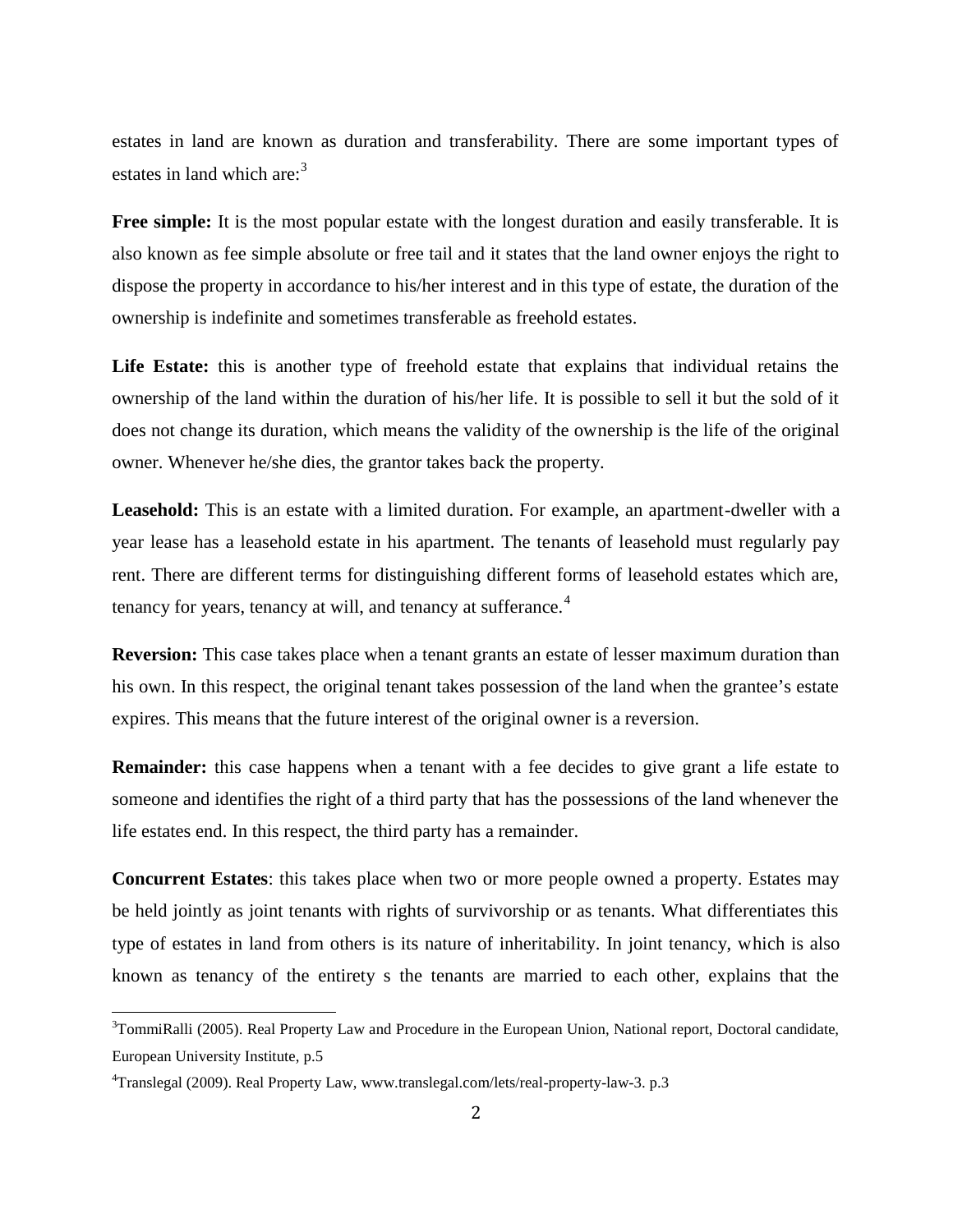surviving tenant takes the full possession of the estate after the death of other partner and nobody from the deceased can inherit or be heir as tenant. This is why it is regarded as survivorship and in some jurisdiction, the tenancy will assumed to be tenants in common and they will have an inheritable portion of the estate in an equal proportion. Real property can be jointly owned through the use of condominium or cooperative. A condominium simply means as apartment house, office building the units of which are individually owned, each owner receiving a recordable deed to the individual unit purchased, including the right to sell, mortgage, or even lease that unit and sharing in joint ownership of any common grounds or passageways. While a cooperative simply means a building that is owned and managed by a corporation whereby shares are sold, with right of the shareholders to occupy individual units in the building.

In defining real estate transaction, it should be noted that professional organizations also have some legal rights to make guidelines in many countries. For example, in the U.S, prohibition is made on real estate transaction on the account of race, color, sex, national origin and religion by the Federal Fair Housing Act. The general agreement between the buyer and seller of real estate is regarded to be purchase agreement and it is commonly governed by general principles of contract law. Another requirement found to be common in real estate contracts is that the title of the property sold must be marketable. This is a requirement that the seller have proof concerning all the property that he/she intend to sell and that there is no hidden interests in title on the part of the third party. A buyer finds it necessary in this respect to employ title insurance companies to investigate on the whether the title is marketable or not. The most common method of financing real estate transactions is through a mortgage or arrangements by individuals and businesses willing to make large value purchases of real estate without paying the entire value of the purchase up front. In this respect, the borrower is obligated to pay back the amount borrowed to the lender along with a predetermined set of payments.<sup>5</sup>

Historically, real property is famously used to translate civilian concept of immoveable property and this term has been entrenched in the USA for example but the conception is different in

<sup>5</sup> James A. Graaskamp (1981). Fundamentals of Real Estate Development. Development Component Series, p.2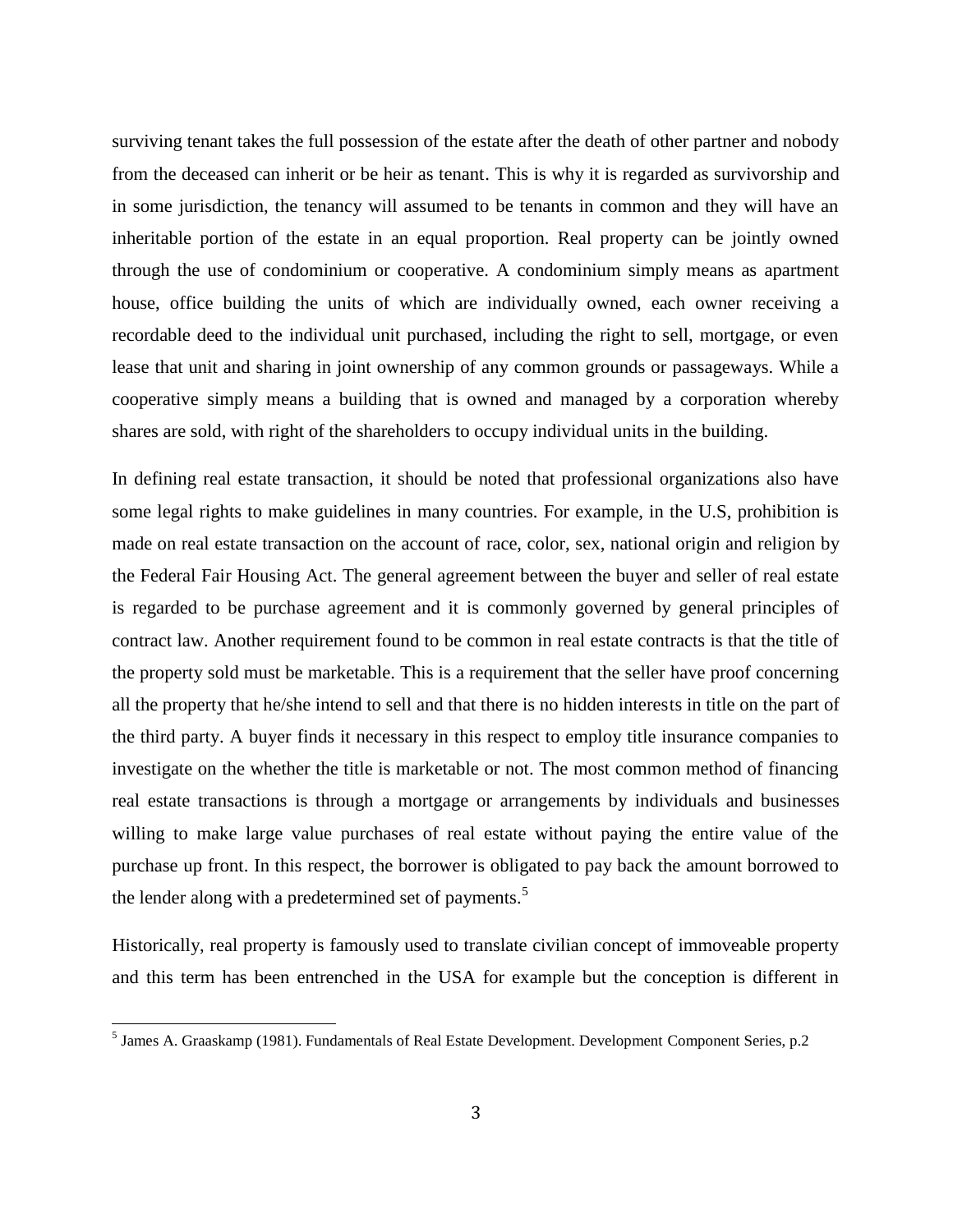modern England where modern property lawyers generally regard the concept to be land.<sup>6</sup> Real property law or commonly used as land law has developed in Europe from the use of tribal/feudal law on one hand and Roman law on the other hand. In the history of the world, the origin of feudal system can be traced at the aftermath of the massive migrations of the 6th to 8th century A.C and it gained prominence in Britain after the Norman Conquest in 1066. This system is premised on the fact that all lands should be solely owned by a King or noble man and he can give it out as a kind of loan (Feu) to ordinary individual and who in turn was meant to pay back with the fruits of the land or pay back from personal services such as military service. The feudal system was really a success in terms of practice on the continent and flourished all over the Middle Ages and it ended at period that marked the starting-point of the modern age with the advent of philosophy of enlightenment and grand revolutions of the 18th century. The revolution led to the annihilation of the privileges of the aristocracy and officialized the new social paradigm of free and equal citizens.<sup>7</sup>

In British administration, there was a gradual declination on the practicability of the feudal system as well but formally effective in England where all lands were still under the control of the crown whereas it was officially put an end to in Scotland in the recent legislation of 2004. Roman law, most in particular the Justinian Corpus IurisCivilis (529-535 a.C.) was still active even after the fall of Roman empire but it experienced renaissance with the reception of Roman law in Europe from 12th century onwards, which as a result brought about great codifications of the 19th and 20th century. This reception is said to have a significant influence in Scotland as well but limited influence in England. it should be noted that most of the significant concepts of continental real property law were regarded to invented by the Roman law ranging from ownership over possession of land to limited interest in land such as servitudes whereas the root of mortgages could be found in Roman and tribal law. The systematization of private law was

<sup>6</sup>Sparkes Peter Report (2003). Real Property Law and Procedure in the European Union Annotated Draft Questionnaire, Eureopean University Institute, p.1

<sup>7</sup>Habil; Christoph U.S (2005).Real Property Law and Procedure in the European Union. European Private Law Forum European University Institute, p.11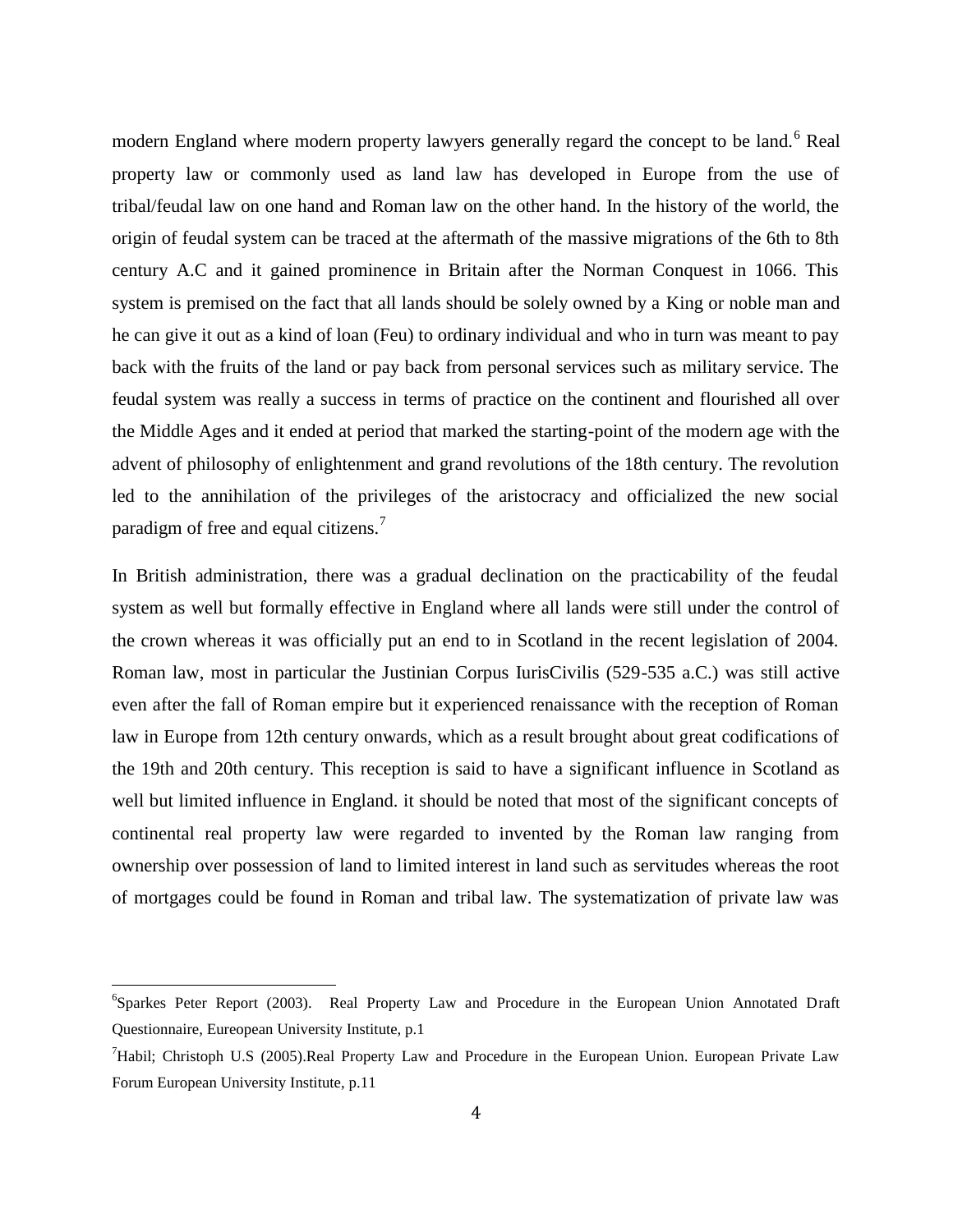made possible by the Roman law as well as the integration of real property law into that system, which later developed in codifications.<sup>8</sup>

There is prominence of a contemporary real property law over the continental codification and English common law which can be considered as most vivid example in the present case law. Additionally, the 1925 Birkenhead legislation in England and major reform that took place recently, which led to the abolition of feudal system in Scotland, appeared to have played more influencing role than in other fields of private law. The main items of real property law, which are apartment ownership, registration system and building contract, have now been dealt with in special statutes aside from the codifications available in the case law. There is uniformity in the contemporary real property law in the whole country in most cases but there are Subnational differences mostly in the UK with the practice of three different systems (England and Wales, Scotland and Northern Ireland). Also in Spain, there is subnational differences and to some limited extents in federal states like Belgium, Austria and Germany.<sup>9</sup>

Another point to examine is that all great codifications came as a result of liberalism, which advocates for the practice of individual property and the principal freedom to use it at one's will. This reflected in the modern English land law and Eastern European countries. The fall of communism led these countries to go back to their traditional liberal ideas. This main philosophical orientation was practicable in the relationship that existed between law and positive constitutional law. In all European system and oral British constitutional law, constitutional law seeks for protection of individual property and made provision for the case of expropriation in public interest only. On a contrary, the influence of supranational constitutional law on land law has been limited up until now. For example, it was found out that only in some specific occasions that the European Court of Human Rights in Strasbourg has been consulted on land law issues and in specific cases such as the 1967 English enfranchisement legislation. There are limited way at which the European Court of Justice in Luxembourg, the chief judicial

<sup>&</sup>lt;sup>8</sup>Kevin G & Susan F.G (1998). The Idea of property in Land. In Susan Bright and John K Dewar (eds), Land Law: Themes and Perspectives Oxford University Press, p.3

<sup>9</sup>Vozarikova M ( .(2010Land Registration inEngland and Slovakia: A Comparative Study. University of Birmingham Research Archive, p.16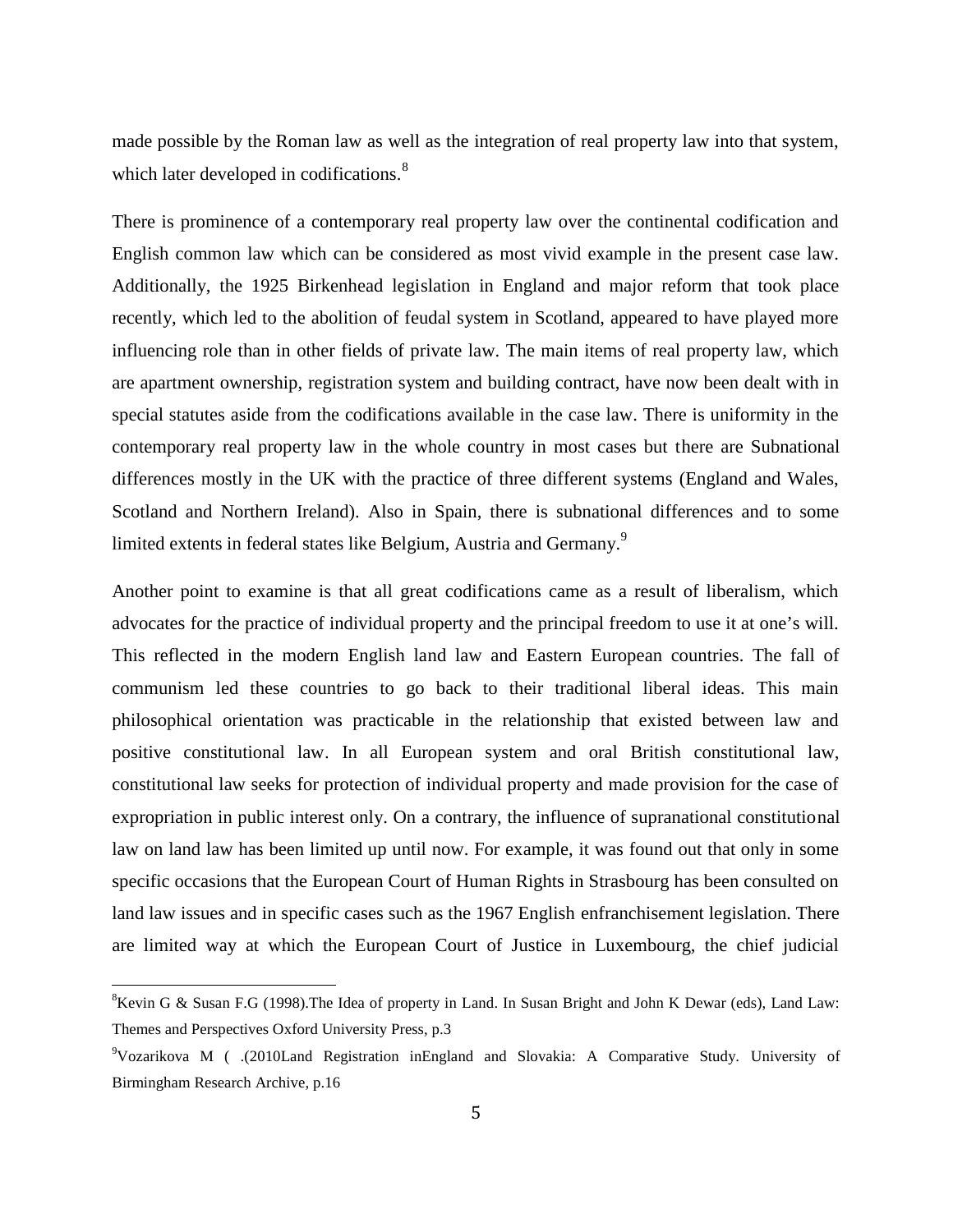institution of the European Union has been able to deal with land law. The most important land law cases that have been brought before the court so far were about limitations of EU Member States on the free acquisition and transfer of ownership rights. This shows the different developments that have taken place so far in the history, how feudal system was declined and how supra-national constitutional law has been limited.<sup>10</sup>

From the historical analysis made so far, it was found out that there is a technical meaning of real property, which was derived from the old law of succession but became outdated and obsolete in England in 1925. Real property comprises of freehold land and excluded leasehold land, which made it possible to treat the two reforms in a different way. Since 1925, all property (moveable and immoveable) has been subject to a single assimilated law of succession. In United Kingdom, there is a wide diversity of property law has discussed in the history. It must be clarified that any attempt to talk about English law directly focus on the law in force in England and Wales due to the fact that the land law in Wale seems to be most similar to that of England apart from the use of Welsh language for forms and documents. Scots law is quite different in structure and terminology due to its distinctive mix of common law and civil law concepts. There is high rate of priority given to land law in Scotland due to the need to practice feudal system and available of legislative body in Scottish parliament. Though Irish land law is in the common law tradition but it failed to receive the 1925 reforms and it became an old fashion of English law.<sup>11</sup>

#### **1.1.1 The 1925 Property Legislation**

Any attempt to discuss real property law under English law without talking about 1925 property legislation would literally be considered un-completed. The property legislation of  $1925^{12}$ , which is named to be the Birkenhead legislation after their Parliamentary promoter the Earl of Birkenhead, then Lord Chancellor has laid down the key foundation, which remains the backbone of the modern law most in particular, the reform made to legal and equitable interests

 $^{10}$ Habil; Christoph U.S (2005), p.13

<sup>&</sup>lt;sup>11</sup>Sparkes Peter Report (2003). Real Property Law and Procedure in the European Union Annotated Draft Questionnaire, Eureopean University Institute, p.2

 $12$  It consisted of six Acts, in particular the Law of Property Act 1925 ("LPA"), all operating from January 1st 1926; hence "before 1926" and "after 1925"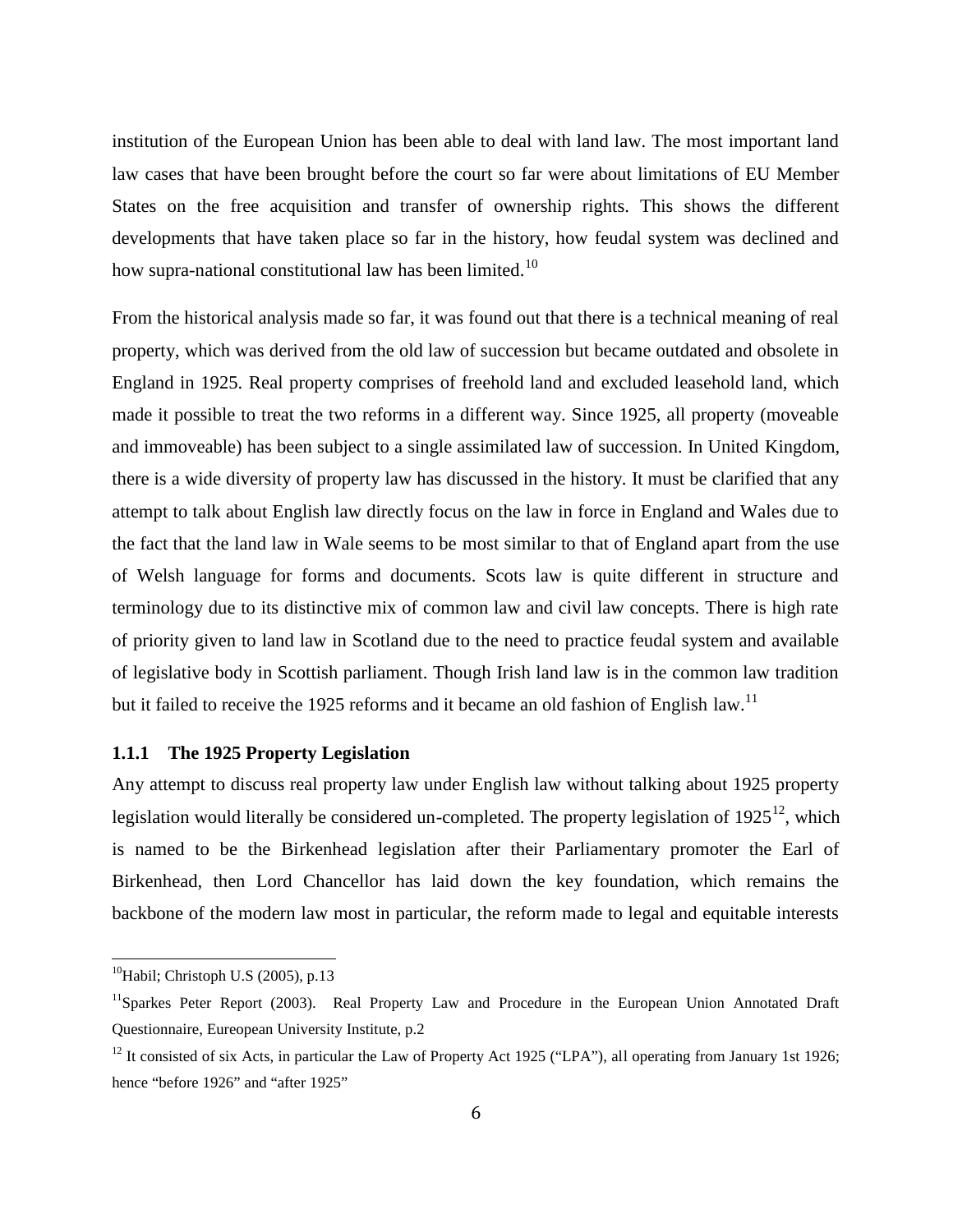in land, the creation of an "absolute" ownership interest and the requirement that a division of ownership by time should be by way of a trust.<sup>13</sup> The reason why this reform post-dates the political secession of Ireland was to give room for its applicability in neither Republic of Ireland nor in Northern Ireland, in order to make Irish law synonymous to old historical version of English law. Furthermore, it was not possible to equate this legislation to the continental codes because it was not in alignment with the comprehensive statement of land law but it gives merit to be built on case law principles leaving some fields to be matters of case law alone, most in particular, the question of what is ownership. The statute base of the land law was more solid and effective than other fields such as equity and the law of obligations. There is consolidation of virtually all the earlier statute law on the subject in 1925 by the parliament. It was found out that this differs in different stature such as in some it was a straight consolidation, in some it was amendment first before consolidation and in others, it was a direct introduction of statements of case law principles.<sup>14</sup>

Furthermore, findings reviewed the fact that the Law of Property Act 1925 has been considered to be the most enduring element when it comes to the Birkenhead legislation of 1925. It directly explains the issues of trusts, contracts and conveyances, estates, co-ownership of land, leases and tenancies in outline, formalities and burdens such as easements and covenants, mortgages and some significant definitions. The Administration of Estates Act 1925 gave comprehensive definitions for the procedure for handling deceased estates and laid down the system of intestate succession in the following ways; The Trustee Act 1925, which was strongly amended in year 2000, gave regulations concerning the power and duties of trustees. The Settled Land Act 1925 that directly deals with landed estates is considered to be obsolete. In 1925, registration was placed on a firmer footing along with the Land Charges Act 1925, which was re-enacted in 1972 placing regulations on the registration of burdens against titles that are considered not be registered and the Land Registration Act 1925 providing for registration of titles to land itself. It should be noted that the last point was comprehensively restated in the 2002 Land Registration

<sup>13</sup> LPA 1925 ss 1-2

<sup>&</sup>lt;sup>14</sup> Francis R. Crane (1961). The Law of Real Property in England and the United States: Some Comparisons" Indiana Law Journal: Vol.36: Iss. 3, Article 2, p.286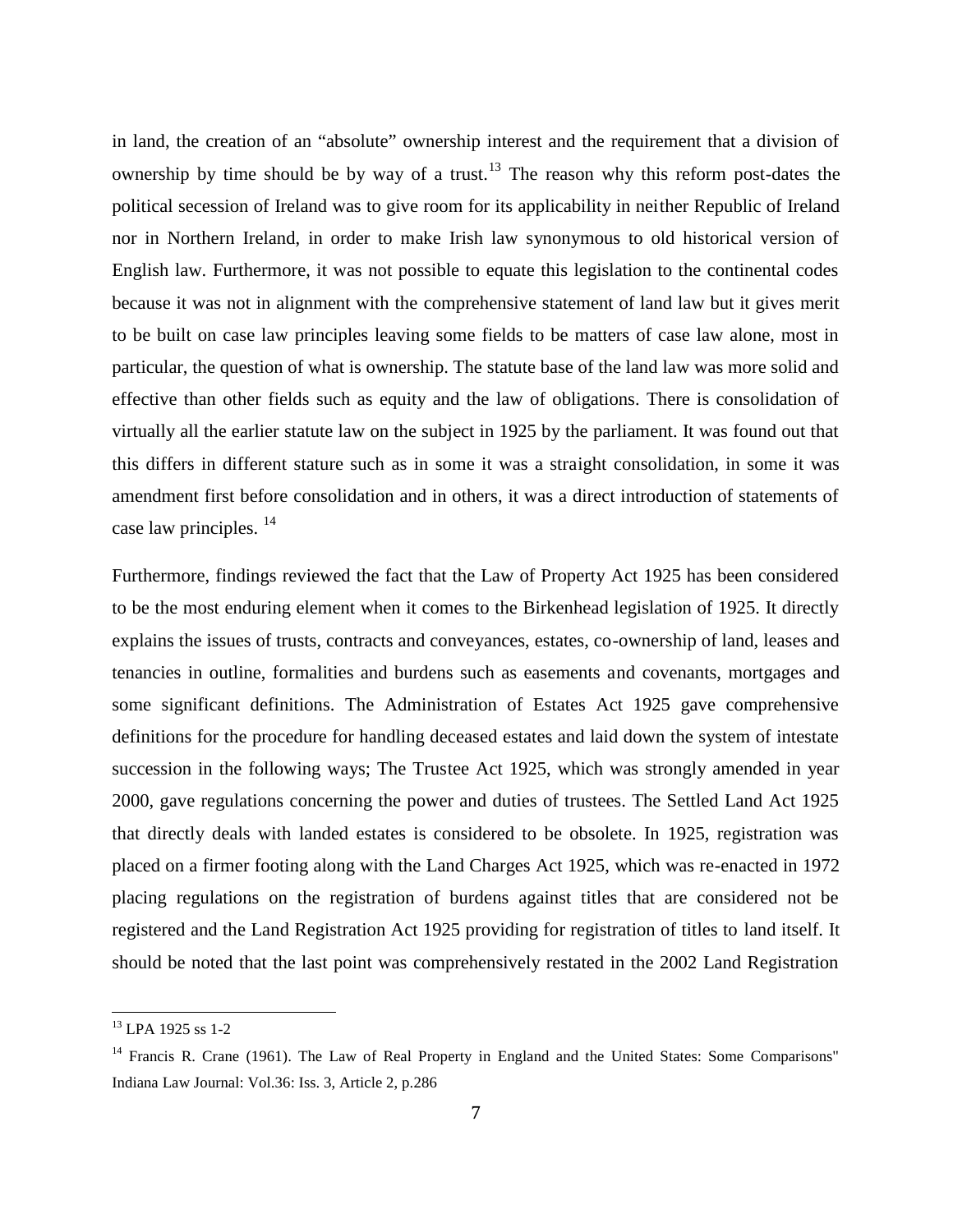Act. Conclusively, it can be seen that the two key texts are the Law of Property Act 1925 and the Land Registration Act 2002.<sup>15</sup>

#### **1.1.2 Case Law**

For this dissertation, the case law is common law system, which is the name of English law. The prevailing confusion in common law is found in the dual use of its phrase "common law" which means common law system in contrast to the civilian systems as well as the fact that law gives recognition to the common law system when it is in contrast with equitable principles. This aspect of dual distinction is the main feature of English property law inherent with both flexibility and complexity. Historically, the origin of common law system emanated from the reign of King Henry II (1154-1189) onwards as a result of the decision made by the Royal courts which was binding over all the people in the community. This is a common feature of a strong Plantagenent kings administering his Royal control over the people and limiting the effectiveness of the local custom. During the early and creative period of common law courts, land was considered to be the main asset and major source of medieval litigation and this made the courts to be in charge of virtually all decisions concerning land, the courts furnishing the basic rules for estate in land. Other areas inherent in the common law comprises of formalities, contracts, limitation and prescription. $16$ 

In addition with some aspects of mortgage laws and easements, the established common law may not be considered to be sharply different from the French customary law before the Code Napoléon but it was uniformly practiced all over the kingdom. There is a distinctive feature of English primary law due to the intervention of equity which is defined as a discretionary system of jurisprudence that could supplement and corrected the common law. This was developed in 16<sup>th</sup> Century by successive Lord Chancellors sitting in the Court of Chancery. The contributions of equity that are regarded most important are; the formal recognition of informal interests, respects for the rights of borrowers under mortgages and restrictive covenants. Equity has enjoyed a renaissance. It is now practicable in the Chancery Division of the High Court and its

<sup>15</sup>LRA, 2002.

<sup>&</sup>lt;sup>16</sup>Sparkes Peter Report (2003). Real Property Law and Procedure in the European Union Annotated Draft Questionnaire, Eureopean University Institute, p.3.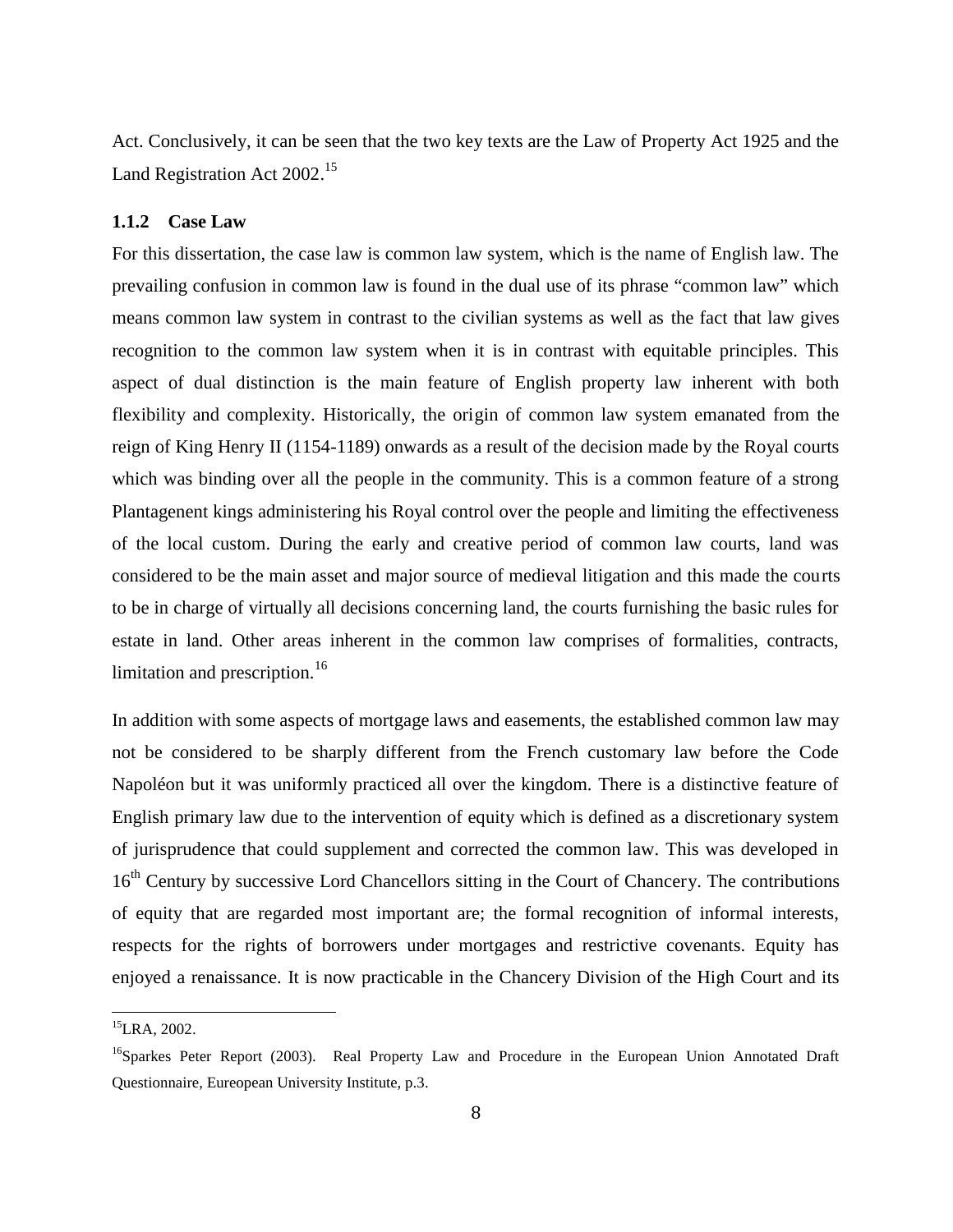flexible features has made it to be the vehicle for modern case-law developments in property law, notably proprietary estoppel, which is a way recognizing informal interests in land and constructive trusts, which is a way of acknowledging informal contribution to the acquisition of land.  $17$ 

#### **1.1.3 Property and Estates**

Doctrine of estate is regarded to be the most distinctive feature of the common law. In a simple term, an estate can be defined as ownership interest in land for a particular duration of time. The main type of estate in modern English law is known as estate in fee simple, which is generally called a freehold estate or "freehold" and it can be referred to as an interest in land in perpetuity (forever). In English law, the concept of ownership is considered to be estate in fee simple supreme in possession. A fee is defined as an interest which passes by inheritance on the death of the owner. The one that can pass by will or to the next of kin of an intestate is known as a fee simple. A fee simple is in possession in case the interest arises at the moment and not in the future whether as a result of death or attainment of a given age. This means that transferring of land under fee simple is the same as giving it forever or in perpetuity. A fee simple is considered unlimited and absolute in case there are no situations whereby it can be cut short. In this respect, the fee simple starts now, it continues until sold, passes by succession on death and continues indefinitely without the possibility of termination. This interest is just the same as absolute ownership interest of continental system exempting national holding from the crown.<sup>18</sup>

In the continental systems, there is only one prevailing ownership right. Though ownership right can be jointly held but it cannot be divided into different ownership rights.<sup>19</sup> Under English law, there is a possibility of estates existing side by side in the same land. This can be illustrated like this, if party A grants a lease of land to party B, Party A will have freehold estate together with

<sup>&</sup>lt;sup>17</sup> Francis R. Crane (1961). The Law of Real Property in England and the United States: Some Comparisons" Indiana Law Journal: Vol.36: Iss. 3, Article 2, p.287

 $18$ Jesper M. Paasch (2011). Classification of Real property rights: A comparative study of real property rights in Germany, Ireland, the Netherlands and Sweden KTH Architecture and The Built Environment

<sup>&</sup>lt;sup>19</sup>Habil; Christoph U.S (2005).Real Property Law and Procedure in the European Union. European Private Law Forum European University Institute, p.12.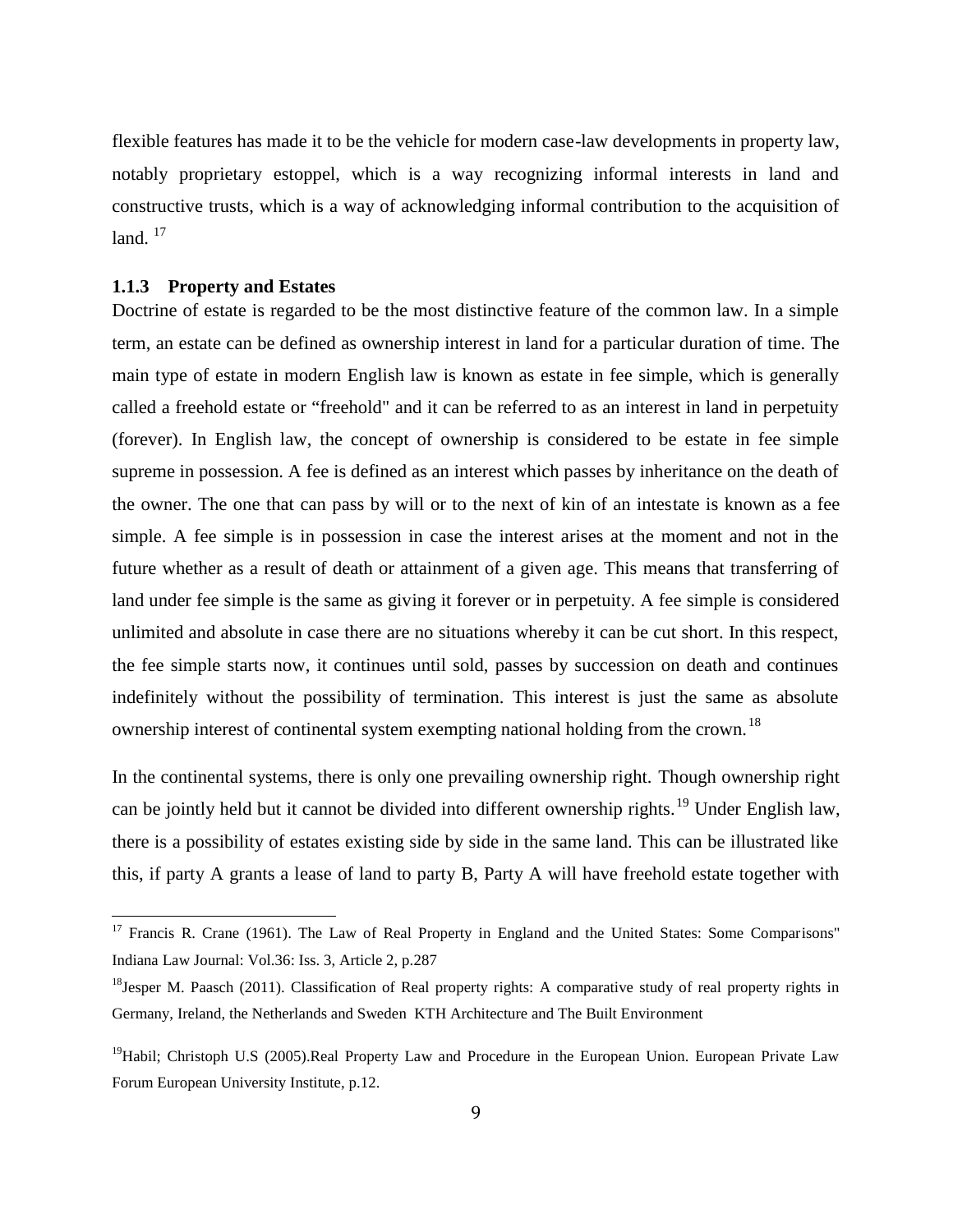the leasehold estate of Party B, and the estate of party B is enough to grant another sublease to party C which in this respect, it would leave the three estates side by side. In the history, the basic feature of the common law was the possibility of division of the land by time which is still a prevailing feature in Ireland and some other common law jurisdictions but the case is not the same in English law due to serious reform that took place in 1925. There is still possibility for division of land by years under a lease but division by lives is no longer allowed in another word it now requires the use of trust or settlement. It is now impossible for freehold estate to be divided after 1925 reforms. $^{20}$ 

#### **1.1.4 Trusts, settlements and overreaching**

**Trust** is one of the most important tools or probably the most important instrument of Common Law is trust along with many duties in land holding and transactions. There are three parties found in trust, which; a trustor, trustee and beneficiary. A trustor is who transfers an estate to a trustee to the benefit of a beneficiary. The trustee becomes owner at law as well as beneficiary in equity. In a technical sense, the trustees take the possession and management control of the land where as the beneficiaries are meant to enjoy the benefits of the land maybe via receiving a rent, or to receive interests from investment. Trust can be used in the following ways; as a statutory instrument to manage co-ownership; in the form of (usually statutory) management trusts following death, minority or for managing charitable land, as a settlement on successive generations. Furthermore, Trust of land has come to replace the former tool of settling family in order to make split the ownership of land by time, which could be between successive limited owners and of strict settlements. In addition, it should be noted that there are obligations placed on the trustees in order to prevent them from abusive use of powers. For example, in case the trustee attempt to occupy the land by him, there is a legal opportunity for the beneficiaries to take action for breach of trust, and fiduciary duties are placed on trustees in order to enable them to act in the interests of the beneficiary and not from personal self-interest. In Modern law, there has been a shift in balance of power within the trust whereby the beneficiary is given more power for example the interest of the beneficiary must be consulted before trustees can exercise

 $^{20}$ Sparkes Peter Report (2003). Real Property Law and Procedure in the European Union Annotated Draft Questionnaire, Eureopean University Institute, p.9.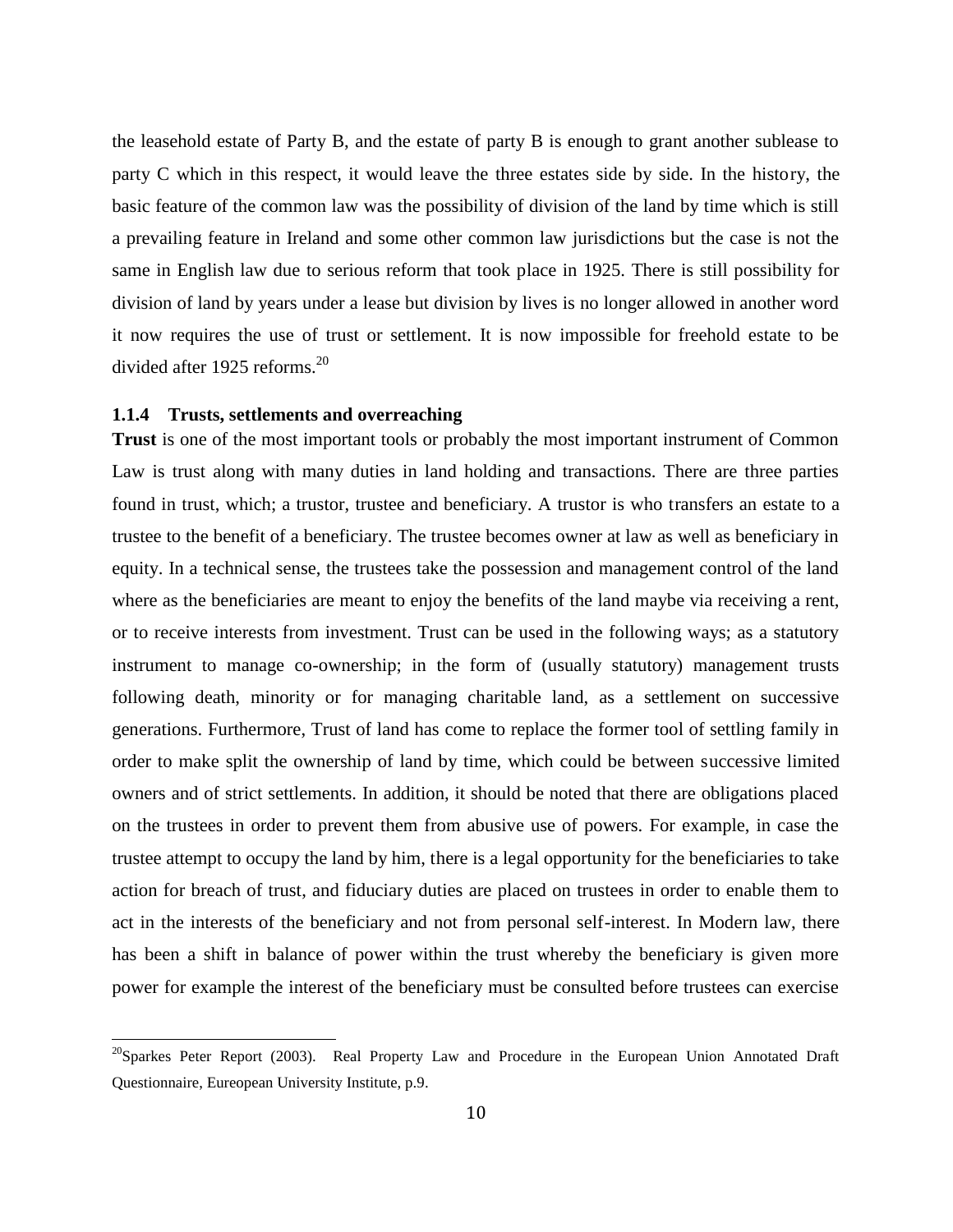any legal power. Another aspect of trust is defined to be trust of land. The Trusts of Land and Appointment of Trustees Act 1996 established a singular way of holding land in trust. It became a replacement for the system of trusts for sale used between 1925 and 1996. In this respect, trust has not become simple trusts that do not require any special convincing device but only a power of sale.

**Overreaching** is the main doctrine that provides a better understanding of why trusts use such a flexible management tool. In France, if a proprietor dies, the reserve share would be passed to the heirs except it has to be divided by agreement or judicial apportionment. In England, legal title would be passed to personal representatives who have the powers of trustees of land and will be found responsible for the management as well as sale of the land. people can just name in the will under the rules of intestacy but in case there are or dependants left not provided for, they may have a claim to the value of the estate also but in order to manage the land, they are supposed to resolve in the beneficial entitlements, and certainly not necessary to obtain the permission of the beneficiaries. The only thing that is required to sell the land is just to identify the correct trustees and to make sure that the sale complies with the overreaching machinery. Overreaching is the different ways at which interests are separated from the land on a sale and be converted to a corresponding interest in the proceeds of sale.<sup>21</sup>

**Settlements:** this simply means an arrangement whereby a landowner can possibly split ownership of land by time between successive limited owners, the object usually being to pass land to successive generations of a single family. Due to the limitation placed on every successive owner that it is not possible for him to sell the inheritance, the freehold that is already pre-destined to pass upcoming generations. In terms of the organization of family affairs, there is possibility of strong flexibility but the price was mostly as a result of bankrupt generation that are not able to maintain their estates clinging on grimly until there is another generation that takes control of land, which means the whole system has enable the land to insufficient for the use of commerce for development of proper farming system. In the present era, the flexibility of family organization is in alignment with available solution to the problem of estates that cannot

<sup>&</sup>lt;sup>21</sup>Nolan, Richard (2002) Vandervell v I.R.C.A case of Overreaching. The Cambridge Law Journal. p.172. ISSN 1469-2139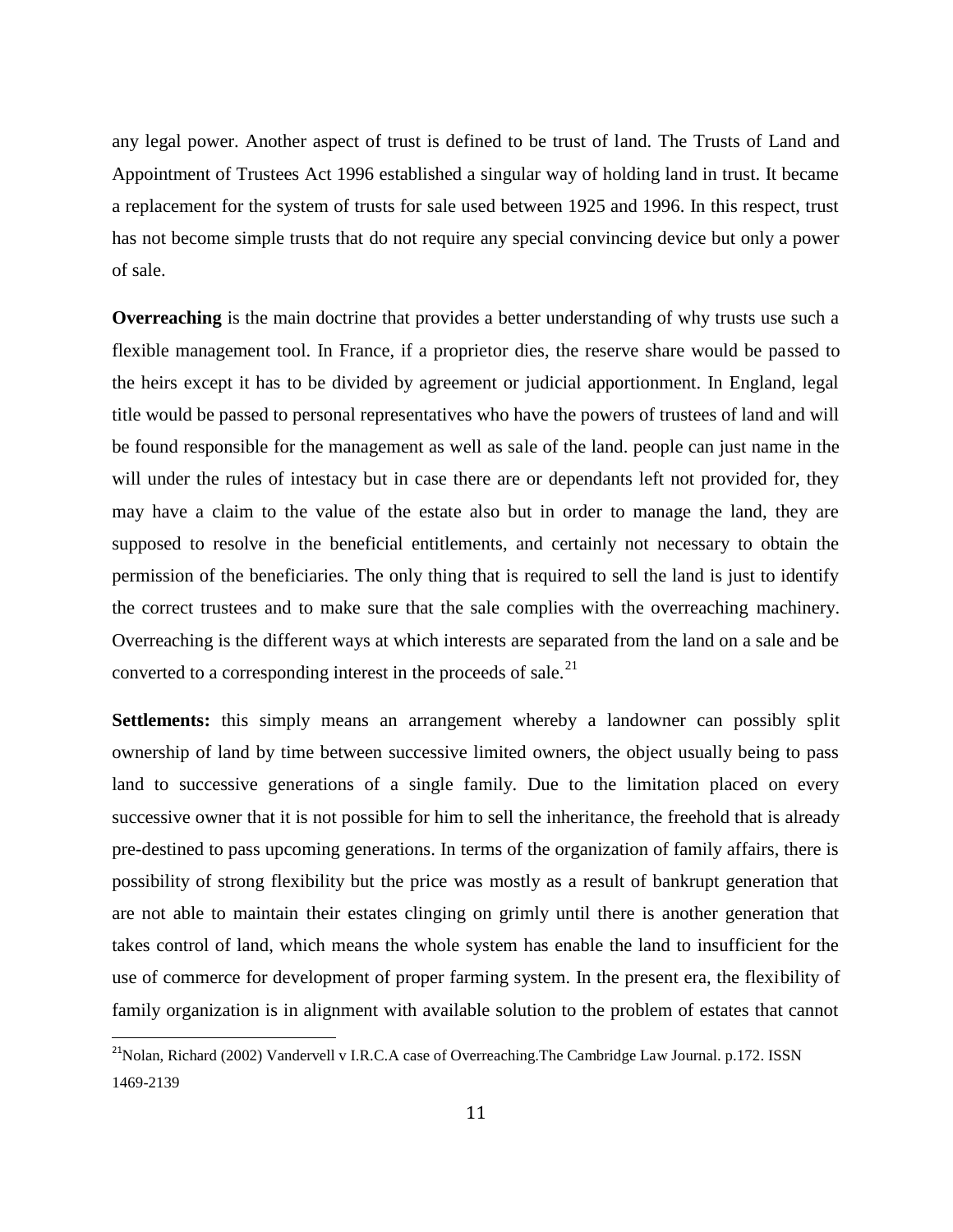be sole but the settlor has already lost the assurance that the intended heir will eventually inherent the estate. This explains that the law has made it made possible to guarantee a trust vehicle to ensure saleability. It has now apparent that most former estates in land have now taken effect as beneficiary interest under trusts. Another aspect of settlement is defined as strict settlement which explains that how settlements were broken by the Settled Land Acts, in Ireland the 1882 Act, though it was later updated in 1925 in England and Wales. This aspect has damaged the system of family settlement and it was found out that there are still few aspect of strict settlement in England and Wales and most of the remaining ones have been prohibited in 1997 though up until now, it can be easy to create a settlement by mistake. The basic meaning of strict settlement means that the life tenants had the treatments of a quasi-trustee who has the ability to sell the land and convert the trust for the sake money that would be obtained from the sale and leave the beneficial interests out of this satisfaction.<sup>22</sup>

**Superficies solo cedit**: This rule simply explains that the ownership of a piece of land is also extended to be the ownership of all buildings erected on the land as well as to all components/objects structurally inserted into those buildings and this is applicable in all European legal. It is regarded to be the Roman law maxim superficies solo cedit in European legal system while it is known as accession in the French legal family systems. It is a general rule with some exceptions and its vertical scope extends to the earth below and the sky above the land. The exceptions in this law can be explained as follow; firstly, exception is found in Roman law principles that states that if there is a small part of a building that is erected unintentionally on foreign land, it will still be given as a property of the owner of the main art of the building. The second exception is found in most legal system, whereby major exceptions exist in building leases and apartment ownership. Further exceptions can be found in the form of separate ownership of buildings in the Reform States of Middle and Eastern Europe because the previous communist regimes paid less attention to proper registration of title. There are many cases at which buildings were built by someone who is not the formal owner of the land, whereby the

<sup>&</sup>lt;sup>22</sup>Sparkes Peter Report (2003). Real Property Law and Procedure in the European Union Annotated Draft Questionnaire, European University Institute, p.10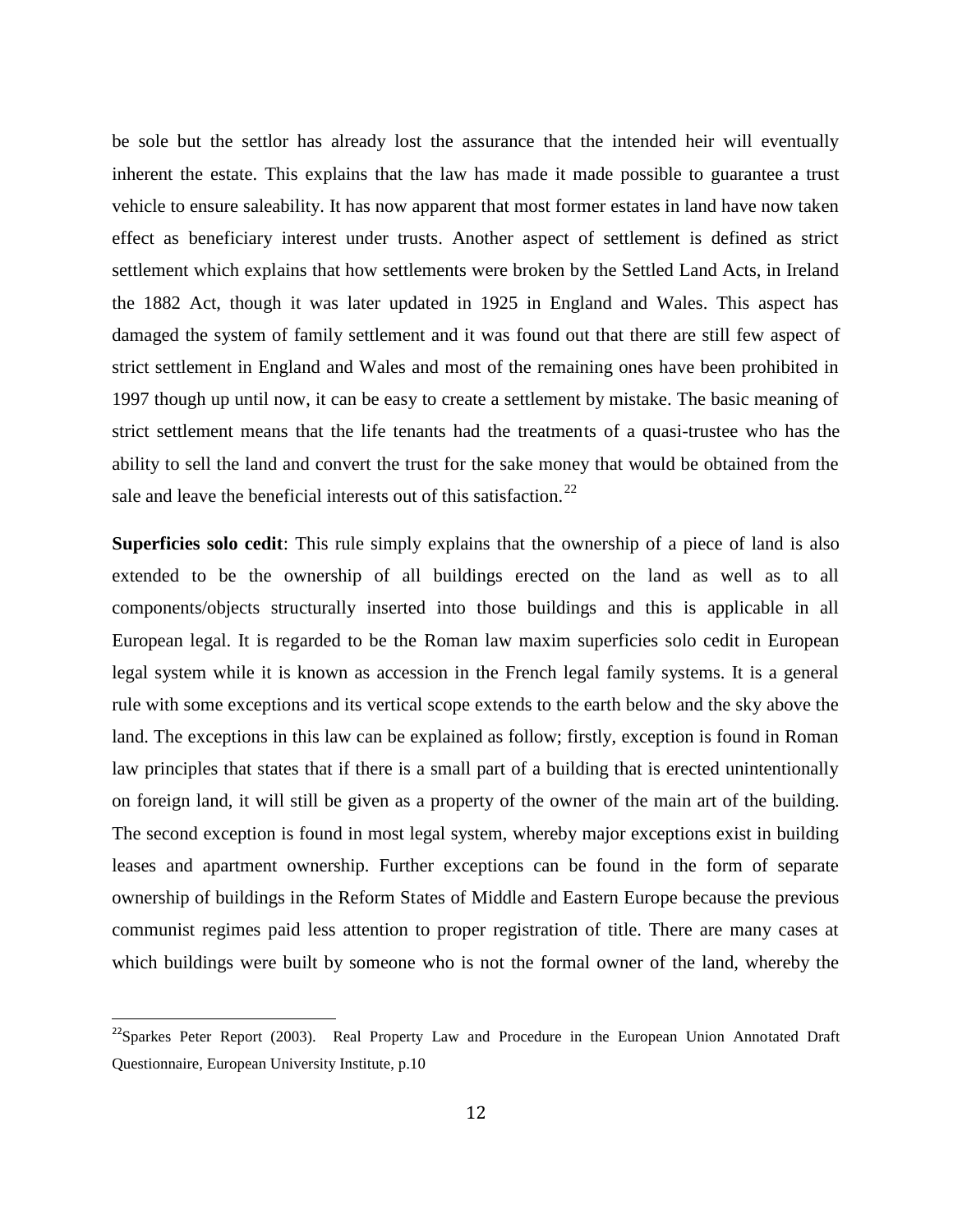ownership is just like a formality. However, the fall of communism couple with the re privatization of land, there was a new system that abolishes this kind of ownership rights.<sup>23</sup>

#### **1.2 RESEARCH QUESTIONS**

The following questions are expected to be fully answered at the completion of this dissertation:

- (1) What are the distinguishing features that make the formation of real property and real estate contract under English common law system different from the Iraqi civil law system?
- (2) What are the relevant of ground lease to both lessee and lessor?
- (3) What constitutes the ownership of real properties under Iraqi Civil Code and is it the same with that English common law system?

<sup>&</sup>lt;sup>23</sup>Habil; Christoph U.S (2005).Real Property Law and Procedure in the European Union.European Private Law Forum European University Institute, p.14-15.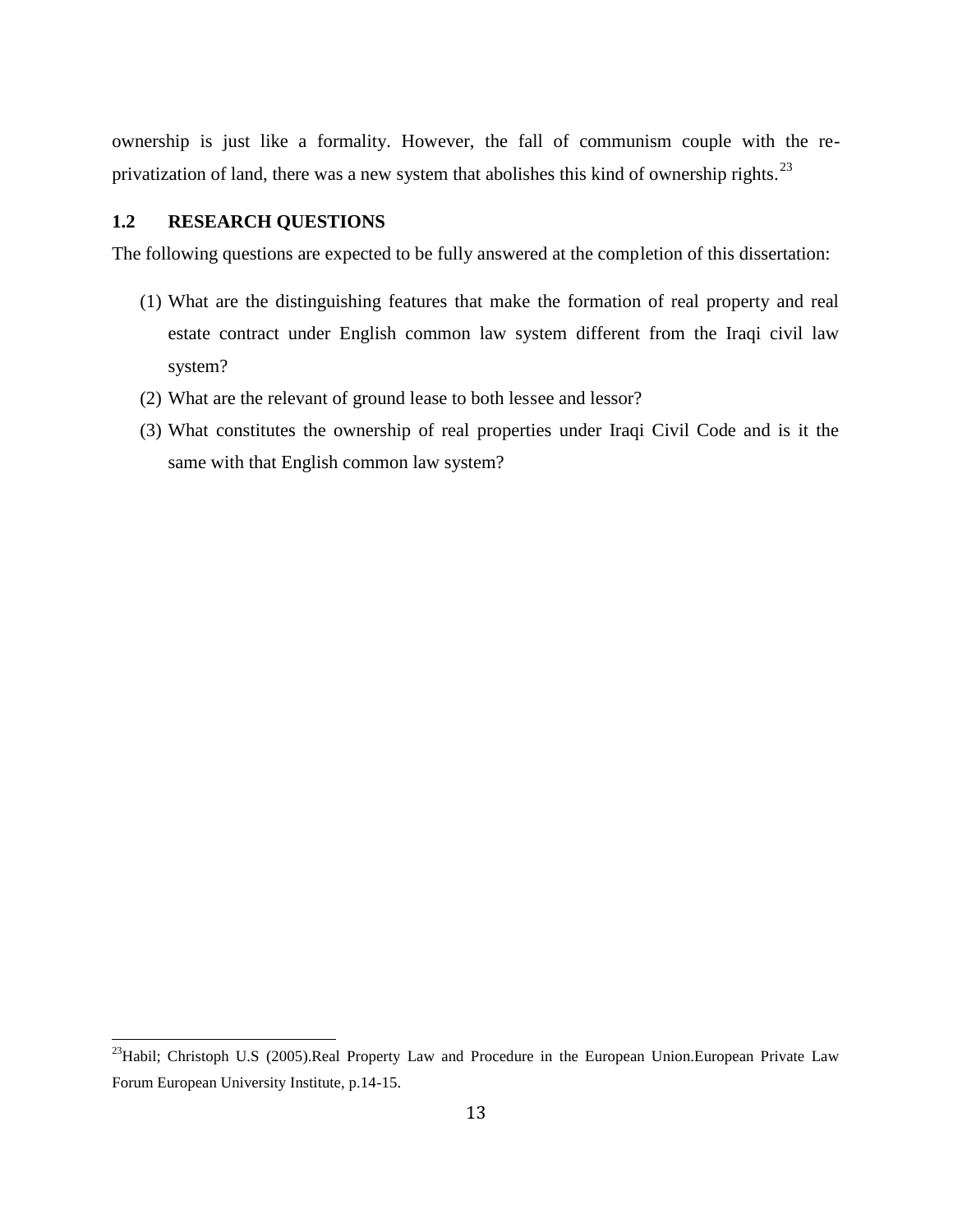# **CHAPTER TWO: REAL RIGHTS IN LAND AND LAND REGISTRATION**

#### **2.1 REAL RIGHTS IN LAND**

*Numerusclausus* of Real Rights in land is mostly applicable virtually in all European countries. Its applicability is rigid and not changeable in countries like France, Greece, Italy, Portugal and Germany because in these countries real rights in land are officially defined by law and it is not possible for parties to create a new one or try to do modification to the existing one. In its flexible and easy application, the applicability of the rules can be found in Scotland, Finland and the Netherlands due to the fact that there still in existence a statutory cap on real property rights but the parties have the right to define the content of real rights in accordance to their interests. In England where there is a common law system, there is no universal definition of real rights and the principles of *numerusclausus* are not officially recognized. Despite the fact that there was imposition of a statutory cap in 1925, it is found out that this is not practicable and the courts have ignored it. The courts have now introduced a new proprietary interest known as proprietary estoppel, which means that if anyone rely on the expectation about the creation of right by another person, he/she would be directly entitled to that right as well as a right to rectify the document in order to make it conform to be in line with the agreement among the parties.  $^{24}$ 

Theoretically, the rule of *numerusclausus* is not applicable at all in Spain and there are no official rights for parties to create new rights in rem. And practically, this is not a usual occurrence due to the fact that there are high standards of creating new rights in rem. This automatically explains that Spain put into practice the system of *numerusclausus* de facto. Furthermore, the motive behind the practice of *numerusclausus*rule is simple which explains that since there is enforceable *ergaomnes* of real rights, it necessitates the rights to be clearly defined in such a way that the limitation of the ownership would be comprehensively defined to the third parties, they easily know and understand this. This ratio is also practicable in those European

<sup>&</sup>lt;sup>24</sup> Note, as a curiosity, that an English court held that an owner cannot prevent this land from being photographed from an airplane (Berstein v. Skyviews, (1978]) QB 479, Griffiths J.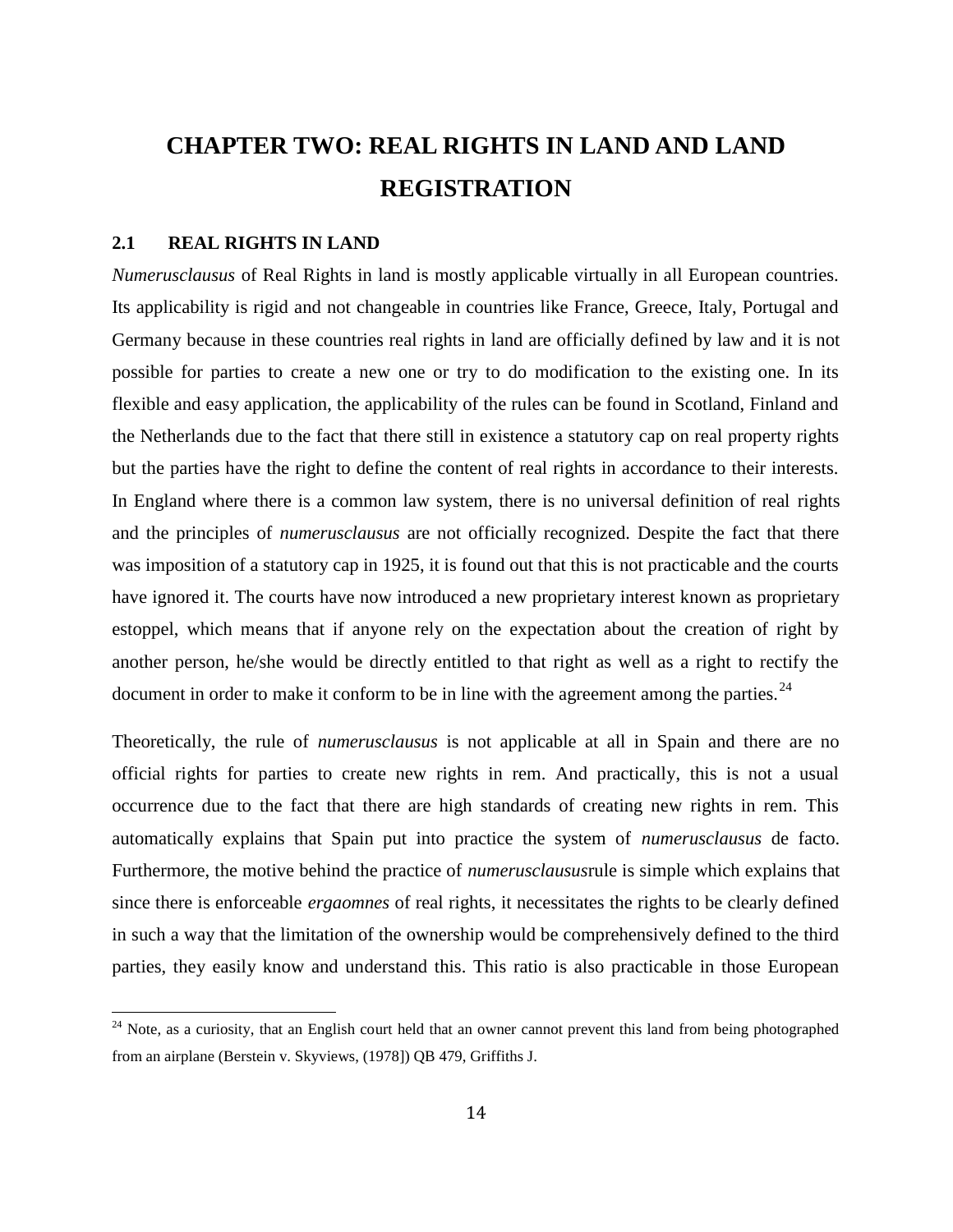countries whereby there is creation of new rights by jurisprudence. However, it must be noted that this motive behind this distinction is not basically to state whether the rule of numerusclausus is applicable or not but to specify whether the nature of existing real rights is flexible enough to function under different situations and in time of new needs. In this kind of situation, it is generally found out that real rights to use servitudes and easements would do more in giving contractual freedom to the contracting parties than the use of mortgages.  $2^5$ 

In explaining the system of real rights in land, it is found out that in Europe, there is no universal classification of real property rights. Under *rationemateriae*, it possible for anyone to easily differentiate between the full ownership rights and limited (subordinate) rights on the land of another person such as rights to use habitation rights, servitudes, trust life rents in England and Scotland, and different kinds of easements, security rights interests such as mortgages, liens, charges and rent charges as well as pre-emption rights created by contract that is pre-emption rights in favor of local governments. In England, the distinction between the use of common law and equity has led to emergence of different situations that is not found only in full ownership, freehold and common hold estates but also found in the limited rights that include absolute possession such as leaseholds and equitable beneficial interests under trusts that are regarded as (time-limited) ownership rights. $^{26}$ 

#### **2.1.1 Right of Use (prohibitiousus)**

Another point that needs to be discussed under real rights in land is the rights of use known as *usus or prohibitiousus*. Rights to use property or land can be divided into extensive rights of use giving full possession and secondly is the limited rights of use also known as proprietary burdens. Registration is required concerning the use of most of these rights in order to be opposable *ergaomnes* in most systems. In virtually all the countries in exception of England alone, the first category of right to use land is known as usufruct right, which is the right to use a land and enjoy its benefits that is all the various earnings from the land with the inclusion of rent payments. In the general sense, the right of usufruct is not limited to land alone but also covers

<sup>&</sup>lt;sup>25</sup> Paisley R (2005). Real Rights: Political Problems and Democratic Rigidity. EdinLRVol 8, p.267-268

<sup>&</sup>lt;sup>26</sup>Jesper M. Paasch (2011). Classification ofreal property rights: A comparative study of real property rights in Germany, Ireland, the Netherlands and Sweden KTH Architecture and The Built Environment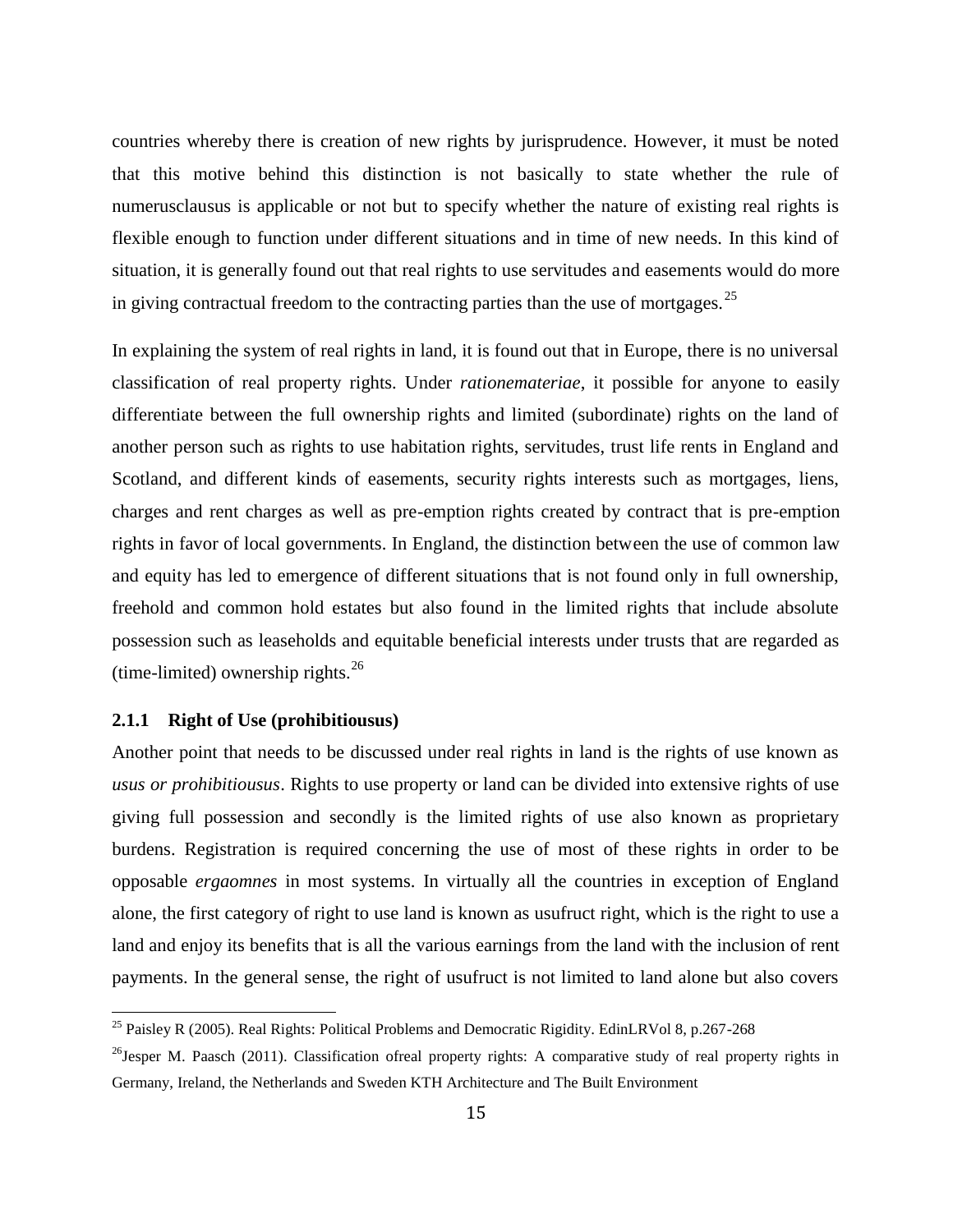movables and rights. But in Western Europe, the practice of usufruct is basically applicable to farming land under the former Communist system in Poland which is unique form of usufruct known as perpetual usufruct and this is still use for granting of land to people for a long period of time while it is still under the formal control and ownership of state. <sup>27</sup>

Some basic concepts that can be found in usufruct are firstly usus (practicable in Spain and Portugal) which entitles to the use and to the benefits of the land but limited to the interest of the owner and his/her family alone. Secondly, the *emphyteusis* or long lease (right recognized in the French legal family) which entitles to the long use of land against a fee and along with the obligation to improve it. Because of the absence of numerusclausus in England, it possible to find rights of use sui generis such as spouse neglecting spouse's occupation right of the matrimonial home. Other important rights of use are rights of superficie respectively building leases which have to do with the transferable and inheritable right to erect and own a building above or below the surface of a foreign piece of land. Additional right of use but less significant are remaining feudal and customary rights of use such as the Spanish census, which a right of use that is similar to usufruct but advocating a direct and a beneficial owner in accordance with the feudal model. There is also a crofting right that is recognized in Northern Scottish countries which means a long-term lease, most commonly of small farming land that comprises of security of tenure and a buying option. Another real property right is known as *sui generis*, which is recognized in many European countries harmonized in EC directive 94/47/EEC is the timesharing right. $^{28}$ 

#### **2.1.2 Easement or Servitudes**

Another point to discuss under real rights in land is easements or servitudes. This is defined as one of the most significant category limited rights of use. Easements entitle the possibility of using neighboring land in different ways, which could also include a right way for vehicles and pedestrians, provision with light or a certain view ( in exception of England) and the distance between buildings and the construction of water and sewer tubes, of dividing constructions. However, it must be noted that there is no provision for extending duties of positive action of the

<sup>&</sup>lt;sup>27</sup> Segal I & Michael D.W (2010)Property Rights .http://web.stanford.edu/~isegal/prights.pdf ,p.2-3

<sup>&</sup>lt;sup>28</sup> Segal I & Michael D.W (2010), p.3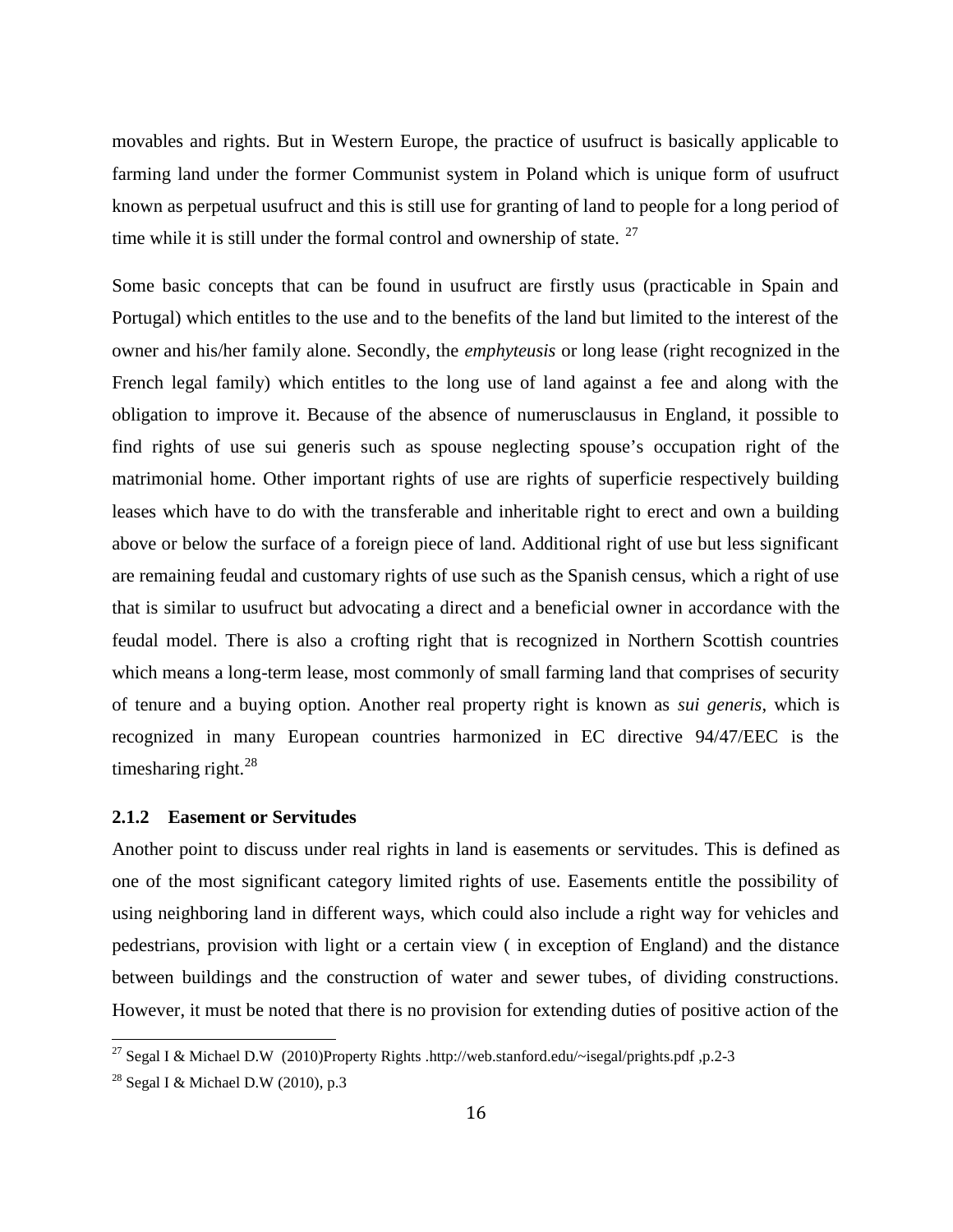owner of the neighboring land in easement but in exception of the Scottish real burdens. Concerning issue of their holder, easements can be divided into two types which are firstly; easements in appurtenance, which means the fruits of the owner of neighboring land. Under this type, there can be two classifications of tenement, which are a dominant tenement (piece of land) and a servient tenement. And the second type of easement is known as easements in gross, which means the personal benefit of another person. With the use of Spanish example, an easement in gross could the right to the family to watch a bull fight from a balcony pertaining to the neighboring house. While easements in gross are officially recognized to be real rights in many European countries, they are only considered to be obligational status in some countries such as Portugal, the Netherlands England and Scotland.<sup>29</sup>

Additionally in England and Scotland, concerning both the positive and negative easements, there are restrictive covenants respectively real burdens that is formal restrictions placed on the use of neighboring land but commonly found today in apartment flat schemes and common holds. Contrary to easements that could be created by division or long adverse possession (*usucapio*), restrictive covenants takes a different ways whereby it can be created by expressly by a deed of covenant. In addition, there is limitation on the rights of use of feudal or customary origin, which are still effective in some continental countries and have almost the same effect with servitudes but without registration and this might still be a practical problems. The final group of limited rights of use that is similar to easements by allowing their holders to be partakers of the benefits and produce of the land. This group belongs to the English profits à prendre such as the right to have cows graze the grass or the right to extract gravel. The antichresis is still effective in Italy, the German Reallasten and the extractive rights (such as gravel and soil) as well as the right to take timber as reported in case of Finland.

#### **2.1.3 Security right in Mortgages and Rent Charges**

Another point under real rights in land is security right most in particular in mortgages and rent charges. Security right has to do with the use of land as guarantee in rem for the repayment of a debt. On a general sense, this requires the creation of deed or notarial act and registration in a

 $^{29}$ Sparkes Peter Report (2003). Real Property Law and Procedure in the European Union Annotated Draft Questionnaire, Eureopean University Institute, p.17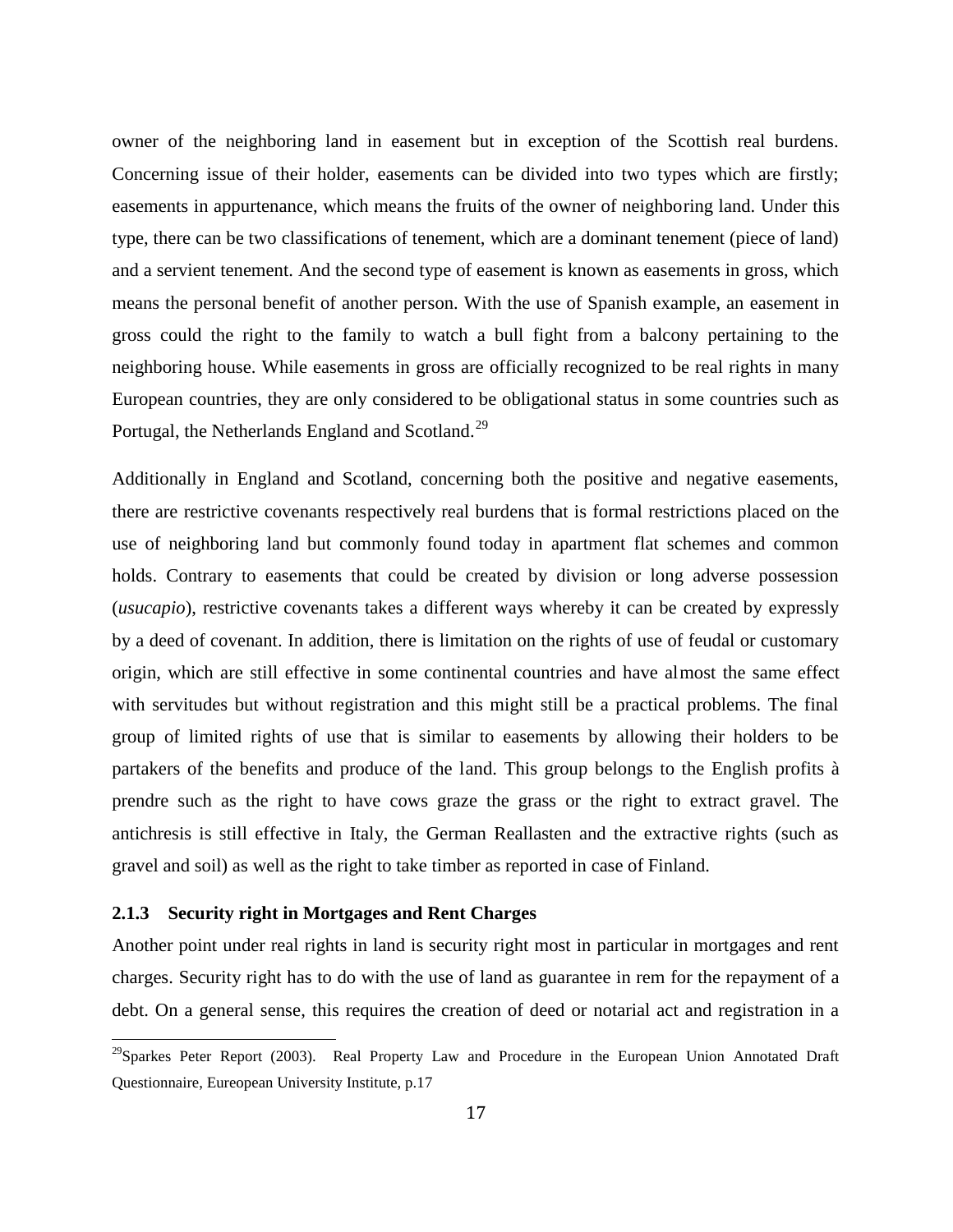land register. Once a mortgage is created (typically to a bank), the owner still has the full possession of the property but in case there is a default of the debtor concerning the payment, the property has to be sold in auction or via the use of any forced sale but it must be done under the authorization of court. It is only possible under the traditional English concept of a mortgage, which is similar to (historical Germanic law concept of Totpfand) that the lender can become the owner of the land or enjoy a long lease, whereas there is no possibility for such in the present continental system. The most common forms of security rights in rem now exist in the following ways; the parties to a credit contract now created mortgages both in form of accessory or non accessory in order to secure the debt. Secondly, statute now imposes liens because of particular factual situations most especially in the situation whereby the seller of the land has not been paid. Thirdly, there is a use of rent charges as a periodical payment on land mostly for the maintenance of family members. This type of security is commonly found in countries like Germany.<sup>30</sup>

There are other less significant forms of securities existing in some countries; like in Belgium, there may be mortgage promises instead of full mortgages aside from a pledge on immovable no longer used, which seem to be commonly used for the purpose of avoiding the duties of high registrations. Furthermore, the basic difference that exist between mortgages under various European system can be found in the feature of accessoriness that is the relationship that exists between mortgage and the debt to be secured along with the side-effect that the mortgage declines as the debt is paid gradually and finally expire when the debt is no longer existing. The version of accessory is found to be dominant in both English and French legal family whereas the non-accessory version is dominant in German legal family. Beyond that, it prevails in Sweden and Finland as well as in some Eastern European reform states. While the accessory version makes use of a maximum of security to the debtor, the non-accessory version advocates for the repeated use of a mortgage and its transferability among borrowers and lenders. Additionally in some countries that practice the accessory mortgages version only, there is a possibility that accessoriness may be quite relaxed (Sweden) or exceptions may be recognized in

 $30$ Dechert LLP (2015). The Essential Guide to mortgages and charges over land. https://www.dechert.com/files/Publication/a-15.pdf, p.4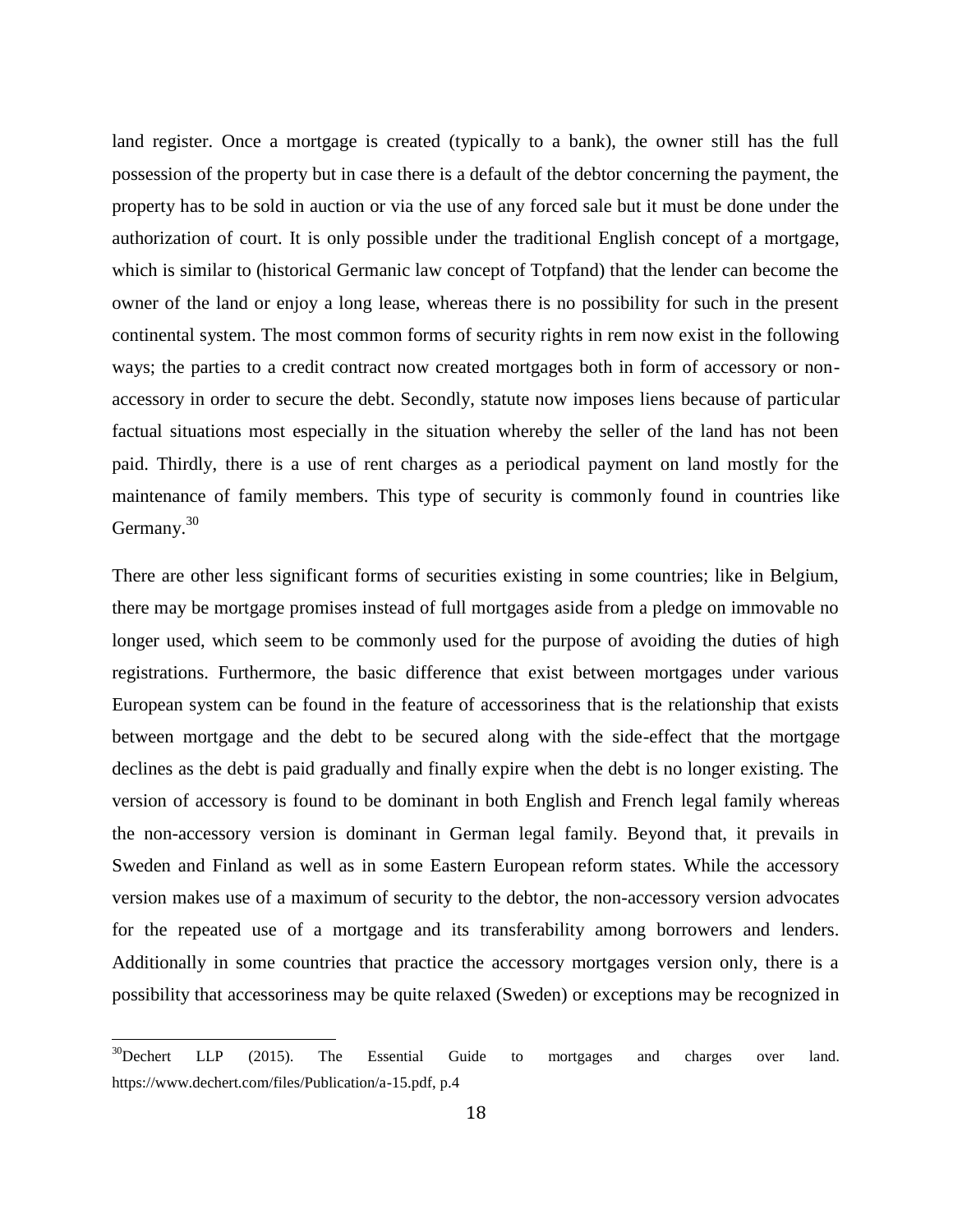some certain non-accessory. Thus, in Spain, there is possibility that a mortgage could secure the final balance if liquidation of a current account on a specific date. This is a similar case in Italy as well whereby a future, conditional or merely possible debt is sufficient for a mortgage to be created.<sup>31</sup>

Other real rights in land can be discussed as distinctions made between full ownership rights and limited (subordinate) rights and this category also include sub-classification which is rights of use, security interests and pre-emption rights. This made it possible to be able to accommodate almost all available rights in rem within European systems today. In cross-examination of real property rights, it is possible to find some similar rights that not enjoying full proprietary status but they have functions analogous to those of property rights. In this group, the first concept to discuss is lease contracts most especially in agricultural, residential and commercial ground leases. Under the rule of *"emptio non tollitlocatum"* (meaning that the sale of premises does not affect existing lease contracts), the right of the tenant is found to be strong in Swedish law whereby there can be registration of leases and in this situation, it can prevail over mortgages even in executionary sales. Another similar instrument to ownership rights is known as corporation law constructs. In this type, there is no possibility of people owning houses but they can only partner with companies that are formally registered owners. This type is commonly found in ex-Communist systems like Poland (though they have been replaced by ownership gradually) and old tradition of Scandinavia.<sup>32</sup>

#### **2.1.4 Apartment Ownership (Condominiums)**

Apartment ownership is known mostly to be real right in all European states and it is recognized separately. It explains the different means of splitting deed to regulate various property rights and their demarcation among the owners. Its legal construction differs depending on the jurisdiction of the country but there are four basic types at which it can be generally classified. Firstly, there will be joint ownership of the land and the whole building whereby every co-owner is entitled to exclusive right to use some parts of the apartment. This mostly recognized in

 $31$ Francis R. Crane (1961). The Law of Real Property in England and the United States: Some Comparisons," Indiana Law Journal: Vol.36: Iss. 3, Article 2, p.298

 $32$  Francis R. Crane (1961), p.290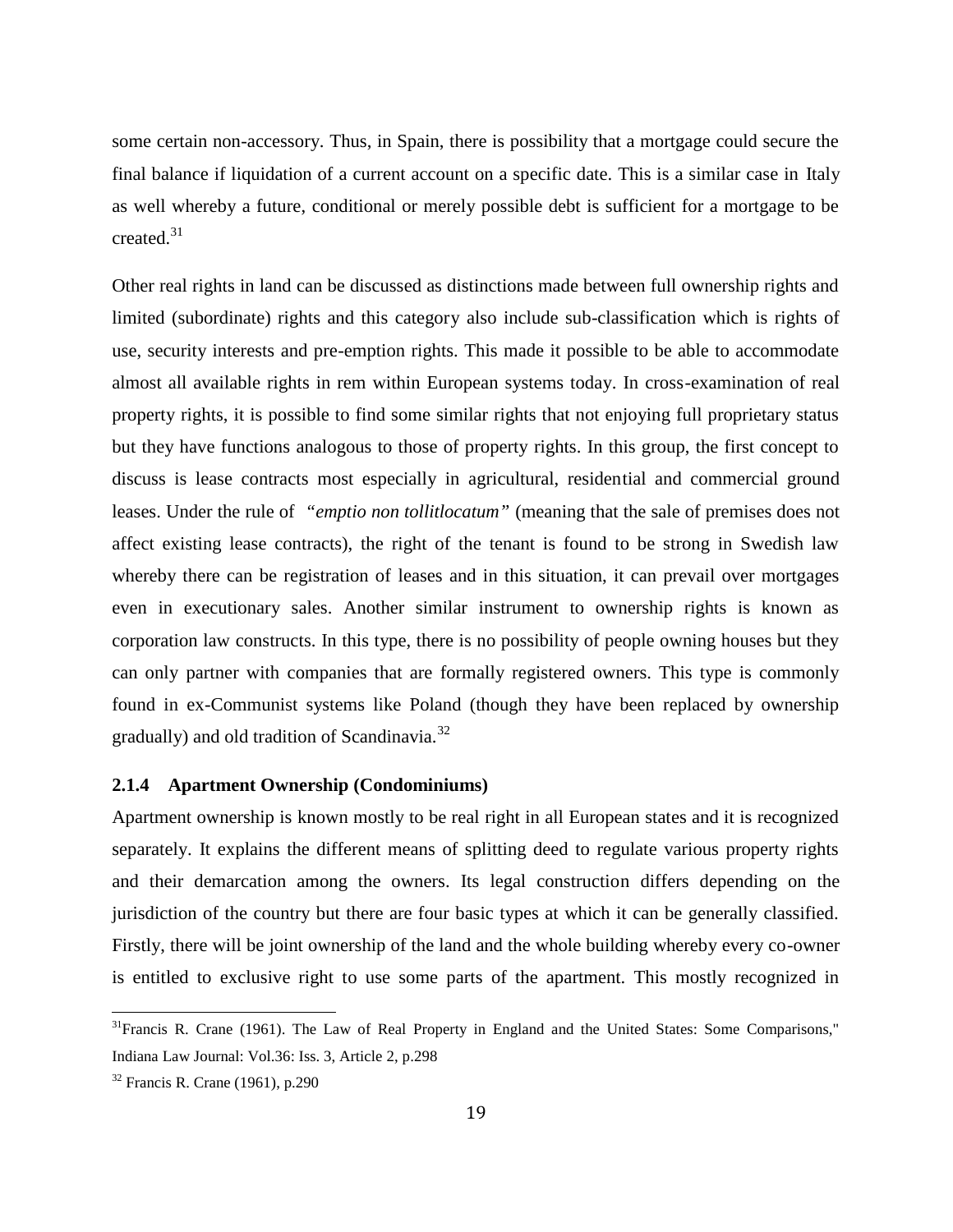Netherlands. Secondly, there will be separation of apartment ownership from that of land ownership, which means that there is nothing like joint ownership between the apartment owner and the land owner. This is mostly recognized in Scotland. Thirdly, the ownership of apartment would be constructed in accordance with the corporate law, which states that there will be corporation in the ownership of the land and the building and owners will be shareholders and every owner will have the right to exclusive use of a specific apartment. This is recognized mostly in Finland and Sweden (Scandinavia). Fourthly, the ownership of apartment includes the separate ownership of the apartment and joint ownership of the land and the common structures of the building. This is applicable to all other countries.<sup>33</sup>

Furthermore, aside these four main classifications, there are other alternative models existing in various some states. In England, together with the established common hold schemes in 2002 legislation, leasehold schemes can also be found in the country. This could be a disadvantage to the lessee considering the fact that the land owner might charge for high rents and there might be a problem of wastage of value at the end of the lease. In Germany, there is a particular apartment owner known as *Gebäudeeigentum* on the territory of the German Democratic Republic. It should be noted that irrespective of their differences and specific legal nature, all the rights of apartment owner are normally capable of registration as well as transferable, mortgagable without the consent of the other apartment owners. Additionally, there are common attributes of the various models of apartment owners. The first commonality exists in the creation of apartment ownership, which requires splitting deed everywhere. This performs the duty of regulating the various property rights and their demarcation among the owners as well as dealing with fundamental issues such as allocation of costs for utilities.  $34$ 

#### **2.2 LAND REGISTRATION**

Land registration is found relevant in this dissertation because it constitutes the basic meaning of real property and real estate contract formation. The idea of land registration was firstly

<sup>&</sup>lt;sup>33</sup> Van der Merwe C (2004). The Distribution of Ownership in an Apartment Ownership or Condominium Scheme. 2002 Georgia Journal of International and Comparative Law, pp. 1-2

<sup>&</sup>lt;sup>34</sup>Sparkes Peter Report (2003). Real Property Law and Procedure in the European Union Annotated Draft Questionnaire, Eureopean University Institute, p.19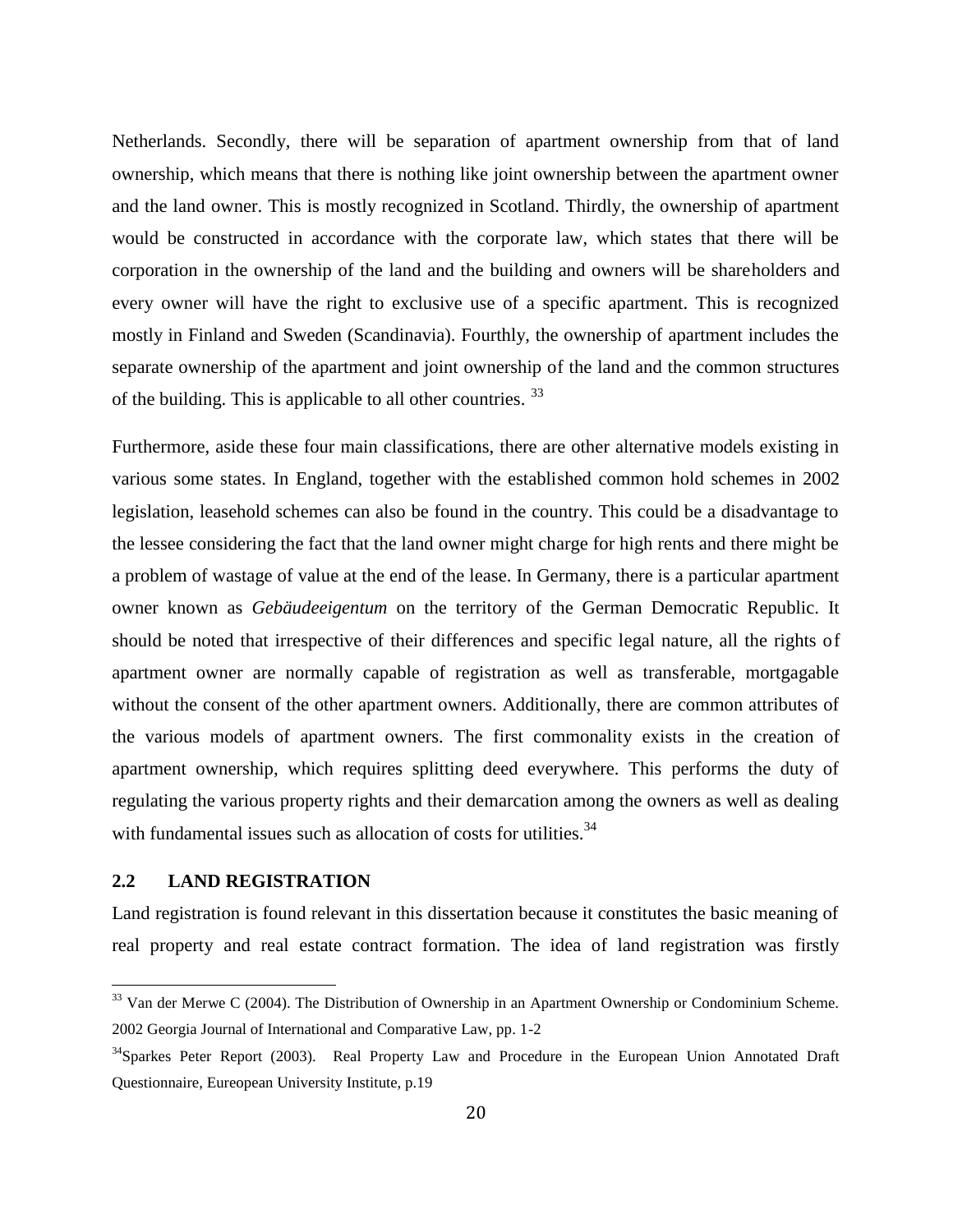introduced in 1862 but it gained prominence after 1897 during the period at which there was a compulsory registration of sale in central London. The basic principles behind it was found in Registration Act 1925 and mandatory registration was gradually extended in way that by 1990 the entire country (England and Wales) would be a compulsory area. Land Registration Act 2002 replaced the long existing land registration act of 1925 in year 2003. The extent of the registration Acts are is procedural was controversial in nature as well as the extent they state separate principles for registered titles, but these were adequately taken care of under 2002 registration Act. Land charges registration has a separate scheme, which could be a burden to registering individual such as mortgages, estate contracts and restrictive covenants. Land registration is conducted by the Land Registry, which is an independent body set up under the LRA 2002. It comprises of the title and mapping angles. The Head quarter is located at Lincoln's Inn Fields in London. But the main work is carried out at District Land Registries and it is absolutely relevant to deal with the correct office, which can be located from the land registry web-site. $35$ 

Land registration is not done only in English common law system. Generally in Europe, there are normally five legal families which are; common law, civil law of the Code Napoleon countries, civil law of the German/Central European countries, and civil law of the former communist countries and lastly law of the Nordic countries. All European States have some competent national authority for registering ownership of and charges on land. Under the old system in England, registration was not really compulsory but it required only for third parties effect. But under the new law, registration is required. But in England it has come into force only in 2002 and it needs a trigger for mandatory registration. However, there are still many unregistered land titles in the country. In Ireland, there are co-existences of the both systems. Only in Scotland, where registration has been compulsory for each transfer of ownership since 1617, almost all land has been registered. Technically in England, it is not basically registration of the land but

 $^{35}$ JaapZevenbergen (2002). Systems of Land Registration: Aspects and Effects. NederlandseCommissievoorGeodesie Netherlands Geodetic Commission, p. 2-3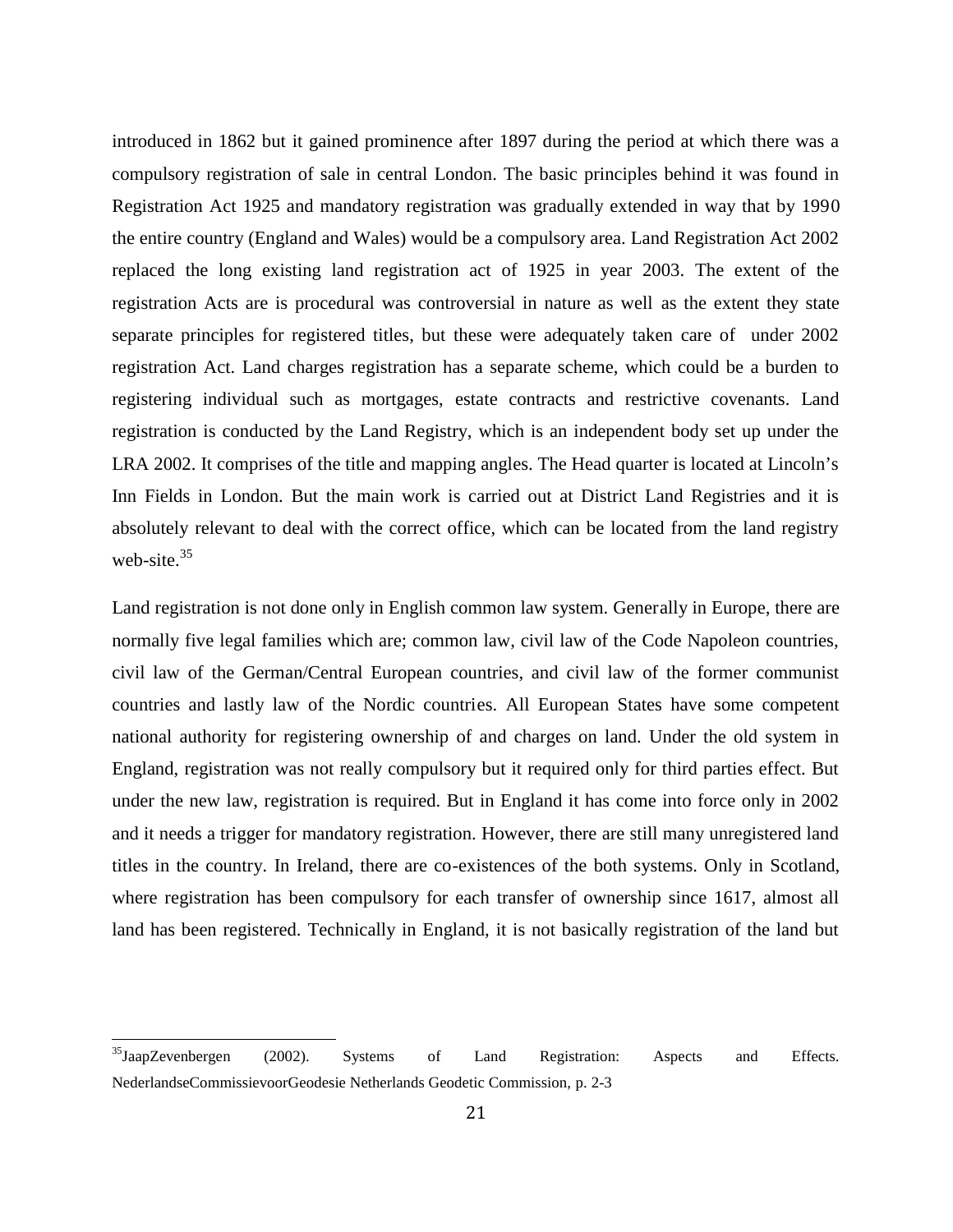registration of the estate in the land due to the fact that absolute owner is the Crown but in a practical sense, this does not necessarily matter.<sup>36</sup>

There are two main types of land registers generally in Europe which could be either real right in land are registered or documents are registered. The registration of titles enjoys a slight majority by states and by population. The first type of registration of land is recognized in the Central European land book, which is called land register in the new British Isles, it is the Nordic system and in the Hispanic subgroup of the mortgage register. It found in countries such as Austria, Denmark, England, Finland, Germany, the Netherlands, Poland, Portugal, Scotland, Spain, Sweden and Switzerland. The second type is mere registration of documents is used in the "mortgage register" of the French type and in the old common law "register of deeds. It is recognized in countries such as Belgium, France, Greece, Italy and Luxembourg. Additionally, there are two main formats for registration. The first one is registration of rights that is carried out in form of real folium, which means it is ordered by the land registered and the second format is registration of documents is done in form of a personal folium, which means it is ordered under the name of the respective owner.<sup>37</sup>

In England and Wales, there are 22 million titles in estimation and some 19 million are now registered. There is room for voluntary registration despite the fact that registration is always under compulsion. This process goes by designation of administrative areas where compulsion was introduced. The fundamental of registration in England and Wales is that it is a register of title (that is legal title), which is basically channeled towards conveyancing, it reflects the proprietorship of a parcel of land, or in a more accurate sense of an estate in land, it also shows its physical strength and benefiting and burdening rights, as well as the current state of play. Under land registration act 2002, there is a system of land registration and registered land is considered to be preferable shorthand. Lands are registered directly with a single register to

<sup>&</sup>lt;sup>36</sup>Introduction to the Basic Features of Central European Land Registry Law and Apartment Ownership, Notarius International (1997). Compare also Böhringer, Comparison of the Land Registry System in Central Europe with Other Forms of Property Law, p.166

<sup>&</sup>lt;sup>37</sup>JaapZevenbergen (2002). Systems of Land Registration: Aspects and Effects. NederlandseCommissievoorGeodesie Netherlands Geodetic Commission, p. 4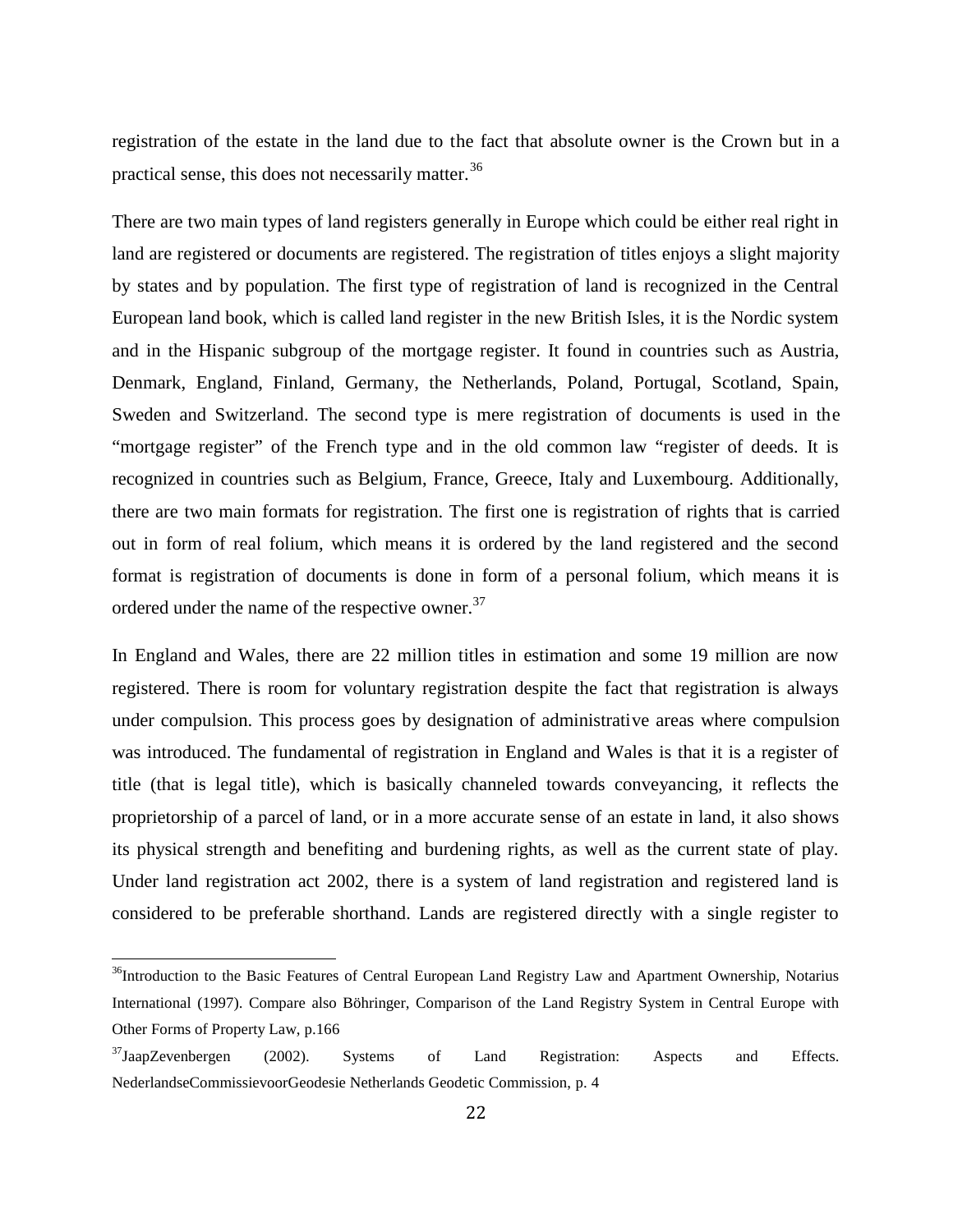record details of each particular physical piece of land but the decision to register either the landlord or the tenant of lease-hold land is found difficult to make. Then in order to avoid the whole problem, the title to an estate in land is registered. Registration is applicable to each estate independently of any others in the same physical land, so it possible for one estate to be registered and others remain unregistered. The freehold estate represents ownership of the land in perpetuity, which means forever. There can be registration of leasehold estate under the condition that there is more than seven years of the term outstanding at the time of registration so if a freeholder grants a lease to a tenant for 90 years, there will be two registers running together on the same land and this division process can continue with the creation of sub-lease, a sub under-lease, without any limit. This makes it possible that a piece of land could be represented many numbers of titles. 38

Registrations imply the collection of all relevant details concerning the land ownership that are found and present them as a coherent snapshot. The property register explains the estate that is registered by using the words "freehold" or "leasehold" with the addition of a short description of the main terms of the lease, the parties, its date and its length. The other aspect of the property register is found in land description with the use of updated description and plan is provided. Urban land description is mostly done in brief, which consists of the postal address, supplemented by a title plan that is drawn from the large scale Ordnance Survey plan. In addition, benefitting rights like benefit of a right of way to have access to the land are as well recorded to be an appurtenance to the land benefitted. The proprietorship register on the other hand means the owner of a registered estate is named in the proprietorship register and described as the "registered proprietor". It is possible in this sense that ownership will coincide with proprietorship in a situation whereby the person recorded on the register is entitled to the land for his personal benefit. It is as well possible that proprietors might trustees or personal representatives, and in this respect, the register will have to show the legal title and not the beneficiaries. It is always like the person on the register is entitled to full ownership power except there is a limitation (such as when a single trustee cannot sell the land) which would be

 $38$ Kevin G & Susan F.G (1998). The Idea of property in Land. In Susan Bright and John K Dewar (eds), Land Law: Themes and Perspectives Oxford University Press, p.4-5.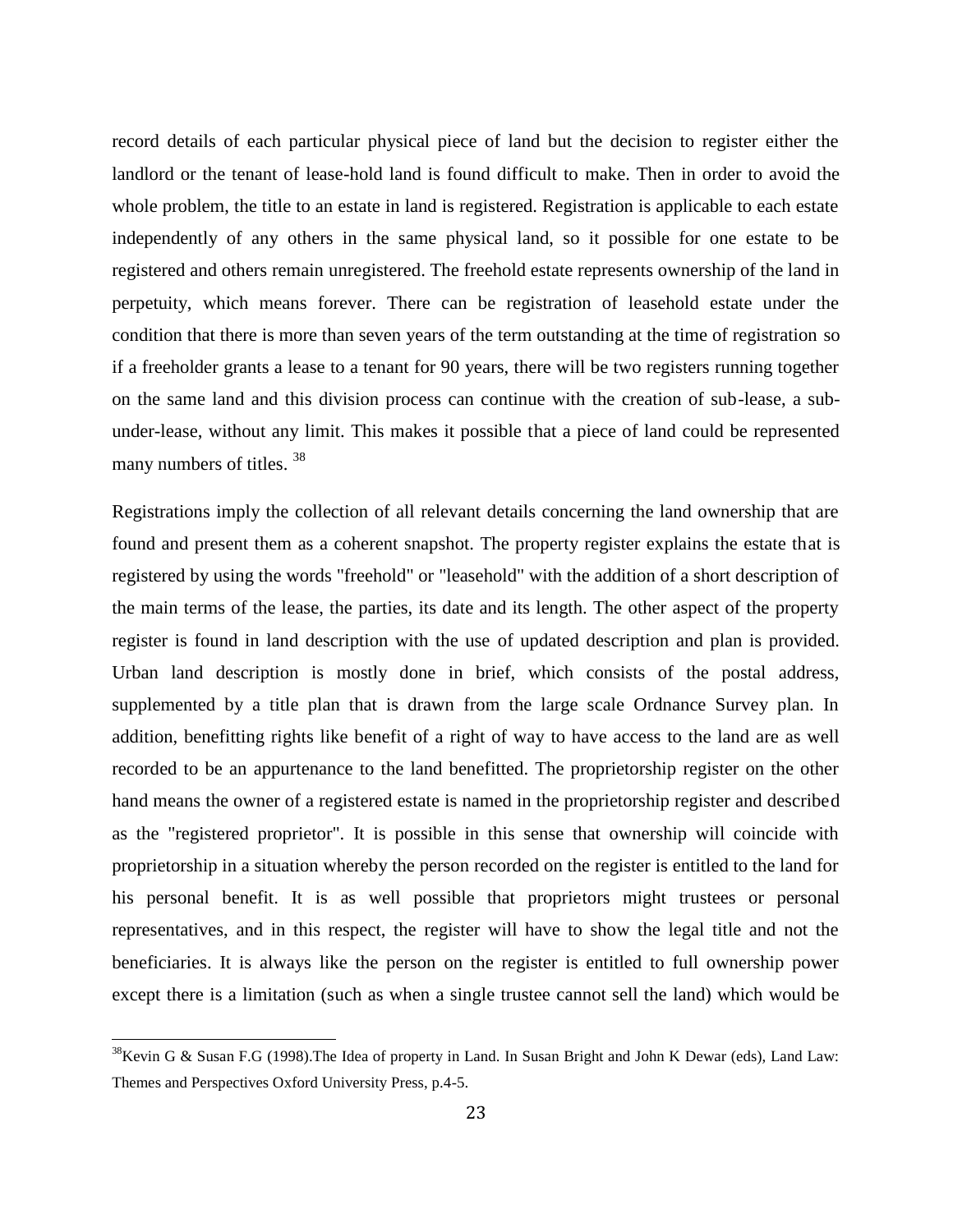reflected to the outside world by entry of a restriction on the register. The last point is the charges register which lists the burdens or adverse interests affecting the land, such as mortgages or restrictive covenants. In case there is a complexity in the land ownership, it will make it possible that a parcel of land will be subject to a number of adverse interests and in this situation, the registrar would collect all the adverse interests together and make list of them according to entitlement in order to determine priority and validity.<sup>39</sup>

#### **2.2.1 Basic Types of Land Register in Europe**

There are five basic types of land register in Europe from right to left, from top to bottom that can be discussed:

- The British Isles have a fairly uniform system: Basically common law system was known to be mere registration of deeds. But this has been replaced or in Ireland added by a new system that is found similar to Torrens system. In this system, registration creates or transfers the right without considering whether there has been a valid causa or a valid conveyance. In this respect, the land registry reserved the register independently of governmental body.
- The classical Central European land register: In this system, we can talk about Grundbuch in the Austrian, German and Swiss terminology that can be translated with "land book." It can be defined as a constitutive system where by the local court reserves the registration of rights and protection of good faith and consider it as a part of non contentious jurisdiction. This is found to be main idea behind Torrens system but just that in Torren, the requirement of a transfer of ownership is taken away and registration is considered to be absolute.
- Nordic register can be found in the in between the Central European land book and the French mortgage register. There is only declaratory effect of registration and good faith in the registration is adequately protected. This is also a registration of rights.

<sup>&</sup>lt;sup>39</sup>Habil; Christoph U.S (2005).Real Property Law and Procedure in the European Union. European Private Law Forum European University Institute, p.17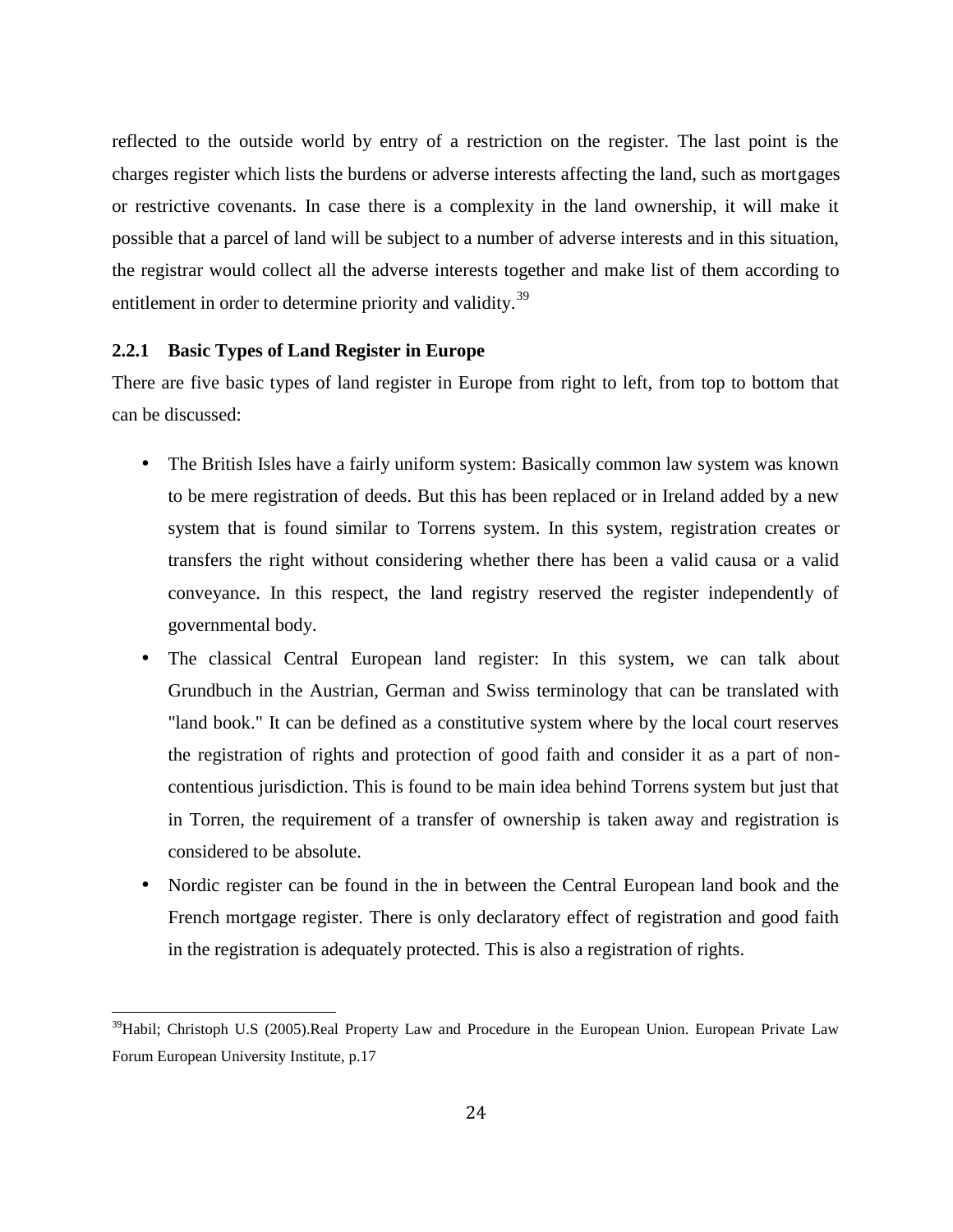- The next main type is known to be the French "mortgage register." This is to register the required documents of the third party effect in the absence of bona fides protection. It exists in Belgium, France and Luxembourg. Public official keeps the register under the supervision of the Finance Minister.
- The British Isles can be found on the both sides of the spectre: emphasis on registration is placed on their new system than any other system. The old common law system of registration of deeds places less recognition to registration than the other systems. $40$

By doing a general comparism about all the five basic types, it can be found out that there can be a correlation between the different types of land register and different legal families. From the five main types discussed, two of these belong to the common law countries (Both old and new) and there is no one for the former communist countries that can only be found under sub-group or hybrid versions between the land book and the mortgage register. In this respect, there many sub-groups or hybrid forms that can be discussed in the following ways:

- There are three countries found in sub-group of the Central European land register, which are Czech Republic, Hungary, and Slovakia whereby the land book has the effect with classical central European system but just that it has different organizations because it is basically kept by the cadaster.
- Greece is known to be a hybrid of the Central European land book with the mortgage register: the organization of Central European is kept by the courts and it has constitutive effect. The form of registration is derived from the mortgage register and it lacks the protection of good faith.
- Poland is also considered to be a form of hybrid systems: as discussed before, the organization of Central European is kept by the courts, the form of registration and bona fides protection.

 $^{40}$ Sparkes Peter Report (2003). Real Property Law and Procedure in the European Union Annotated Draft Questionnaire, Eureopean University Institute, p.33-35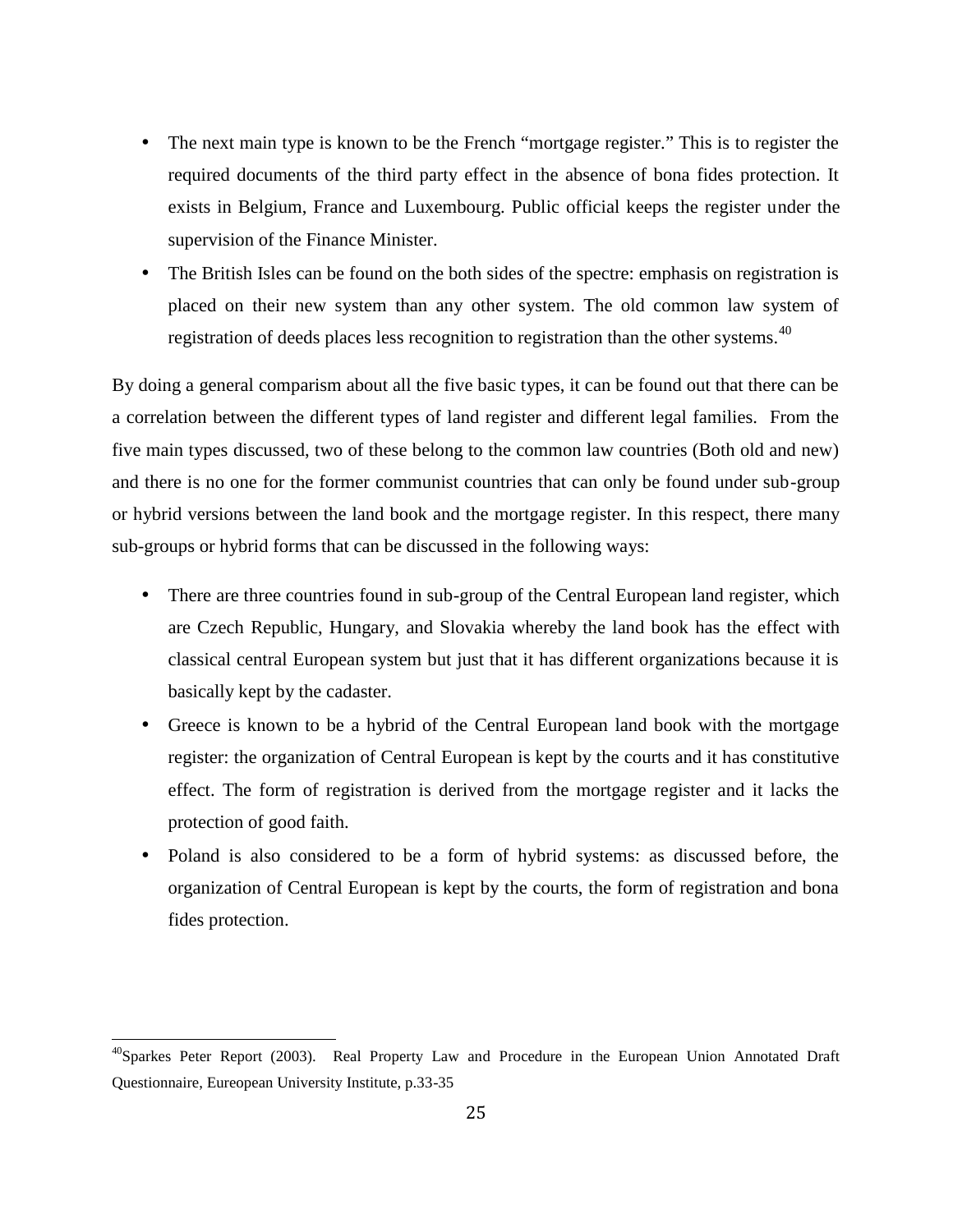- Italy is not directly using the French mortgage system but the country shares the constitutive effect of the registration of mortgages and other contractual encumbrances with the Central European model.
- Portugal and Spain have been listed as a separate "Hispanic" sub-group of the mortgage register: The use of the mortgage register French type makes them to share the same effect of registration. With the use of land register as well, the two countries share the same organization and form of registration including the same bona fides protection.

There are dual registration systems in France, Greece and Italy that also demand special attention due to the fact that they the different nature of registration system. In Italy, the legal system of the Code Napoleon can function with both mortgage register system and a land book system. The French system might not be a good example due to the fact that the Alsace-Moselle derived from the previous German land book basically only the registration system or registrations rights has been kept; it has abolished the constitutive effect and bona fides protection. The motive behind Italy and France keeping the land book system is not really clear probably for convenience or because of the benefits of land book system.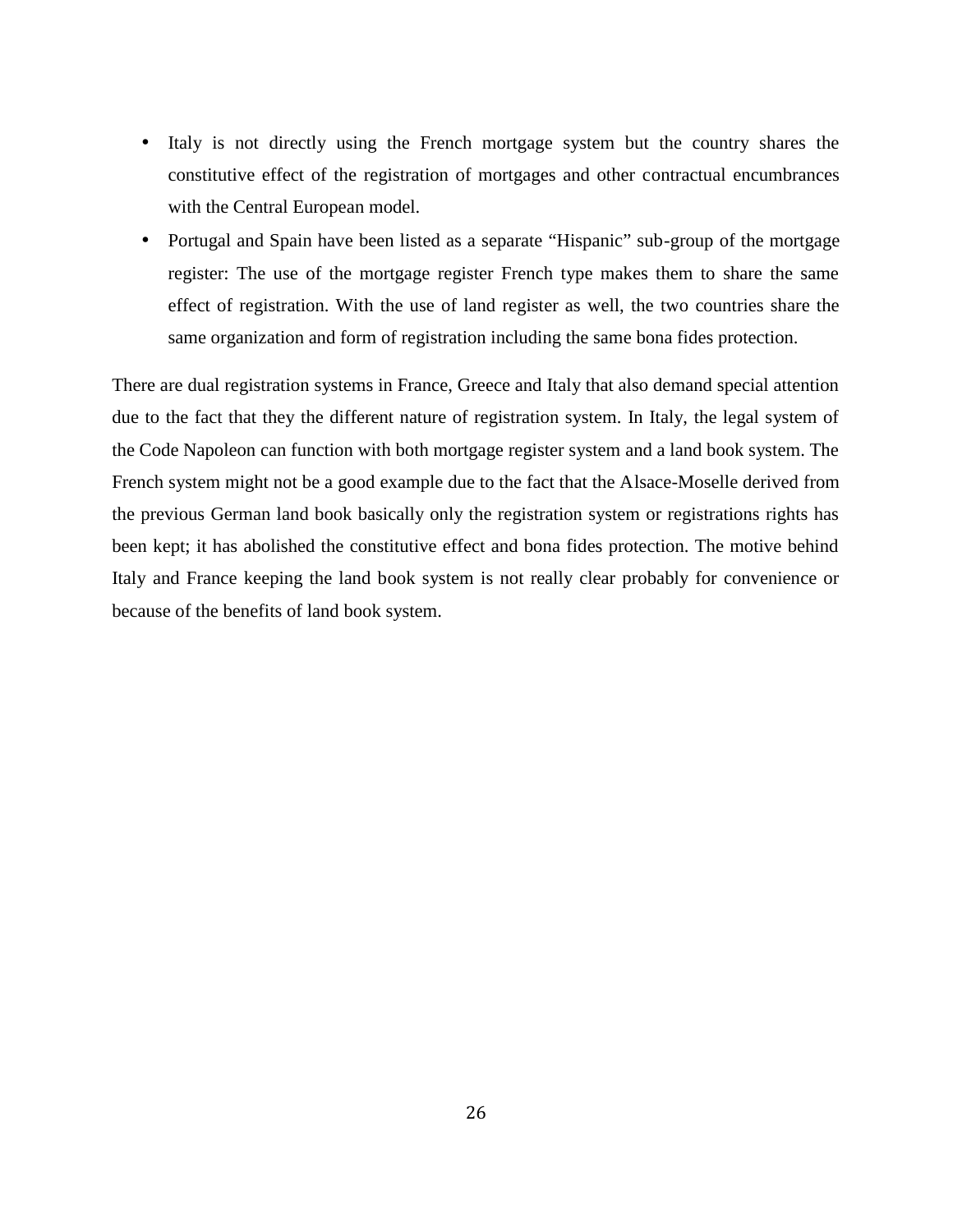# **CHAPTER THREE: GROUND LEASE AND LEASE UNDER IRAQI CIVIL CODE**

#### **3.1 THE CONCEPT OF GROUND LEASE**

The basic meaning of a ground lease is a situation whereby the owner of the land (ground lessor) leases or gives the right of use of land to a tenant (ground lessee) for a long period of time (usually more than 40 years) to develop the land with the agreement that both of them would share the benefits that come out of the land. In a conventional commercial real estate loan transaction, the fee simple owner of a land is the borrower and the one who agrees to lend money to the borrower is the lender. These are the two structures that are complicating a mortgage loan. One of these structures is ground lease and understanding the various ways at which a ground lease could influence a loan would help borrowers to achieve better way of financing their goals. It is important to understand lease-hold issues generally for different reasons. At first, it could influence the decision of investor to buy due to the fact that an investor is expected to be aware of the length of the remaining lease term, the nature of improvements at the end of the lease term, and how increases in the ground lease payments are determined. These are the expected facts that investors would want to be aware of before deciding to buy.<sup>41</sup>

A lease-hold can also affect the ability of investors to obtain financing on the property. Provisions under lease comprises of future rent increases and the expiration date of the lease would literally impact the interest of a lender to finance the proposed acquisition or may affect the terms of loan. In a general sense, lenders would prefer those leases that provide certainty concerning how the future lease payments will be. Loan terms such as amortization period are as well found in the ground lease as there is a need for a loan to be amortized before lease termination. Provisions under lease such as lender notification and rights to cure on default are paramount to loan underwriters. Lease term will also affect the ability of the investor to resell the property in the future considering the fact that sale capitalization rates could rise when the lease hold property is close to its period of termination. In an attempt to overcome lease issues,

<sup>&</sup>lt;sup>41</sup>Tony Petosa, Nick Bertino, and Creighton Weber, Wells Fargo Multifamily Capital (2014). Understanding Ground Leases. Available at https://com/assets/pdf/commercial/financing/real-estate/ground\_leases.pdf, p.1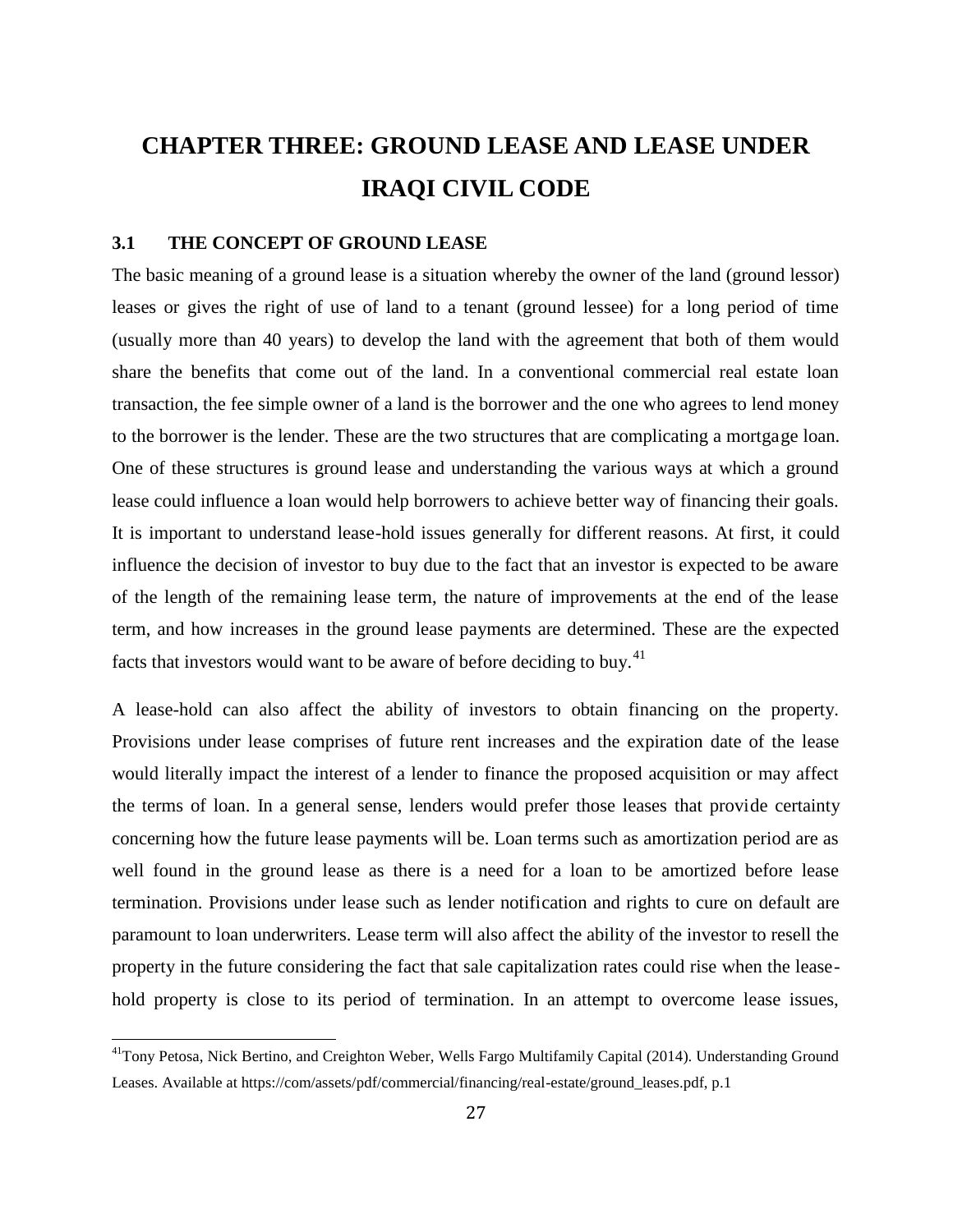investors would need to investigate the method of obtaining a shorter-term fully amortizing loan to pay the loan off prior to the lease expiration date. Investor can as well investigate whether the ground lessor is interested in extending the term of the lease. Investor can as well investigate the possibility of purchasing the fee interest and merge the lease-hold interest in a single transaction.<sup>42</sup>

A ground lease is a different form of lease whereby the tenant leases the land instead of the building. It is typically a long-term lease of unimproved land or previously developed property that requires the tenant to construct new improvements. The tenant is found responsible for the ownership of improvement during the term of the lease as well as the obligation to pay for all the expenses concerning the property except the mortgage on the landlord's fee interest and income taxes owed by the landlord. $43$  Airports, ports and harbors, universities, states and the federal government can possibly engage into a long term leases of real properties. In some cases, these entities find it difficult to sell particular real property probably because of statutory or regulatory restrictions. In this respect, in order to obtain revenue from these properties and use them for economic purposes, they might decide to enter into long term leases with private tenants. These long term leases are typically called "ground leases" or "ground rents" and mostly involve the availability of a vacant land, upon which the right is given to a tenant to build improvements such as structures/buildings, parking lots, landscaping etc. <sup>44</sup>

The beautiful improvements built on real property that is obtained through ground leases are often held under separate ownership by tenants, while the land itself is owned by the landlord. For example, a piece of land at the airport may belong to a governmental entity, this entity might decide to lease the land to a private company and this private company may build a structure on that land and begins to use the building, or the private company might decide to lease the building to another private company. The long term lease for the land is the basic meaning of

 $^{42}$ Tony Petosa, Nick Bertino, and Creighton Weber, Wells Fargo Multifamily Capital (2014), p.1-2

<sup>&</sup>lt;sup>43</sup> Florence P. Mayne (2002). Ground Leases: Basic Legal Issues, available at http://www.utsystem.edu/reo/articles/ground%20leases\_basic%20legal%20issues.pdf.

<sup>&</sup>lt;sup>44</sup> David E. Woolley (2010). Ground Leases/Leasehold Estates and the Surveyor. LSACTS White Paper 2010-004, p.3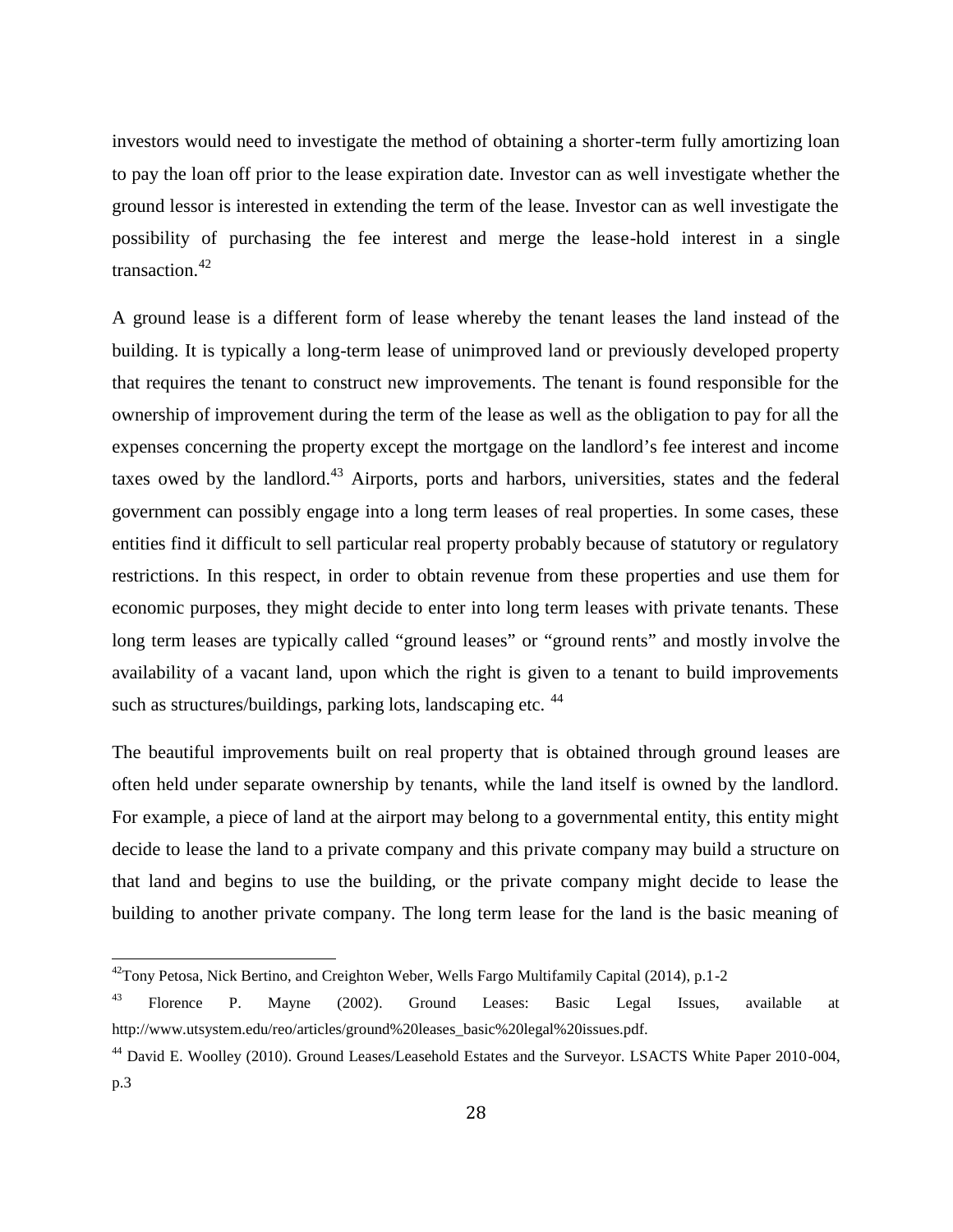ground lease. The lease for the building or any structure on the land is regarded to be a separate lease, which is not a ground lease. The terms of the ground lease must be more than 30 years due to the fact that anything less than this year would make the financing of the improvements in practical.<sup>45</sup> The provisions under ground lease will argue that upon the expiration or termination of the ground lease, all improvements become the property of the landlord without payment, free and clear of all liens, and in good condition. The distinguishing feature of ground lease among other leases is that it involves property that is either not improved initially, minimally improved or require a re-building.

Furthermore, due to the fact that the tenant is normally responsible for the payment for improvement or renovation of the existing land, ground lease explains that the tenant demands certain ownership rights in the structures built or renovated by the tenant. However, the improvement would become the property of the ground owner at the termination of the lease unless the landlord demands for the removal of the building.<sup>46</sup> The concept of the ground lease is relevant for real estate development community. Developers enjoy the benefits of ground leases by taking advantages of tax benefits and financing options. Tenants find ground lease useful for avoiding the need to obtain upfront capital needed to purchase real property. Landlords also enjoy the ground lease by not being responsible for the responsibilities and improvement of the ground arrangement. Never the less, it should be noted that there are certain cost associated with ground leases. Tenants that would enter into ground lease are expected to pay for the hard cost of improvement (professional architectural design fees and construction costs) as well as soft costs (permits, entitlements, title insurance and professional fees for surveyors, engineers, and lawyers). The long term nature of the ground lease would enable the ground lessee to amortize his/her investment costs for improvement and this makes the arrangement of good benefits to both the landlord and tenants.<sup>47</sup>

<sup>&</sup>lt;sup>45</sup> Friedman, Garcia &Hagarty (2009). California Practice Guides: Landlord Tenant 2009 § 7.1.

<sup>&</sup>lt;sup>46</sup>Auerbach V. Assessment Appeals Bd. No. 1 For County Of Los Angeles (2006) 39 Cal. 4th 153, 162-163, 45 Cal. Rptr. 774, p.779-780

<sup>&</sup>lt;sup>47</sup> David E. Woolley (2010). Ground Leases/Leasehold Estates and the Surveyor. LSACTS White Paper 2010-004, p.4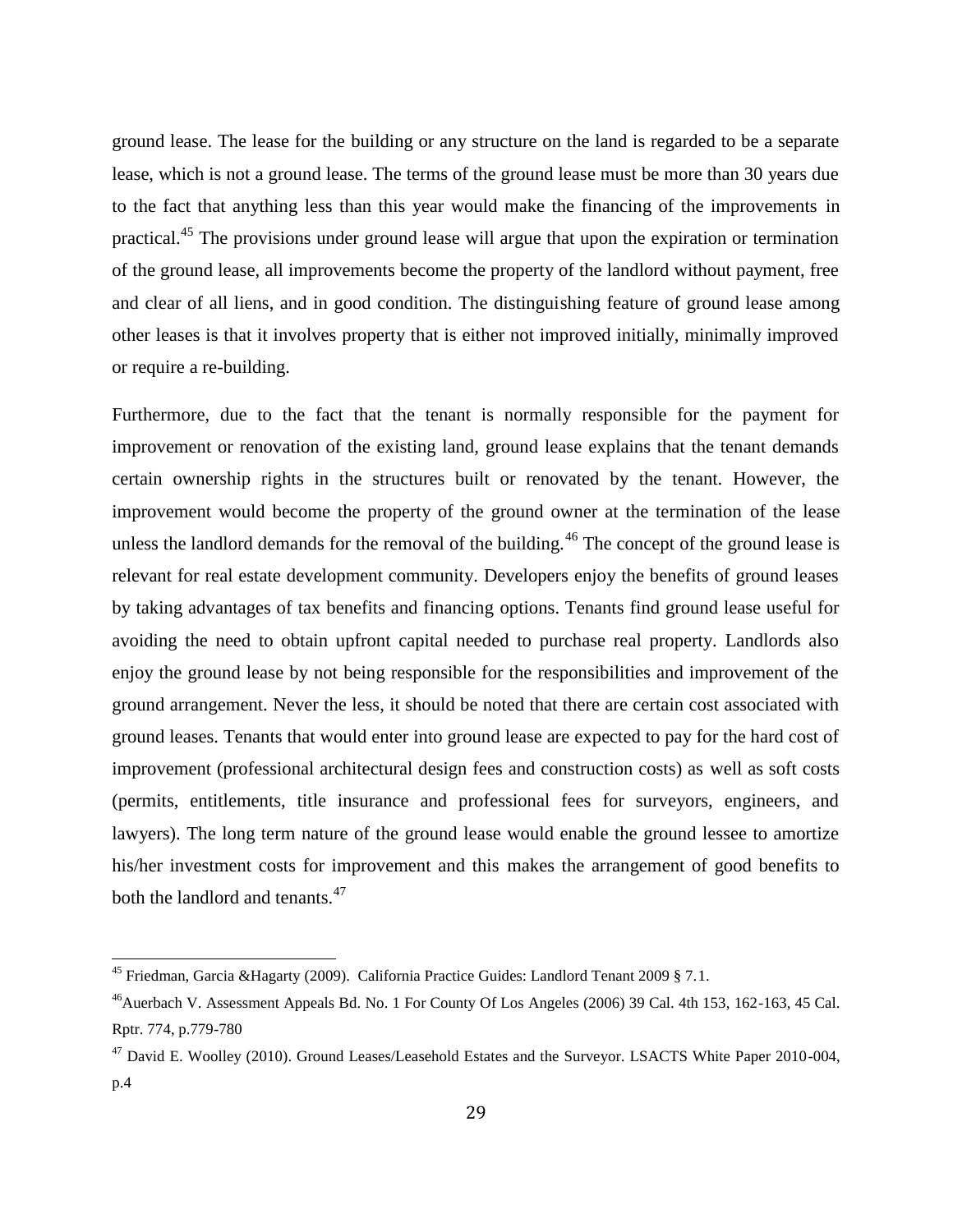#### **3.1.1 Creation of Leases**

The most common or general way of creating the relationship between the landlord and the tenant is by entering into an agreement concerning the terms of the lease.<sup>48</sup> No amount of words would be considered relevant for the creation of a lease except the there is an agreement showing the intention of the landlord to evacuate from the property and grant the tenant the right to enter and possess the designated premises in subordination to the title of the landlord, for a fixed period of time.<sup>49</sup> Another way to create a relationship between a landlord and a tenant is by operation of the law even without enforceable written agreement between the parties. Examples of this can be found in the occupations of land pursuant to (1) an invalid oral agreement under statute of frauds (2) a proposed lease that has never been done before by both parties (3) an agreement to convey or ineffective conveyance (4) permission given by the owner without any reservation of rent. Under the lease creation, the landlord's obligations in a ground lease transaction are straightforward; he pays any mortgage against its fee interest and the property taxes relative to the land. And the tenant's obligation is responsible for all aspects of the building, which include insuring the building against fire and casualty loss, keeping the construction of the building free from liens, maintaining and repairing the property, and the like.<sup>50</sup>

In explaining the stature of frauds about leases, it is stated that under the legal concept of the "statute of frauds, any agreement to lease real property for more than a year is considered to be invalid except the agreement is written and signed by the contracting parties. In order to deal with the statute of frauds, there are expected essentials that must be included in the memorandum of agreement for a lease, which are: proper description of the property to be leased, a definite term, including designation of when the term begins and A definite amount of rent and the time and manner of its payment.<sup>51</sup>

<sup>&</sup>lt;sup>48</sup> Matthew Bender, (2008) California Real Estate Law and Practice,  $\S$  151.01, p. 151-3

<sup>49</sup>Timm v. Brown (1947) 78 Cal. App. 2d 609, 616.

<sup>50</sup> David E. Woolley (2010). Ground Leases/Leasehold Estates and the Surveyor. LSACTS White Paper 2010-004, p.5

<sup>51</sup> Id. at § 151.02, pg. 151-4 (citing Cal. Civil Code § 1624(c).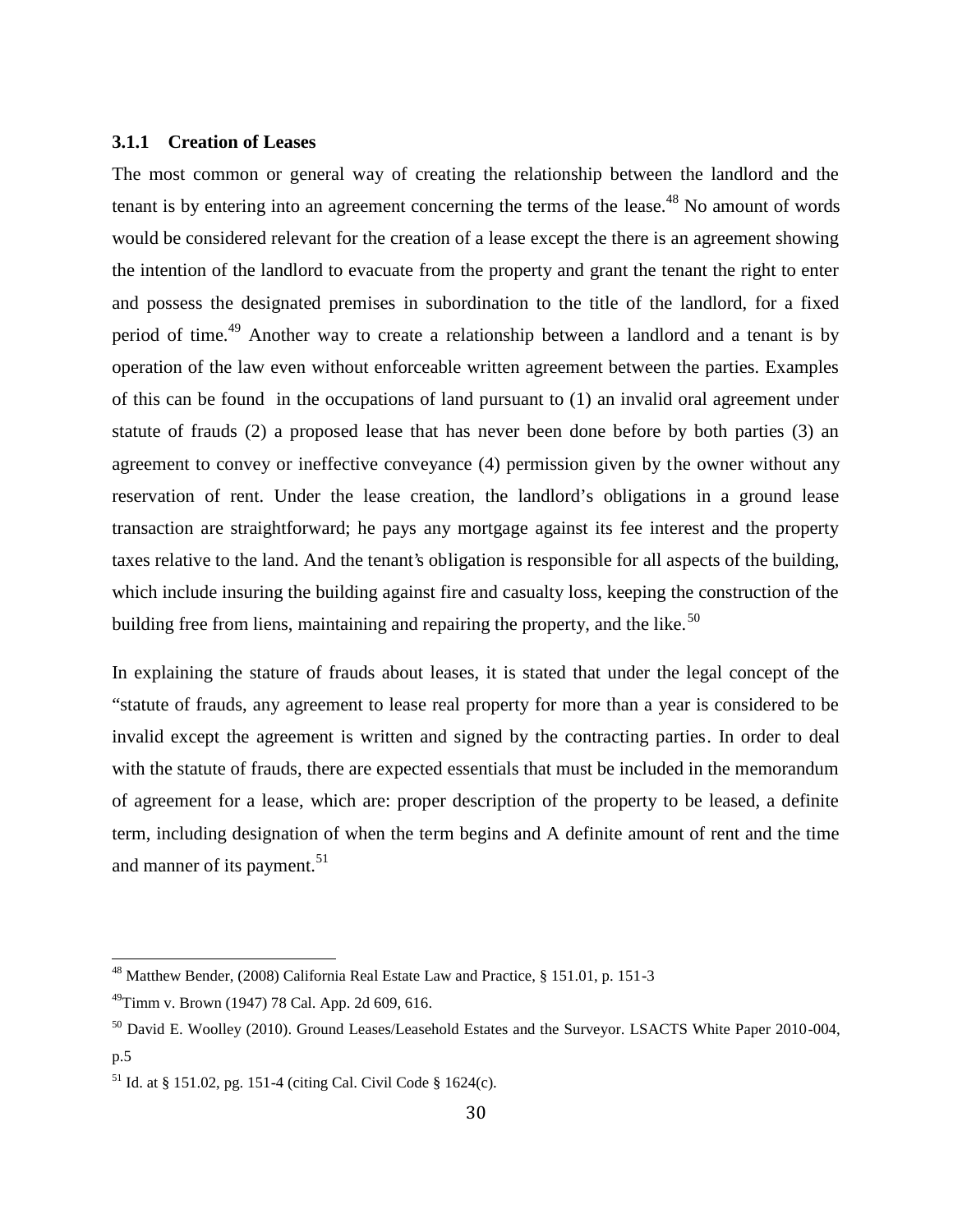To explain ground leases as financing instrument, it is found out that ground leases include both leases and financing instruments. It is basically different from other types of commercial leases due to the long-term nature of ground leases and its financial provision. Tenants who enter into ground lease agreement mostly do it to construct improvements on the premises and organize their business. It is a financing instrument for both tenant and landlord.<sup>52</sup>

To examine the authority of the parties entering ground leases, it should be known that before a ground lease is finalized, the contracting parties must confirm that they both have the authority to enter into the agreement. If the available property to be leased is owned by entity, it is expected of the tenant to ascertain the formation and organization documents of the landowners and confirm that they have the authority to go ahead with the agreement. A tenant is also expected to obtain a preliminary title report from a title company in order to confirm record fee-title ownership of the premises. The tenant should as well obtain a leasehold policy of title insurance to protect against title matters that could divest the tenant of their leasehold.

#### **3.1.2 Advantages and Disadvantages of Ground Leases for Landowners**

There are four advantages of the landlord' interest to enter into a ground instead of selling the property. These can be stated as follow

- Ground lease would help the landlord to escape the payment of a substantial income or capital gains tax if the land is sold directly.
- The property owner is able to retain the ownership of the property for long-term and still put the property into economic and productive use. Additionally, there are some properties that owners are legally prohibited from selling them and there might not be legal constraints for them to engage into a long-term ground lease.
- A ground lease and a successful project on the leased land would definitely lead to uninterrupted, passive income stream to the landlord.

<sup>&</sup>lt;sup>52</sup> David E. Woolley (2010). Ground Leases/Leasehold Estates and the Surveyor. LSACTS White Paper 2010-004, p.6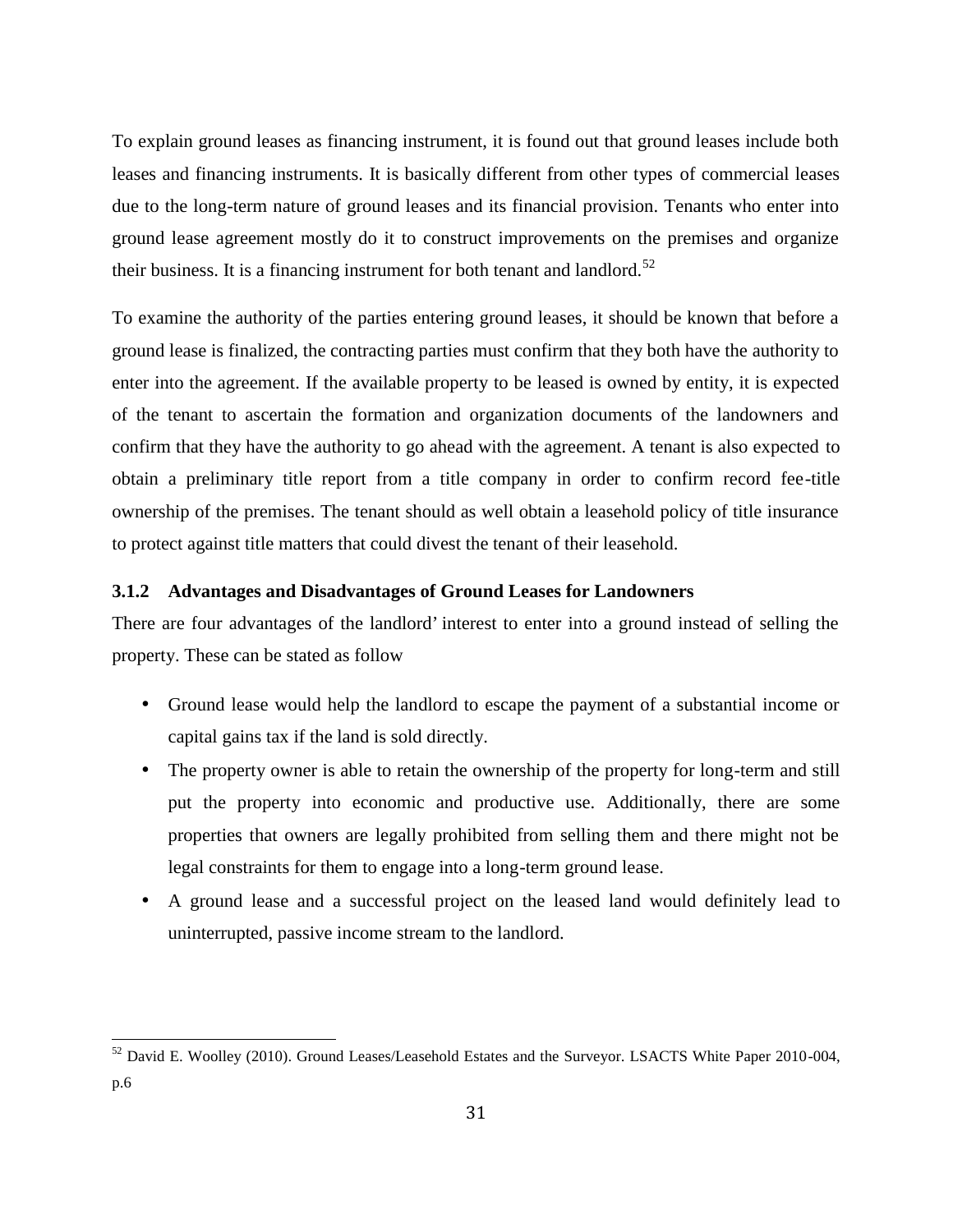• Under ground lease, there is a possibility for the landlord to have an effective mechanism to exert control over the development of the premises of the ground lease.<sup>53</sup>

The disadvantages of the ground lease to the landlord can be stated as follows;

- The inherent economic benefits in the ground lease are directly dependent on the success of the constructed project on the premises. The problem arises if the project is not successful
- The rent that the landlord is receiving from the ground lease is ordinary income for federal and state income tax purposes.
- The execution of ground lease and the construction of the building requires a lot of money from the tenant and in this respect, the land lord receive a small cash payment.
- The long-term nature of the ground lease places the risk of losing the leased property or sometimes requires the satisfaction of the loan obligation if the ground lease demands the landlord to the landlord's fee interest for the tenant's financing.
- Because the landlord is the fee owner of the property, he may be held responsible for governmental agencies for tenant actions that violate applicable laws and to third parties for hazardous substances causes by the tenant.

#### **3.1.3 Advantages and Disadvantages of Ground Leases for Tenants**

Basically, ground lease is used by the tenant as an instrument of achieving the same-rate of a financed acquisition of fee ownership. In situation whereby the buyer cannot obtain reasonable institutional or third party financing, a ground lease can be found useful of providing the means to acquire a long-term interest including the right to improve the land to the tenant. A tenant in a ground lease often seek to have the largest right to use the premises that might include the right to pursue zoning changes, entitlements, permits, approvals, and other long-term development goals which is equivalent to the right of a fee owner. In most cases, tenants always request for a proper time to evaluate the land and its potentials and restrictions before executing a lease. Additionally, three main advantages of ground leases to tenants would be explained as follows;

 $53$  David E. Woolley (2010), p.7-8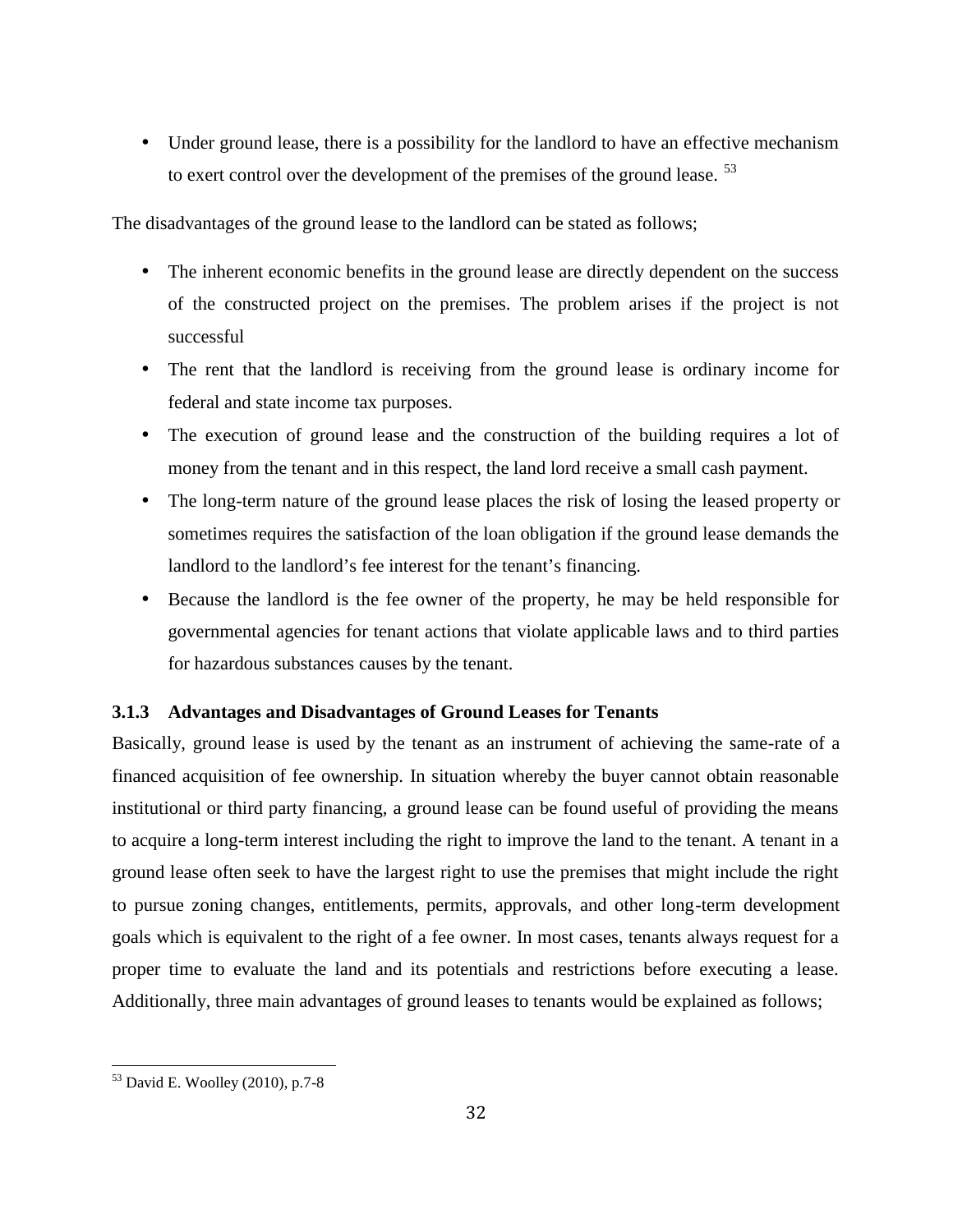- In a ground lease, there is elimination of initial acquisition costs of the land, which include purchase price and closing costs. There can as well be a delay in the rent of the ground lease up until the project is fully ready for business.
- There is income tax advantages for the tenants in the ground lease due to the fact that ground rent is deductible, whereas only the interest portion of loan payments is deductible.
- A ground lease can as well be used to affect certain borrowing techniques such as sale leaseback arrangement.<sup>54</sup>

The disadvantages of the ground lease for the tenant can be stated as follows;

- In most cases, the nature of the long-term lease cost in ground lease exceeds the real cost of purchasing the property.
- There is a limited rate of freedom for tenants because of particular terms of the lease such as initial construction of improvements, permitted uses, subletting and alterations.
- In situation, whereby the constructed project is not successful, the landlord may find other alternatives for financial arrangement but there would not be any way out for the lender.
- The nature of the ground lease requires the building to be part of the landlord property at the termination of the contract. In this respect, the project of the land would start depreciating in value and ultimately becomes unsalable and financing may later be impossible to obtain.
- There might be a situation whereby the tenant would face with financial difficulty in a ground lease whereby the main financing is "leasehold improvement financing."<sup>55</sup>

#### **3.2 CONCEPT OF PROPERTY UNDER IRAQI CIVIL CODE**

Islamic law influences and informs secular Iraqi civil law and property is defined from three distinct rubrics, which are public property, state property, and private property. In these

<sup>54</sup> David Dale-Johnson (2000). Long Term Ground Leases, the Redevelopment Option and Contract Incentives. https://lusk.usc.edu/sites/default/files/working\_paper\_115.pdf, p.2

<sup>55</sup> David Dale-Johnson (2000), p.3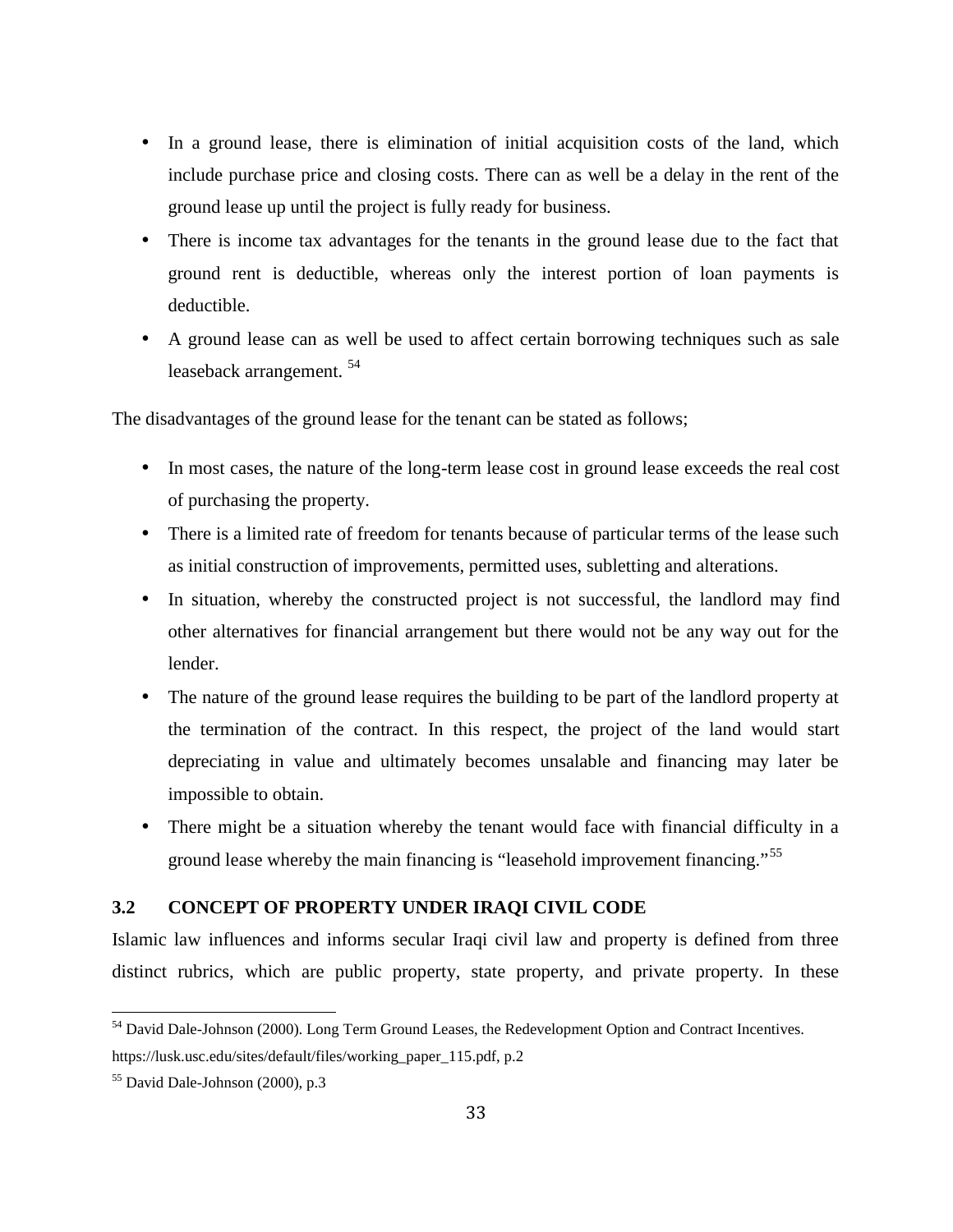categories, property becomes subject to certain land tenure arrangement, such as *mulk* (private full ownership), *miri* (state ownership), *waqf* (endowment), and *metruke* (common land). Though it is a general idea in the country that God is the owner of everything but in spite of this idea, private ownership of property is officially recognized. This means that private ownership might be deprived in some cases most especially when there is a compelling societal need. The provisions of the Iraqi Civil Code recognize every right to have a material value and consider it as property. The Iraqi Code explains everything to be subject of pecuniary rights except those things that cannot be subjected by the virtue of their nature or things that are exempted by the law from being subject to pecuniary rights. Immovable property comprises of fixed things that cannot be moved or converted without damaging them such as buildings, lands, mines, dams etc. On the contrary, movable property are things that can be moved or converted without causing any damage on them such as animals, money and things that can be measured by volume.<sup>56</sup>

Furthermore, there are three other categories of property under Iraqi Civil Code, which are fungible property, intangible property, and public property. Fungible stuffs are those that can be used as substitution for each other when making a payment. They are normally measured by number, measure, weight or volume. Intangible property comprises of non-material things like copyrights. Public property consists of both immovable and movable property of the state or other public entities. This type of property cannot be encumbered, or appropriated through any sort of time limitation. On the hand, this status of this property as public property can be lost via the abolition of its public use. Though, there is no corollary opposites of these categories of property under Iraqi Code (such as (non-fungible property, tangible property, and private property) but the definitions given to them are clear from a *contrariosensu*reading of the codal language.  $57$ 

In explaining the concept of ownership of property under Iraqi Code, it is found out that the Code recognizes the right to complete private ownership of property. The Iraqi Code grants the

<sup>56</sup> Peter Van der (2007). Property Restitution in Iraq. Presentation at the Symposium on Post-Conflict Property Restitution Hosted by the United States Department of State Bureau of Population, Refugees, and Migration; Bureau of Intelligence and Research, p.4

<sup>57</sup>IRAQI CIV. CODE art. 65 (Nicola H. Karam trans., 1990), p.64, 70-72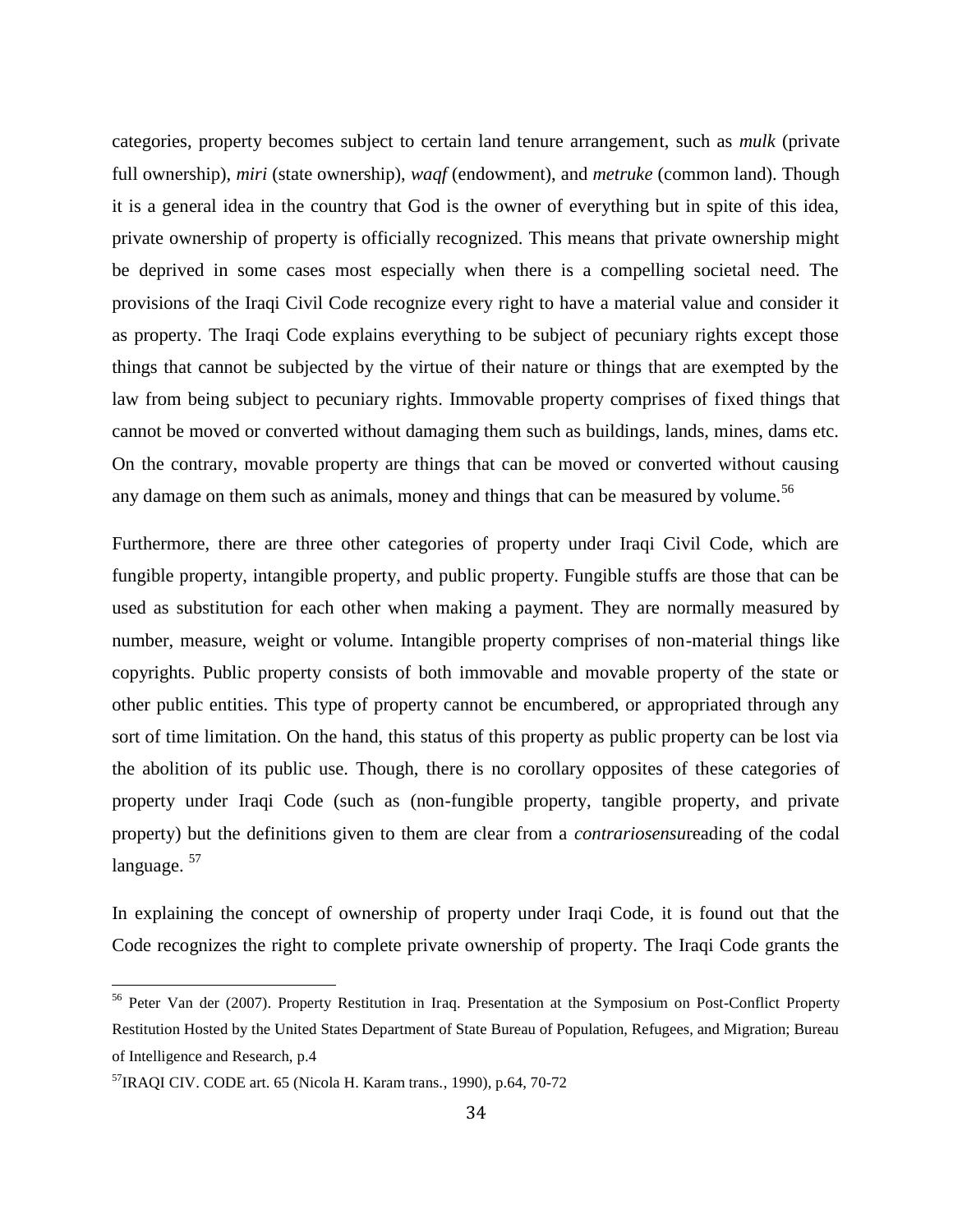perfect ownership to the owner along with the right to dispose the property through use, enjoyment, and exploitation of the thing owned its fruits, crops, and anything the property produces.<sup>58</sup> In addition, the owner of the property is recognized to be the owner of any other thing that could be considered as essential element of the property. In the country, individual ownership and joint ownership are recognized. Joint ownership occurs when two or more persons own a thing and in this situation, their shares are presumed equal absent proof to the contrary and each co-owner could avail himself the entire jointly owned property. In joint ownership, Iraqi Civil Code recognizes the primacy of ownership by stating that every co-owner is the absolute owner of his or her share and may exploit it in anyway he/she wants as far as it does not affect the other co-owners. The owner may also lease, sell, mortgage, or dispose of his own share without the permission of the other co-owners. <sup>59</sup>

Additionally, it should be noted that it might not be possible for any co-owner to dispose the share of another co-owner and may not be able to alienate or encumber any part of the jointly owned property if the property is not divided officially yet between them. Furthermore, all co owners must jointly manage the affairs of a jointly owned property. On a normal base, the decisions of the majority of the co-owners will be binding over all the co-owners under management though it is possible for a co-owner to petition a court for review for a decision made or take some necessary actions in case there is no majority decision. In this respect, the court may appoint someone to manage the property jointly and delineate the extent of his powers. If any of the co-owner decides to manage the property without the consent of the other co-owners, the person would be considered to be the agent acting on behalf of all owners.<sup>60</sup>

<sup>58</sup>IRAQI CIV. CODE art.65, p.1048.

<sup>59</sup> Dan E. Stigall (2008). A Closer Look at Iraqi Property and Tort Law. Louisiana Law Review, Volume 68, Number 3, p.10

 $60$  Dan E. Stigall (2008), p.10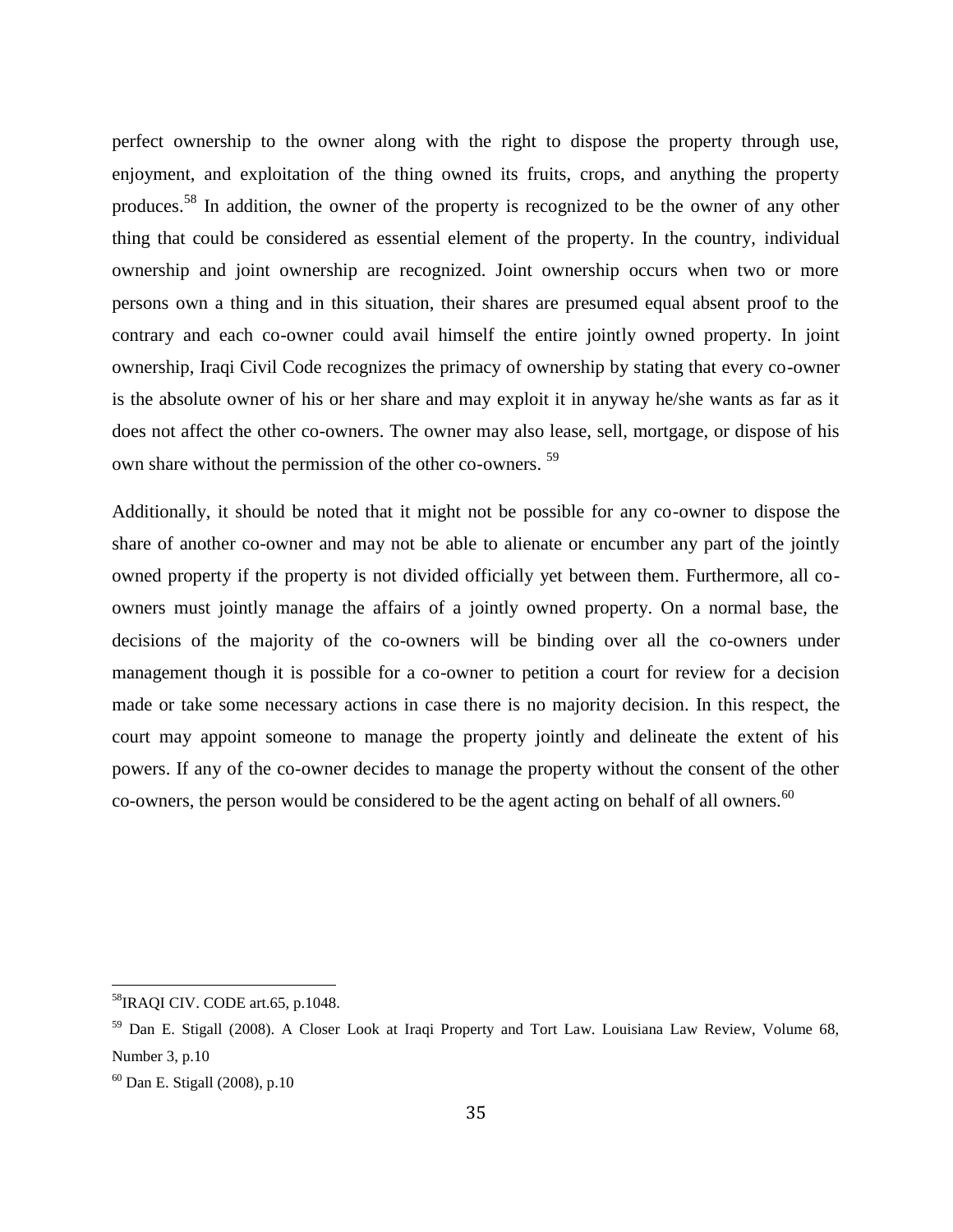#### **3.3 LEASES UNDER IRAQI CIVIL CODE**

A property law known as *Ijar* is recognized under Ottoman law and this is synonymous in meaning with the right to lease.<sup>61</sup> The name *Mejelle* covers different provisions governing this type of contract. Under Ottoman law, there were four classifications of lease, which are the lease of merchandise, the lease of immovable property, the lease of animals, and the lease of work.<sup>62</sup> The subject matter of the contract determines the rules guiding each type of lease. The reason for explaining Ottoman law is because Iraqi Civil Code is greatly influenced by Ottoman concept of lease (and other property rights), but in the general theory of lease, Iraqi Code has abandoned the main features of *Ijar*. It has redefined itself to be more of modern, civilian theory of lease, which is defined as a broad light of lease that is guiding various kinds of property. Under Iraqi Civil Code, lease is defined as the alienation of certain advantages in return of a specified consideration for a defined period of time that the lessor will be bound to enable the lessee the right to enjoy the leased property. This definition is the same in meaning with that continental civil law and Ottoman law. <sup>63</sup>

The tenant under Iraqi law is responsible for repairing and restoring any damage caused to the leased property that would cause interference with its intended use. If the lessor refuses to do this, the lessee has the right to either rescind the contract or, with a court's permission, carry out the repairs and restoration and claim the expenses from the lessor. For some reasons, if the property is imputable to the lessee, the property would not fit its intended use or if such use is appreciably diminished, the lessor must restore the land to its original condition. In case the lessor refuses to do this, the lessee may reduce the rent or rescind the contract. If the leased property perishes in its entirety during the lease, the contract is considered rescinded. The Lessee has the right to claim for the cost of repairs done under the permission of the lessor if they have agreement to jointly repair the property. The lessee would be held responsible for minor repairs

 $<sup>61</sup>$ MEJELLE art. 405 (C.R. Tyser et al. trans., 1980) (Isr.) ("In the technical language of the Fiq-h it is used to</sup> express the sale (Bey') of a known benefit in return for its known equivalent.")

<sup>62</sup> Ibid, p.421

<sup>&</sup>lt;sup>63</sup> Peter Van der (2007). Property Restitution in Iraq. Presentation at the Symposium on Post-Conflict Property Restitution Hosted by the United States Department of State Bureau of Population, Refugees, and Migration; Bureau of Intelligence and Research, p.5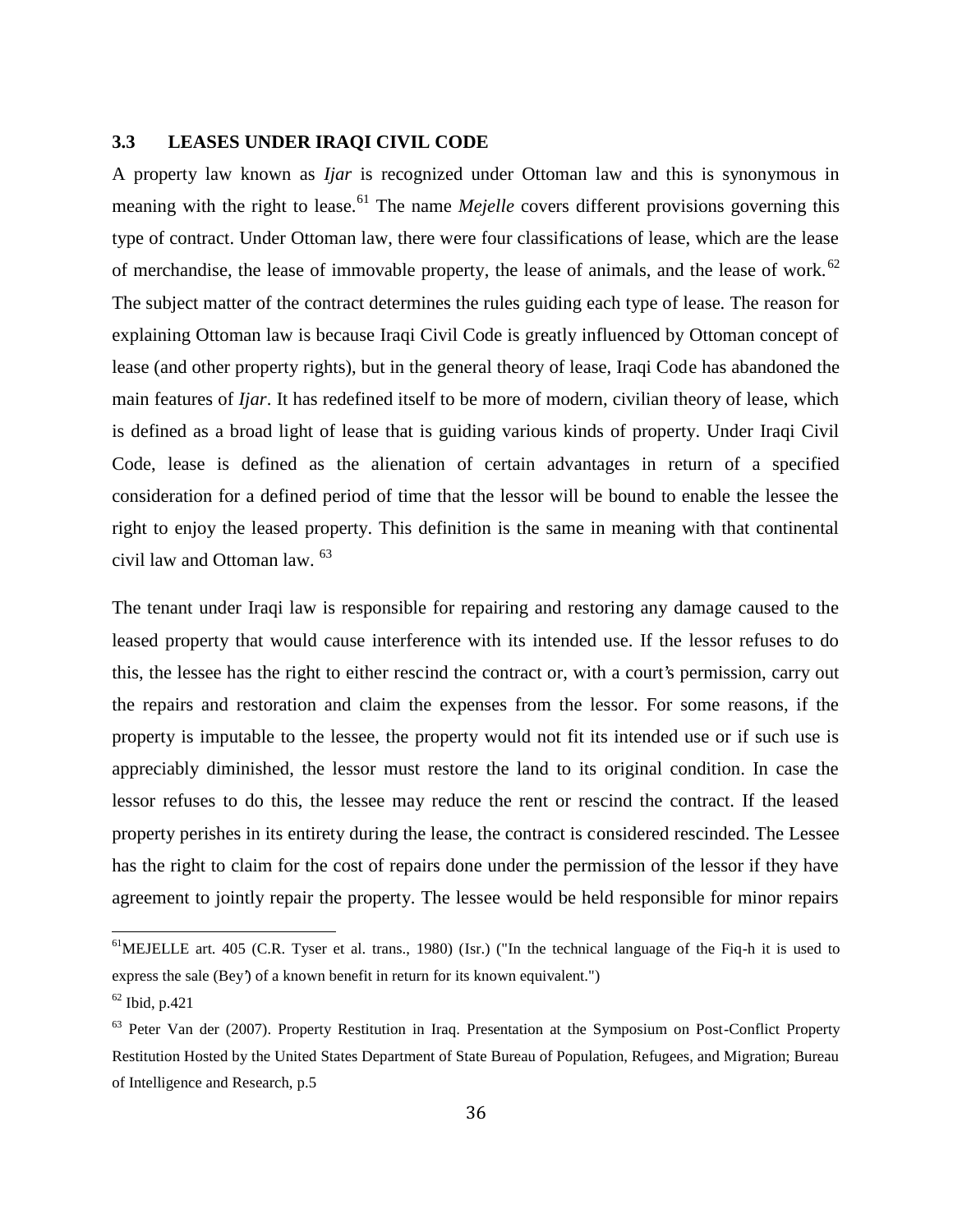associated with the usage of the property. This provision is synonymous with that of *Mejelle*, which states that; if the lessee does any repair with the leave of the lessor, if these repairs have to do with improvement of the house such as the tiles of the roof or with the preservation of it from danger, if there is no stated conditions of paying the expense by the lessor, the lessee still has to take the expense from the lessor.  $64$ 

The leased property is regarded to be trust in the hand of the lessee and if there is any use of the property that is contrary to the specified use in the contract, this is defined to be an encroachment and the lessee will be responsible for any damage that might take place as a result of this.<sup>65</sup> Just like other contracts in Iraqi Civil Code, a contract of lease may contain stipulations such as an option to rescind the lease within a certain period of time. And in case this option is binding over both the lessee and lessor, the lease will be abolished if any party rescinds the conditions stated in the contract within the specified time limit. There is an automatic option available to every lessee who has leased a thing without inspecting it, allowing him or her to accept or rescind the lease upon inspection. Additionally, Under Iraqi Civil Code, there is separation of contracts-of hire or employment from its provisions on lease and rules each contract is stated differently under different sections in Iraqi law.<sup>66</sup>

#### **3.4 OWNERSHIP OF PROPERTY UNDER IRAQI CIVIL CODE**

Generally, the traditional civil law systems define "ownership" to be the conjunction of three rights: the right to use a thing (usus), the right to enjoy the fruits of a thing (fructus), and the right to dispose of the thing (abusus).<sup>67</sup> All these rights are transferable by the owner in different combinations. Under the rights of owner to transfer his/her ownership is known as "dismemberments" of ownership, which could take place in the following ways;(1) the predial servitude (part of usus), (2) usufruct (usus and fructus), (3) use (part of usus), and (4) habitation (also part of usus). These traditional civil law principles are found effective in Iraqi civil law

<sup>64</sup> Peter Van der (2007), p.24

<sup>65</sup>IRAQI CIV. CODE art.764 (Nicola H. Karam trans., 1990).

<sup>66</sup> Dan E. Stigall (2008). A Closer Look at Iraqi Property and Tort Law. Louisiana Law Review, Volume 68, Number 3, p.24

 $67$  HESS-FALLON & SIMON, supra note 43, at 138.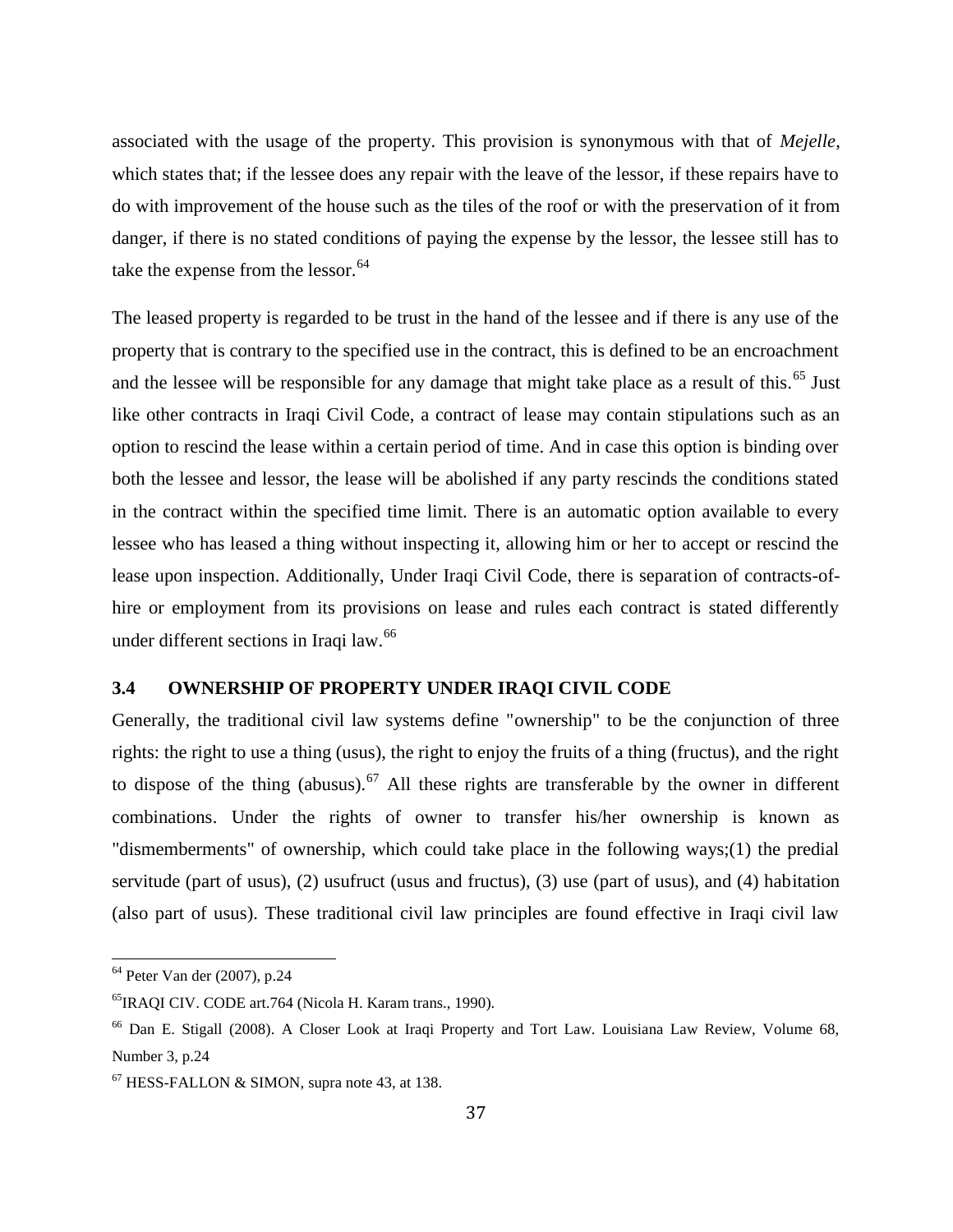system. Though the general meaning of these concepts have been explained in the first part of this dissertation but attempt shall be made to explain with the use of Iraqi Civil Code system. <sup>68</sup>

#### **3.4.1 Servitudes**

Iraqi Civil Code defines "servitude" as "a right which limits the enjoyment of an immovable for the benefit of another immovable belonging to another owner."<sup>69</sup> In the Iraqi law, servitudes are obtainable through a contract, by inheritance or by will. It can be formed with time limitation so that it can expire automatically after certain period of time. The stated rules in the document that create them govern their usage by customary usage, and by the statutory rules that govern servitudes.<sup>70</sup> The *Mejelle* comprises of different articles that can be used to address property rights and limitations on the exercise of property ownership that correspond to servitudes, but fails to contain any provisions laying out a general theory of servitudes or defining anything as a servitude. The idea of rights that place limitation on the enjoyment of an immovable for the benefit of another immovable belonging to another owner" as it exists in Iraqi law and Roman law is not found in the *Mejelle*.<sup>71</sup>

#### **3.4.2 Usufruct**

As it has been explained in the first chapter of this dissertation, the basic meaning of usufruct takes place When the owner of a thing transfers the ability to use and enjoy the fruits of a thing (the usus and the fructus) to another, which means he/she is transferring the right of usufruct to the another party. Iraqi Civil Code allows that the right to use and enjoy the fruits of a thing can be owned apart from the bare title.<sup>72</sup> The usufructuary may use the property encumbered by the usufruct and its accessories under Iraqi law. It is also stated in the law that the principal portion can as well be expended enjoyment of these rights, but must be replenished by the usufructuary.

<sup>68</sup> Dan E. Stigall (2008). A Closer Look at Iraqi Property and Tort Law. Louisiana Law Review, Volume 68, Number 3, p.25

 $^{69}$  Alan Watson (1991). Roman Law And Comparative Law 49 (1991).

<sup>70</sup>IRAQI CIV. CODE art.1271 (Nicola H. Karam trans., 1990).

 $71$  Dan E. Stigall (2008). A Closer Look at Iraqi Property and Tort Law. Louisiana Law Review, Volume 68, Number 3, p.27

 $^{72}$ IRAQI CIV. CODE art. 764 (Nicola H. Karam trans., 1990).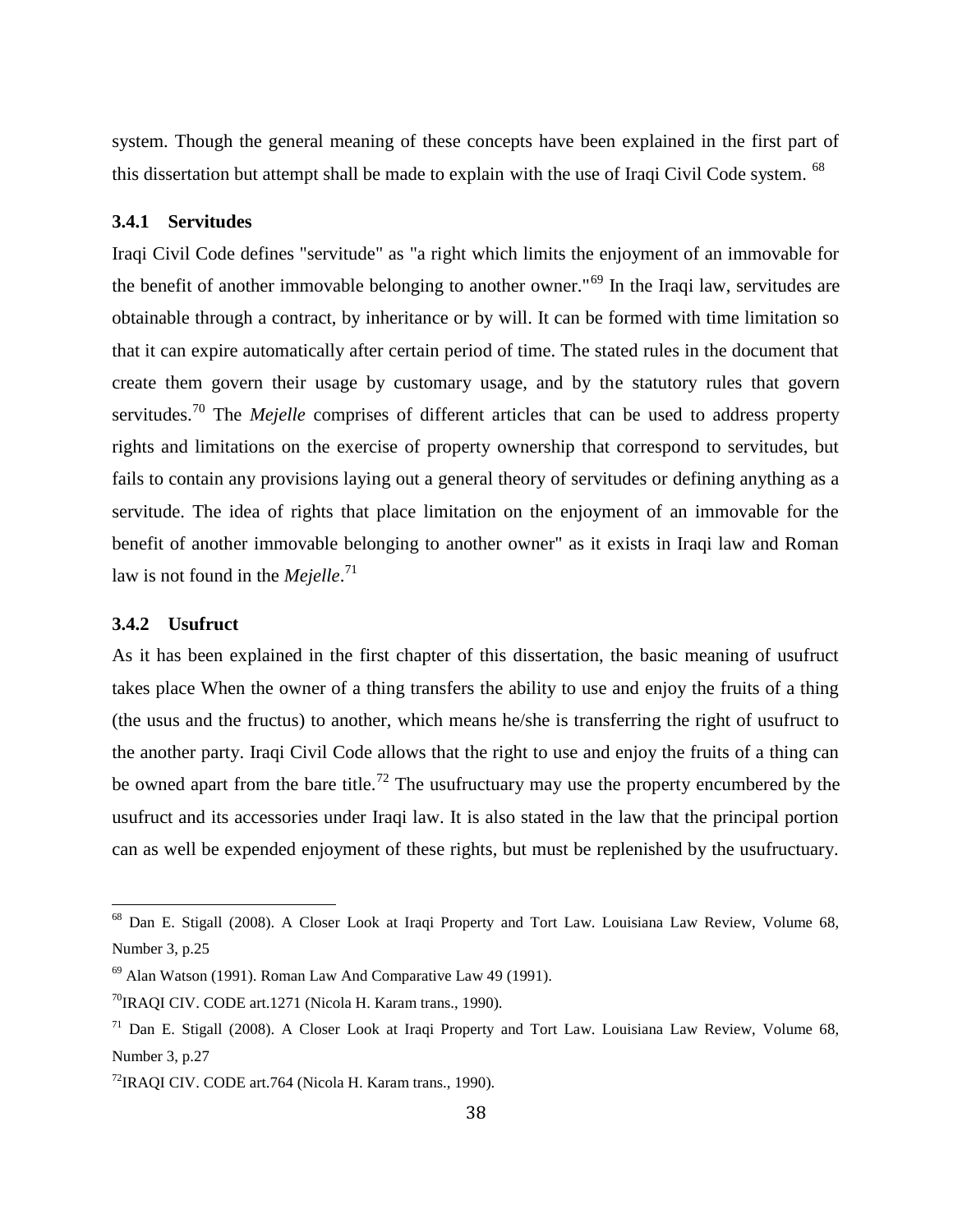Usufructs under Iraqi law are acquired by contract or through a testament and without agreement to the contrary, it may be disposed with or without consideration. In matter of inheritance, Iraqi civil law recognizes usufruct to be created by will alone and for an Iraqi usufruct is extinguished by the death of the person to whom it was originally granted. Despite the fact that it usufruct is transferable but its life is inextricably bound to the life of the original owner and in case the usufructuary outlasts any stated time period for the right, it is extinguished by his or her death. This is in accordance with the traditional civilian rules governing usufructs, which hold that the usufruct terminates upon the death of the original usufructuary rather than upon the death of the purchaser of the usufruct.<sup>73</sup>

#### **3.4.3 Use and Habitation**

Under Iraqi Civil Code, it stated that an owner can grant the rights of use and habitation to another person.<sup>74</sup> These two rights in rem are basic characteristics of modem civil codes and they found relevant with the theory of a tripartite dismemberment of ownership rights. Under the traditional civil law doctrine, they are considered to be personal rights that are not transferrable to third parties.<sup>75</sup> The Iraqi Code strongly emphasized these features that these rights cannot be transferred except there is an express agreement allowing it or if there is some "strong justification" that would justify deviating from the general rule.<sup>76</sup> Iraqi Code states some rules guiding the rights of use and habitation and states that if the house granted for habitation needs repair, the holder of the right shall be liable for this and any new buildings constructed by the person with the right of habitation shall belong to him and shall be transferable to his heirs. In case, the holder of the right refuses to do this, the court shall lease the house to another person and deduct the cost of the repairs from the rent.<sup>77</sup> On the expiration of the term of the lease, the house belongs to the holder of the right habitation. On the other hand, it is evident that the rights

<sup>73</sup> Dan E. Stigall (2008). A Closer Look at Iraqi Property and Tort Law. Louisiana Law Review, Volume 68, Number 3, p.28

<sup>&</sup>lt;sup>74</sup>IRAQI CIV. CODE art.65 (Nicola H. Karam trans., 1990).

 $<sup>75</sup>$  LA. CIV. CODE ANN. art. 637 (2007) ("The right of habitation is neither transferable nor heritable. It may not be</sup> alienated, let, or encumbered.".

<sup>&</sup>lt;sup>76</sup>IRAQI CIV. CODE art. 1263.

 $^{77}$ Id. art.1264(1).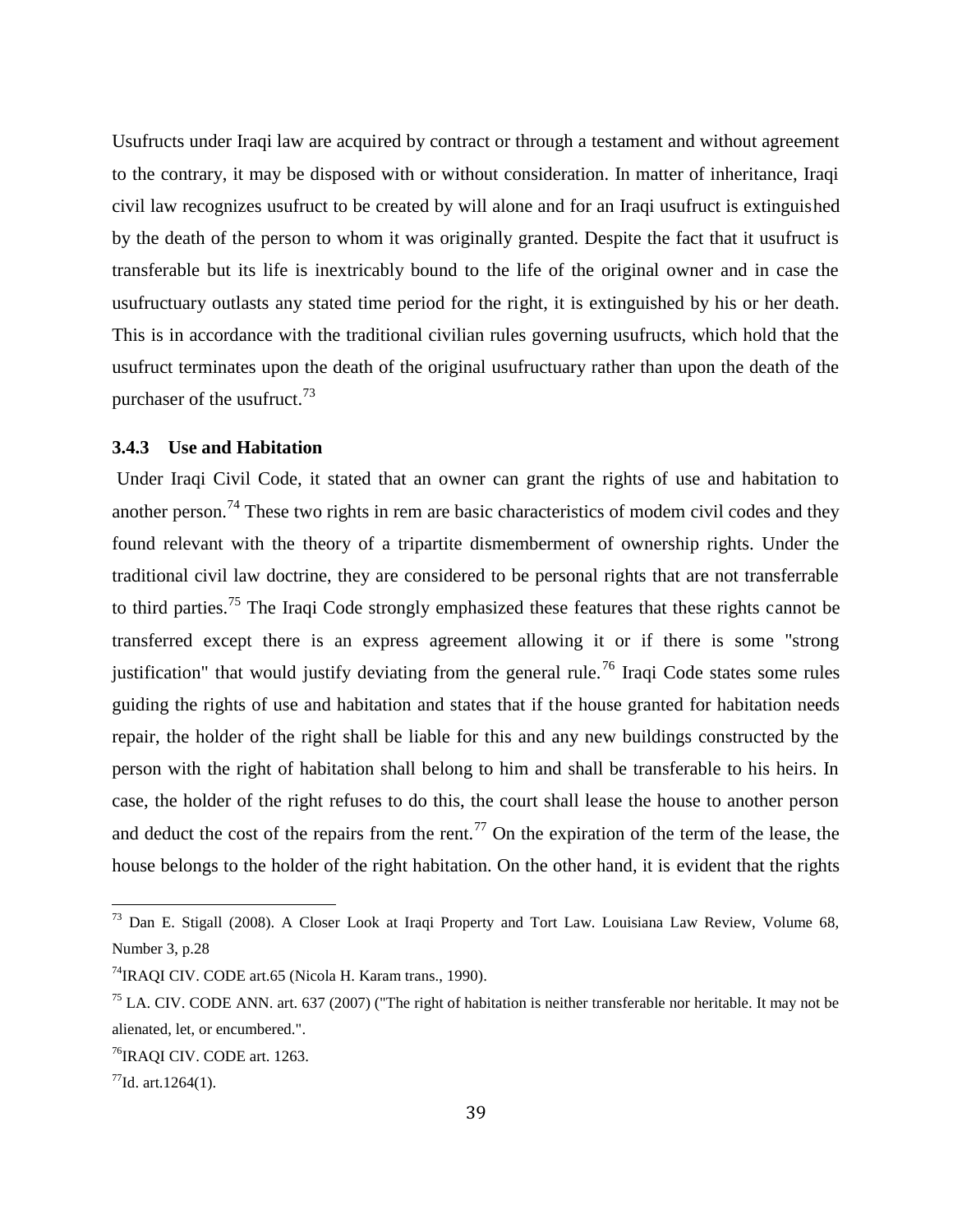of use and habitation are largely governed by the same rules that govern usufruct. Iraqi law requires the holder of a right of habitation to make repairs but allows the holder of a right of habitation to acquire ownership of new buildings built on the immovable subject to his or her right of habitation.<sup>78</sup> This is different from provisions of the Mejelle which has a specific article that allows for a gratuitous loan of a house.

#### **3.4.4 Security Devices**

There are two different types of mortgage in Iraqi Civil Code, which are authentic mortgage in immovable property and a possessory mortgage in any kind of property that could be the subject of commerce. Under Ottoman Law, there was provision for kind of possessory mortgage known as *rahn* whereby a person could give movable or immovable property to be held as collateral for a debt. But there was no provision for a nonpossessory device under Ottoman law whereby property was registered as sold to the lender but with the right of resumption by the debtor upon payment of the full debt. The Iraqi Code on the other hand makes provisions for both an authentic mortgage and a non-possessory mortgage, which maximizes the sorts of security devices available under Iraqi law. An authentic mortgage is a contract whereby a right is given to a creditor in rem over an immovable in which he/she prefers over ordinary creditors and creditors who are subordinate in rank for purposes of repayment. This right is as well found in the civil law device of mortgage, which is non-possessory right in property to secure the performance of an obligation. An authentic mortgage under Iraqi Civil Code comprises of accessories of the thing mortgaged that are deemed to be constituent parts of the immovable. Most in particular, it includes the trees and buildings that exist at the time of the mortgage. It also includes all servitudes, improvements, and installations made on the immovable after the mortgage. The Iraqi Civil Code explains that every part of the mortgaged immovable is a security for the entire debt and every part of the debt is secured by the whole of the mortgaged immovable.<sup>79</sup>

<sup>78</sup>Id. art. 1265.

<sup>79</sup> Dan E. Stigall (2008). A Closer Look at Iraqi Property and Tort Law.*Louisiana Law Review*, Volume 68, Number 3, p.107-108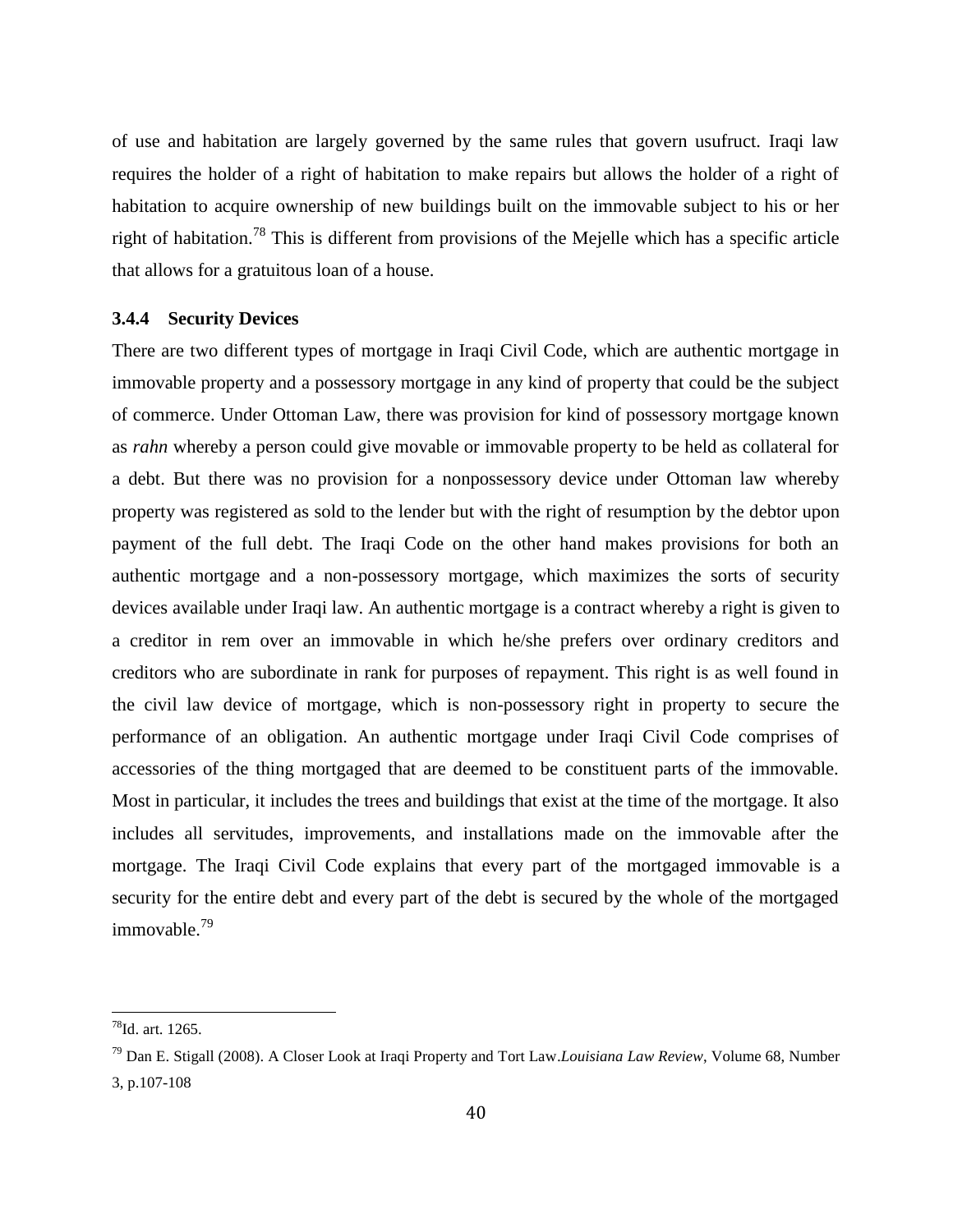A possessory mortgage on the other hand is defined as a type of contract whereby the mortgagor gives property to be held in possession of a mortgagee or against a debt that the mortgagee may collect."<sup>80</sup> Its object comprises of anything that can be used for commerce ranging from movable, immovable or a debt. $81$  In order to officially complete a possessory mortgage and become binding upon the mortgagor, the mortgagee must have received the mortgaged thing.<sup>82</sup> The concept of a possessory mortgage is derived from the *Mejelle'*s provisions on *rahn.* This is found under Ottoman law that property could be given to another person as collateral for a debt.<sup>83</sup> In addition, Iraqi Code states that any form of property could be used as a *rahn* as long as it possible to sell the property. It should be noted that in a general civil law system, this kind of contract is known as contract of pledge rather than mortgage as it is called in Iraqi Civil Code. Civil law systems generally recognize a mortgage to be a nonpossessory right in immovable and adopted similar devices to allow security interests in movable property. In analyzing Iraqi law, it is found out that in the aspect of security devices, the Iraqi Civil Code takes from both modem civil law and Ottoman law. When it comes to the aspect of authentic mortgage, Iraqi law borrows more from the civil law and its notion of 1'hypothque. And in the area of possessory mortgage or pledge, the Iraqi Code derives its legal scheme from the Ottoman Mejelle and the legal device of rahn.<sup>84</sup>

<sup>80</sup>IRAQI CIV. CODE art.764 (Nicola H. Karam trans., 1990).

 ${}^{81}$ Id. art. 1328.

<sup>82</sup>Id. art. 1322

<sup>83</sup>MEJELLE art.705 (C.R. Tyser et al. trans., 1980) (Isr.).

<sup>84</sup> Dan E. Stigall (2008). A Closer Look at Iraqi Property and Tort Law. Louisiana Law Review, Volume 68, Number 3, p.33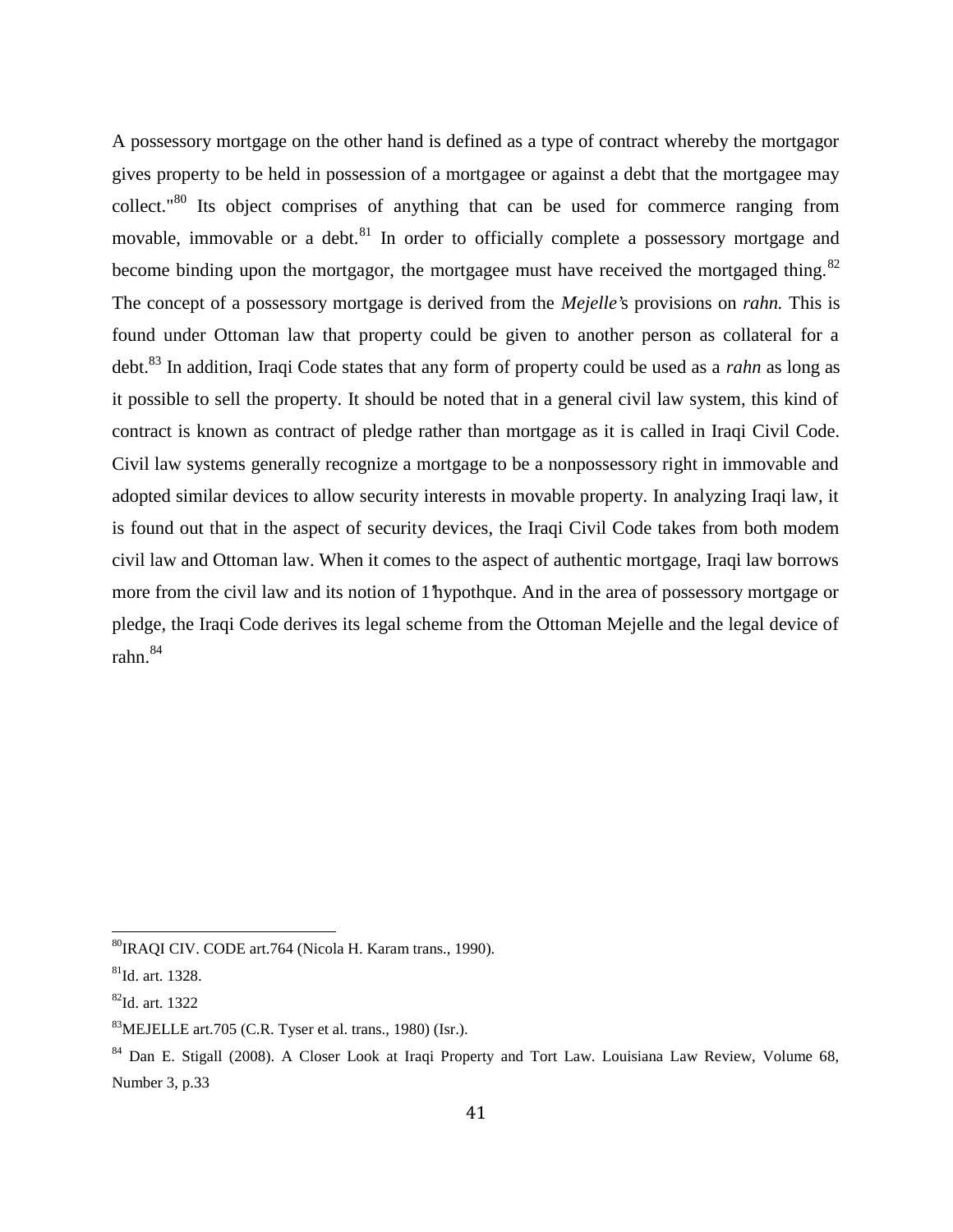## **CHAPTER FOUR: COMPARISON BETWEEN REAL PROPERTY BETWEEN ENGLISH COMMON LAW AND IRAQI CIVIL LAW.**

#### **4.1 HISTORY OF REAL PROPERTY IN IRAQI CIVIL LAW**

In order to make a good comparison between real property under British common law and Iraqi civil law, there is a need to examine the nature of real property under Iraqi civil code considering the fact that the concept of real property under English law and continental civil code has been examined in the first and second chapter of this dissertation. Historically, there is deep root of land registration is Iraq. Far back as at 2700 BC, there has been evidence of the sale of private properties from the city-states of Ur and Uruk. During the Sumeran period, there were vivid different classes of property and Under Hammurabi (1792–1750 BC), land classification expanded and is referred to in the Hammurabic code. In another word, it has be ages since land registration had occurred in Iraq and also the country can be considered as the founder of the concept of private property of land.<sup>85</sup>

In tracing the land ownership in Iraq during the period of Ottoman Empire, it started in 1534, where by land ownership was simply defined as system whereby all land directly belong to the state. There is no need for the state to prove the ownership with any legal document. There was also a possibility for ownership of land by Communities (collective ownership), individuals, and corporate bodies but this ownership must be registered under the authority of the state. In the period of Ottoman regime, most of the ownership of land belongs to groups of people as the Rawa and Aana in the northwest of Iraq. During this period, reformation of land was created in three different types, which are, privately held, Ameriya lands (owned by the state) and Endowed lands. The registration of large areas such as cities, and complete villages were considered as just one plot of land and this was the prevailing standard for a long period of time. The people of one

<sup>&</sup>lt;sup>85</sup> John P. Powelson (1988), The Story of Land: A History of Land Tenure and Agrarian Reform, The Lincoln Institute of Land Policy, 26 Towbridge Street, Cambridge, MA 02138 is the reference for Ur, Uruk, and the Hammurabic period.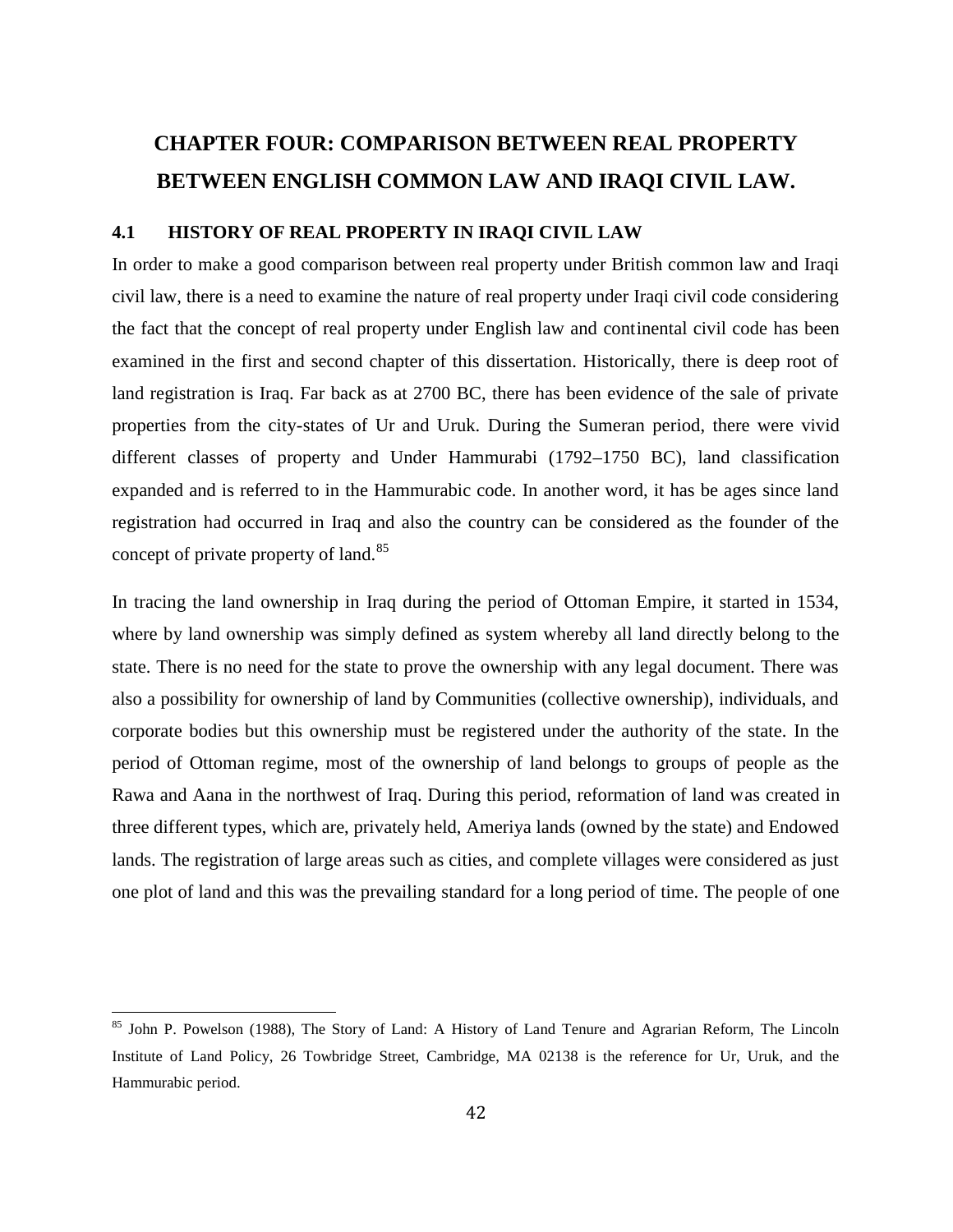community were considered the legal owners/partners of the city, town, or village with a single title deed.<sup>86</sup>

When the regime of Ottoman came to an end, there was huge change in the perception of land ownership due to the idea of the family (bayt) as the most significant element in the society. The end of ottoman occupation led to the advent of anarchical era, whereby the governmental authority and the control that the social and tribal groups enjoyed wipe away. This period ushered in the system of feudalism in Iraq. Lack of state or local controls gave the opportunity to powerful families to seize enormous plots of land with the use of any available mean to maximize their land holdings. Their prevailing influence over governmental authority enables families to register large plots of land under their name. The collapse of the strength of the Ottoman Empire made it difficult for the empire to pay its high-ranking officials. The alternative way out to this problem was by registering plots of lands in these officials' names and giving them the legal title deeds. These types of land allocations were registered as privately held land outside the TAPU system and therefore were held in perpetuity.<sup>87</sup>

Furthermore, the state has no other options that transferring the ownership of real property from the control of large communal tribal holdings to the smaller family units in order to satisfy its requirement of rewarding top civil servants and to weaken the influence of the tribal groups. Under the civil law system, the owner was entitled to buy, sell, rent, and mortgage privately held land. On a practical realm, most of these lands were held in adverse possession by the Iraqi tribes, and the Ottoman government could not prevent this. Additionally, large areas of the Ameriya lands were allocated to powerful officials and individuals. Another prevailing issue was forgery; it was evident in TAPU registry. This is found out in a situation whereby on the registry, any name could be deleted and replaced by a new name. Moreover, documentation was poor and inefficient, thus making it vulnerable to fraud and graft. Ottoman government attempted different reforms to rectify this situation by issuing new law in order to confirm the identity and

<sup>&</sup>lt;sup>86</sup> RTI International(2005). Land Registration and Property Rights in Iraq. USAID Iraq Local Governance Program, p.7

<sup>&</sup>lt;sup>87</sup> Tripp Charles (2000). A History of Iraq. School of Oriental and African Studies, University of London.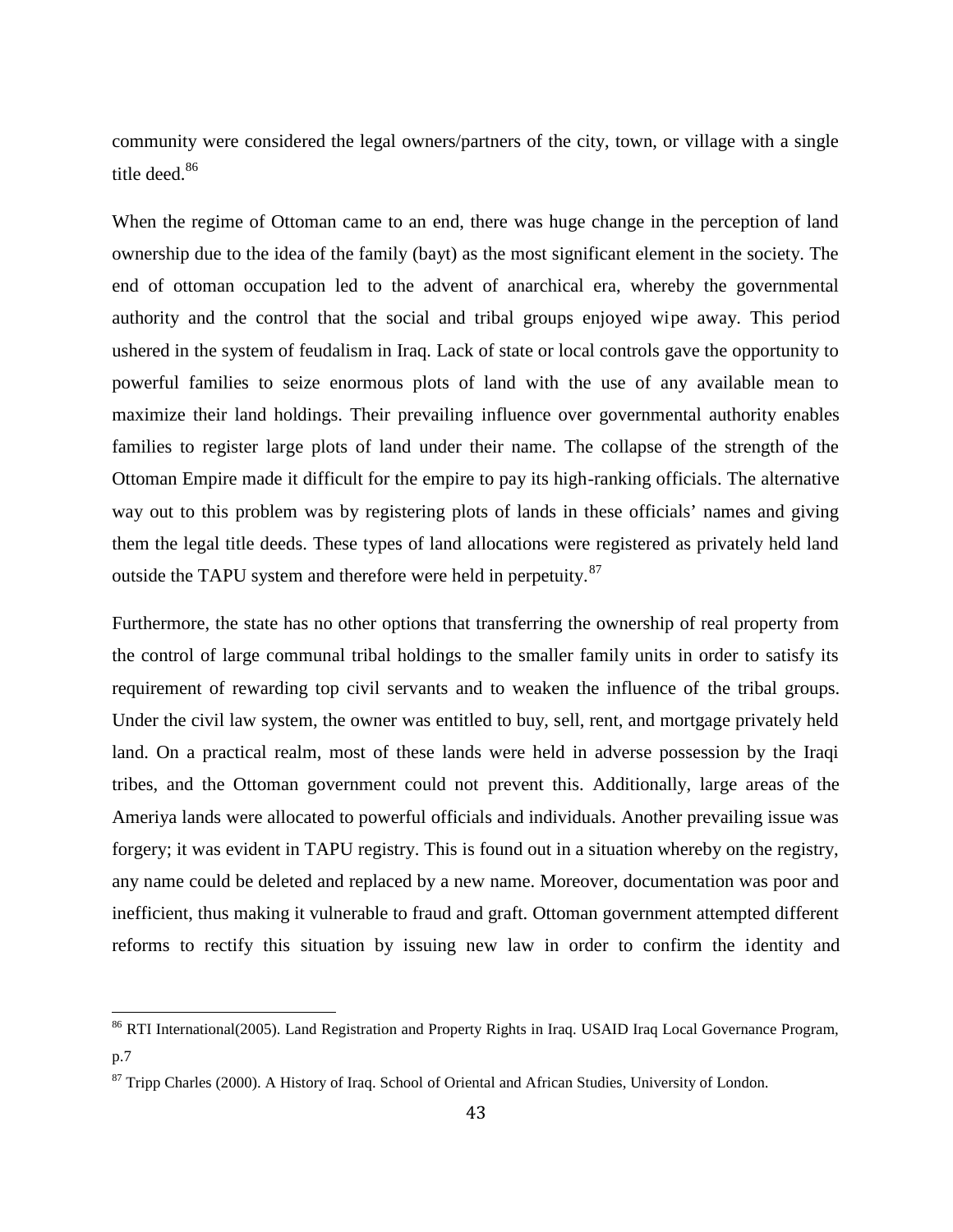registration of real property but there was advent of the First World War which led to the total collapse of the Ottoman Empire.<sup>88</sup>

#### **4.1.1 Real Property in Iraq under British Mandate**

Britain declared Iraq as its protectorate officially in 1917 and just a year after this, the commanding general announced in his Declaration No. 15 (given December 18, 1918) that the people who have title deeds for their possessions of Ameriya lands are considered to be tenants for these lands. There were established institutions to evaluate those title deeds. And also the British authority gave lands to some tribal leaders and feudalists who supported its occupation. Under the mandate, the British government discovered the significance of clarified real estate registration and this led to the issuance of Declaration No. 24 (1920). Under this declaration, two directorates for real estate registration were formed in Diyala and Babil governorates. The Iraqi uprising of 1920 led to the reason why British stopped their mission. At the aftermath of this uprising, the Iraqi government had the privilege to play a role in this process. An attempt was made by the TAPU department to engage in the application of Ottoman law; issuing an Arabic translation of the law in the annex of the Iraqi Gazette (No. 727) dated January 28, 1929.<sup>89</sup>

Furthermore, it was immediately after this that the Iraqi government aimed to reform the general land policy before the application of the law. In respect to this, there was appointment of Sir ArnestDawsen, the British advisor of lands. He submitted a report in January 1931 that comprises of his suggested recommendations for reform. According to this report, the Iraqi government issued the Land Rights Conciliation Law No. 50 (1932), which was then replaced by Law No. 29 (1938). It also issued Alezma Law No. 51 in 1932, which was later replaced by the amended law of Alezma rights in Ameriya lands No. 153, year 1959. There was creation of a new type of land right along with the Land Rights Reconciliation Law of 1932. And this was able to come to effect via Alezma rights (adverse possession) to Ameriya lands. And now, there are three recognized type of rights to Ameriya lands which are TAPU authorization/allocation of

<sup>88</sup> Tripp Charles (2000), p.9

<sup>89</sup>FarookSleglet and Peter Sleglet."Changes in Land-Ownership and Social Structure in Middle and Southern Iraq for the period 1858–1870." International Middle East Journal No. 15, 1983, pp. 491–505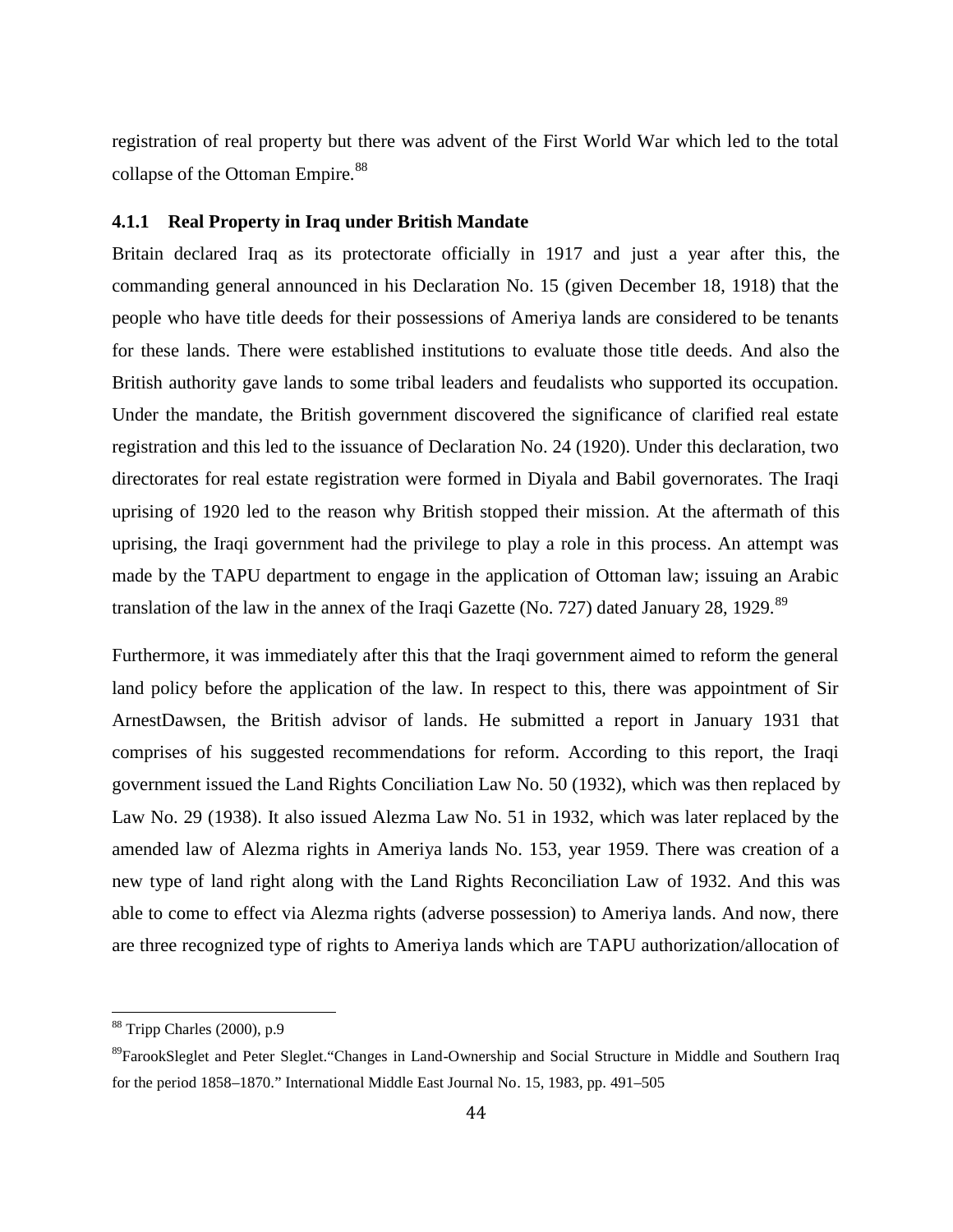Ameriya land to selected individuals, rights gained through Alezma, and pure Ameriya lands (or public land). $90$ 

#### **4.1.2 Real Property during the Independence of Iraq**

The newly independent state could not survive without the legacy of the Ottoman occupation which had been the primary method of real property and real estates in Iraq. Though, there was a great attempt made by the British to improve the administration of the real property law but they could not improve the adverse distribution of land. After the independence, Feudalism continued unchecked, benefiting the wealthy landowners, who paid little or no attention to the poorer peasant classes. During this period, political development was a matter of Arab nationalism and socialism. The main opposition to central power emerged from the Ba'athists and the communists who opposed the excesses of monarchy and vested interests of the wealthy landowners. They were hard life for the peasants with poor conditions of living and they had no education, they faced with different diseases. This later became the point of target for the reformers. There was rapid growth of the Opposition to the parliamentary monarchy in the 1958 revolution (July Revolution). This led to different Promises made for social reform, development, and economic prosperity. In line with socialist ideology, the July Revolution sought to transform the economy from rudimentary free enterprise into collectivism. The system gave chance for many landlords to "hold lands that they secured from the state on easy terms and forcefully subjected many peasants to work for remuneration so small that it left them barely on a subsistence level. The intervention of state failed to help the living conditions of the peasants. After the revolution that took place in July, there was a demand for the abortion of feudal system and need for agricultural reforms. There was strong support given to this and it led to the declaration of Agrarian Reform Law on December 30, 1958. The law empowered the government to take away lands from the large landowners.  $91$  It can should be noted that prior to the Agrarian Reform Law, the private sector, which constituted relatively few landowners were

<sup>&</sup>lt;sup>90</sup> RTI International(2005). Land Registration and Property Rights in Iraq. USAID Iraq Local Governance Program, p.9

<sup>&</sup>lt;sup>91</sup>MajidKhadduri (1978), Socialist Iraq: A Study in Iraqi Politics Since 1968, The Middle East Institute, Washington, DC, p. 117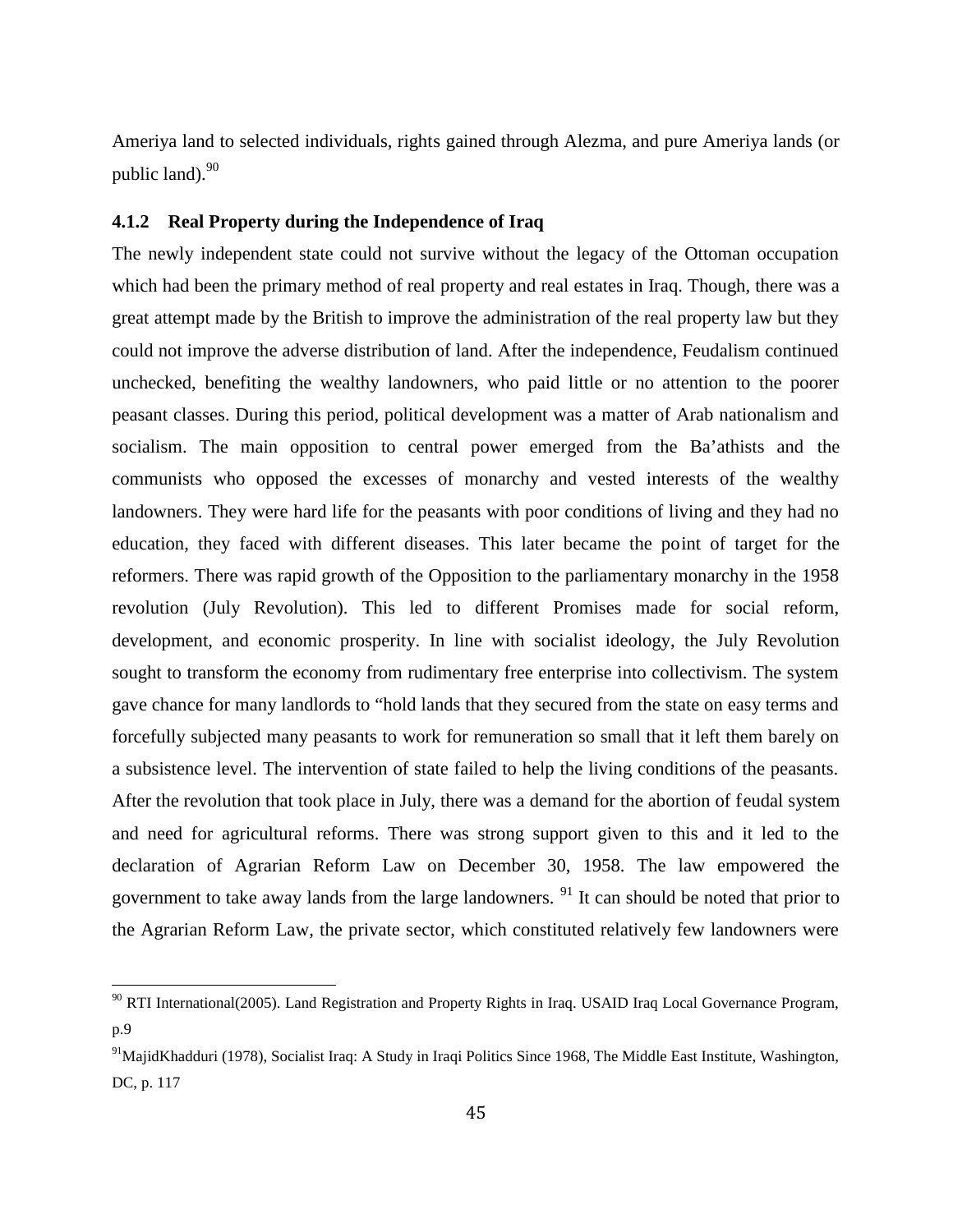able to control 80 percent of the land in the country. But the law reduced the large land holdings and expanded small- and medium-sized holdings. In addition, the law also created a complex situation in the countryside. As a kind of compensation, the feudalists were granted the right to select the land that they could hold and to subdivide it into smaller units for their family members. The law also considered the distribution of the lands transferred to farmers so that each farmer would possess private land ownership. $92$ 

In the year 1970, there was an issuance of a new Agrarian Reform Law that incorporated and abrogated the old reform law. Among the new articles, Number 38 stated that "Communal Reform Associations are to be established for the people who were granted plots of land according to Articles 18 and 19 of this new law, including farmers who have rented plots of lands from the Ministry of Agriculture. These plots of land should not exceed the high limits of lands distribution. Communal farms are to be established incorporating people who share work or work and machines and other tools on the basis of a communal possession for those machines and tools. They should work together and share the benefits equally." Thus, communal farms were established more or less along Soviet lines. However, during the socialist period, attention was given to cooperative and communal ownership. Under Iraq Civil Law (Articles 1098–1105), there was opportunity granted to the cooperative unions whereby they could acquire property from the state under cooperative ownership. The basic reason for this was the need to build housing for members of the cooperative unions. The cooperative union was a legal entity (a legal "person") and could accept independent financial liability. The Revolutionary Command Council (RCC) encouraged and obliged the cooperatives to build housing for their members. RCC resolution 1153 (1977) permitted the Iraqi Real Estate Bank to give loans to the private sector to help solve the housing problem. In 1978, the law of the Cooperative Housing Union was promulgated, establishing a department of cooperative housing in the Ministry of Housing and Reconstruction.<sup>93</sup>

<sup>92</sup>MajidKhadduri (1978), p.118

<sup>93</sup> RTI International(2005). Land Registration and Property Rights in Iraq. USAID Iraq Local Governance Program, p.10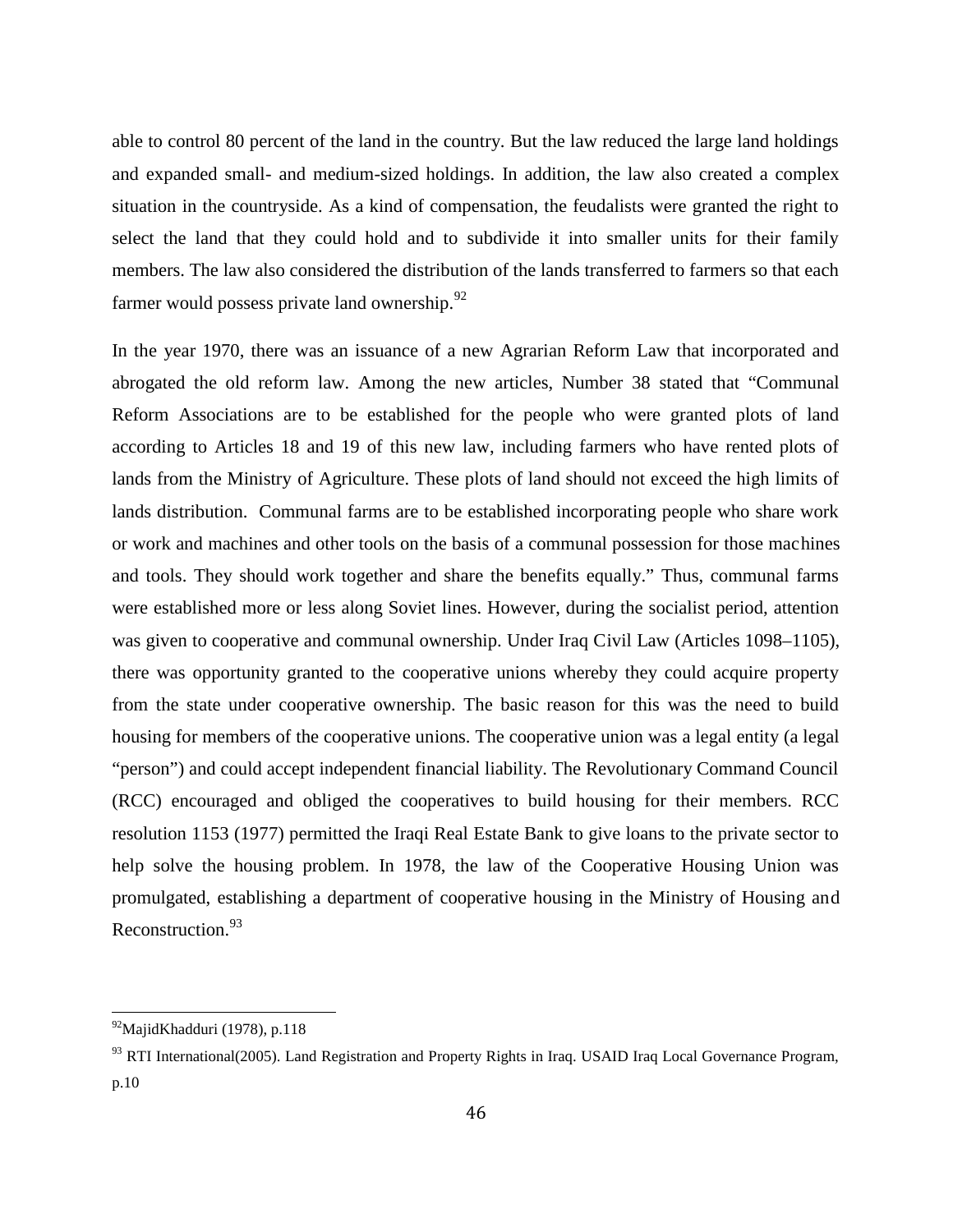#### **4.2 LAND REGISTRATION SYSTEM IN IRAQ**

The official name given to ownership document was the Permanent Title Deed right from the period of Ottoman Empire up until 1974. It was a hand-written copy of the original registration document of the property ownership held by the TAPU. By 1974, there was public official announcement of Real Estate Registration Law, which was designed as a replacement for the old Ottoman Permanent Title Deed with a new Title Deed document. The new title document that is held by the owner is also a hand-written copy of the original, official record-book document. It is the only proof of ownership. The RERD holds the original in its registry. The Title Deed document comprises of the following information: (1) The complete name of the owner(s); (2) The category of the property, plot of land, residential, arable, commercial, or industrial; (3) The type of the property (three types).<sup>94</sup>

#### **4.2.1 Transfer of the Ownership of Real Estate Property**

There are two types of ownership transfers in Iraq, which comprises of (1) transfer between individuals and (2) transfer between individuals and a governmental body or between two governmental bodies. In explaining these two types, the first one, which is Transferring ownership between individuals comprises of features which are (a) Sell-Buy Process: This process (described in a later section) is long and rather a complex procedure that takes place at the RERD. The process is intentionally complex so that everything from checking ID cards to issuing the Title Deed can be examined accurately. (b) Exchanging Properties: In this process, no money is exchanged. Instead, owners agree to exchange properties, and the new ownerships are registered at the RERD. (c) Living Inheritance: The landowner has the right to register only onethird of his property to whomever he would like. This should be registered at the RERD during his lifetime. (d) Donation: this is a process of transferring a property ownership through donation to someone else, whether or not they are a relative. It is a metaphoric sale of property where no money changes hands. (e) Al Takharuj: This is a transfer of one's share of an inheritance to any

 $94$  John P. Powelson (1988), The Story of Land: A History of Land Tenure and Agrarian Reform, The Lincoln Institute of Land Policy, (the reference for Ur, Uruk, and the Hammurabic period) p.11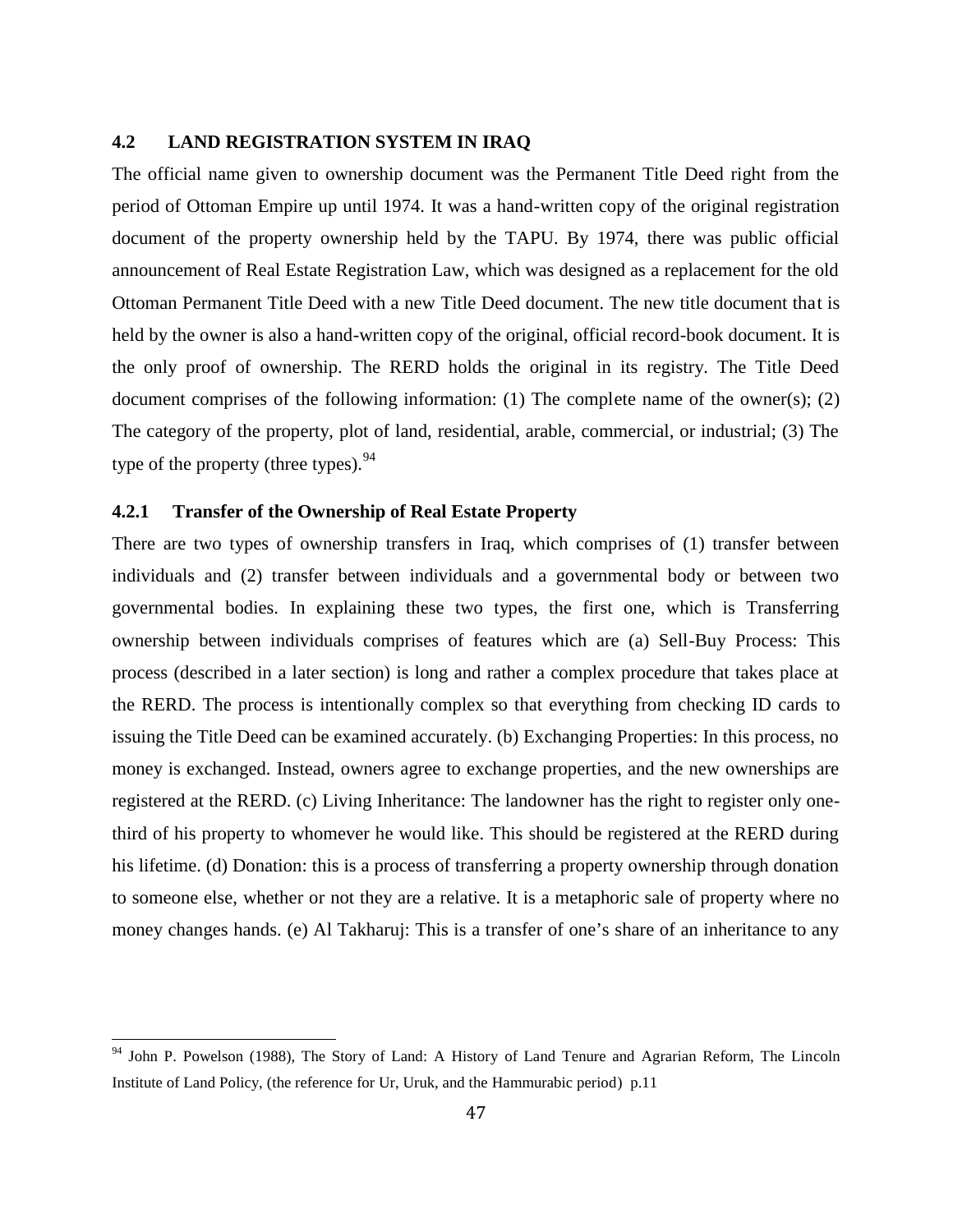of the other inheritors. This process usually takes place at a special court and in front of the judge. Then the property can be registered at the  $(RERD)$ .<sup>95</sup>

The second method of transferring ownership is known as Transferring ownership involving a governmental body and it comprises of Judicial Expropriation and Administrative Expropriation. The Judicial Expropriation states that it is possible for any estate department to become the owner of a privately owned plot of land or a property via a Civil Court Decision. To expropriate a specific plot of land or property, the court is legally responsible for proving that no objection to the transfer exists. It should also have a stamped sketch of this property from the RERD with the names of the owners and their addresses. And secondly Administrative Expropriation explains that real estate ownership is transferred from one governmental body to another. The amount of money exchanged is agreed upon either through the ministers, or sometimes through the prime minister if the transfer is between two different ministries.

#### **4.3 BUYING REAL ESTATE (THE SELL-BUY PROCESS)**

Iraqi procedures for buying real estate are not really different from all governorates. The seller and the buyer go together to the RERD. The seller presents the Title Deed as the only official document offering proof of his legal ownership. The office issues the permanent Title Deed, which is referred to as Document Sample 25 (DS-25). This document will be issued after a cross evaluation of the real estate file and its registration in order to confirm that the official ownership of property belongs to the seller. It is not possible for the sell-buy process to take place if the real estate is mortgaged or sequestered, or certification that the current owner has unencumbered authority to dispose of the property is not possible. There must be a clear title for the real estate before a sale can take place. After the DS-25 is issued, a selling application form is given to the seller to be completed by all concerned parties. It is submitted to the RERD to be examined by the specialized deputy for the related real estate location. Baghdad has 10 real estate locations. If all of the above information is verified to be correct, the process continues.<sup>96</sup>

<sup>95</sup> John P. Powelson (1988), p.12

<sup>&</sup>lt;sup>96</sup>RTI International (2005). Land Registration and Property Rights in Iraq. USAID Iraq Local Governance Program.p.15.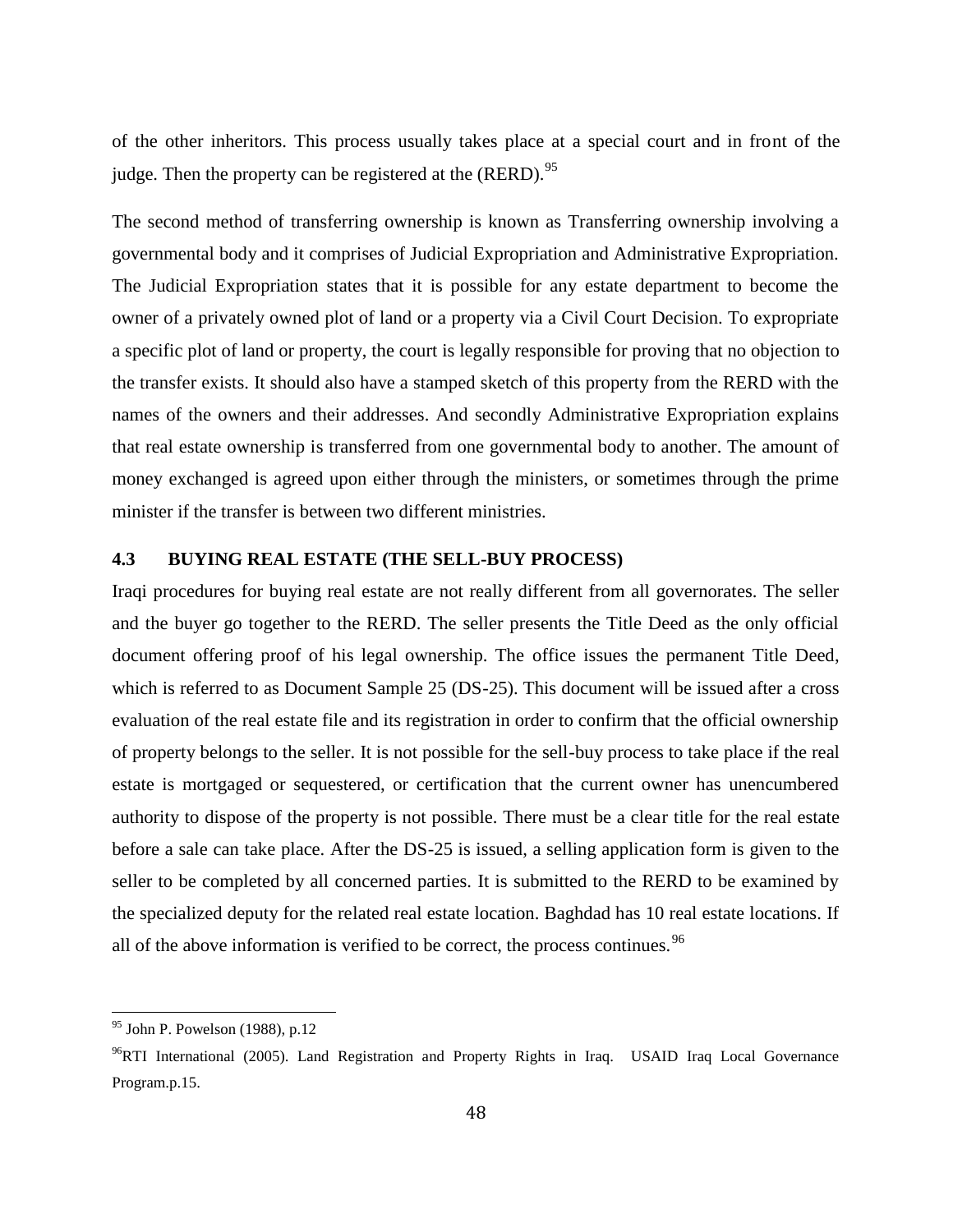After this is done, then the next to take is that the RERD would forward the application to the Civil Affairs Department, which is the governmental department that is in charge of identification card (ID) of Iraqi citizens, which verifies the identities. The ID card contains all personal information, including the name of the person, eye color, complexion, hair color, any identifying mark, father's and mother's names, last name, place and date of birth, marital status, and a photo of the person. The name of the husband or the wife must be included. Any change in marital status is registered in the ID card (i.e., married, divorced, or widowed). After this, then the Monitoring Committee would confirm the real estate's category (land, house, building, etc.) and land use type (residential, industrial, etc.). Afterward, the real estate would be evaluated. This evaluation is needed in case the transaction is between a willing buyer and seller. In this respect, the value will be based on the terms of their personal agreement. But in the case whereby the real estate is placed under any legal restriction, then there would be a need for an evaluation by the committee. This committee consists of a judge from the Civil Court and a specialist who is typically not an employee of the RERD.<sup>97</sup>

Furthermore, it is compulsory that both the buyer and seller sign the selling application form, after listing all personal official information as shown in the ID cards (Iraqi nationality paper, civil affairs ID card). All official papers and signatures are to be checked against the ones given previously by the specialized deputy of the RERD. In the case whereby the worth of the real property is more than 20 million Iraqi's dinars, then there will be a need for all documents associated with the process to be sent for approval to the General Taxes Department in the region where the real estate is located. Approval will only be given when there are no outstanding tax liens on the property. After this evaluation, there is a need for Real Estate Taxes Department to stamp the application in order to confirm that there are no unpaid taxes. And the final step has to do with the Municipal Directorate in the region where the real estate is located. This body is also responsible for validating the procedure. In another words, these three official bodies must ratify the transfer.<sup>98</sup>

 $97$  Tripp Charles (2000). A History of Iraq. School of Oriental and African Studies, University of London. p.16

 $98$  Tripp Charles (2000), p.17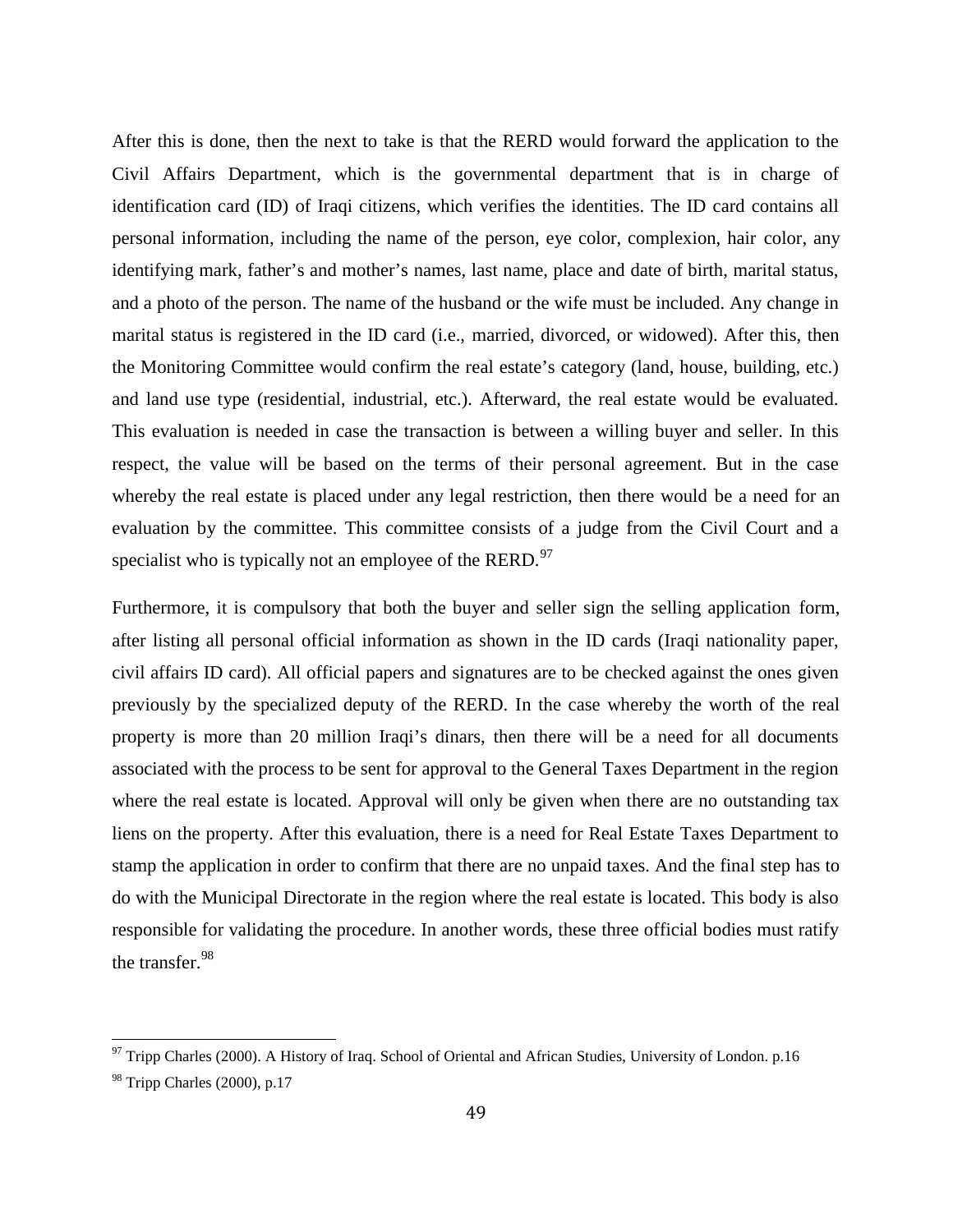On the other hand, in case the real estate is valued to be less than 20 million Iraqi dinars, then there would not be any need for General Taxes Department. At the Real Estate Registration Office, the procedure is completed by paying the tax on "Transferring an Immovable Property Possession. After this, both the seller and buyer will sign the selling form along with the specialized deputy and the employee in charge of registration are also to sign. The application is registered at the Permanent Real Estate Registry, where the seller and buyer also must sign. Then there will be Monitoring Committee, which comprises of engineers and surveyors that would determine whether everything is done officially without any committed blunder. After the given decision from this committee, a new permanent Title Deed (DS-25) can be issued with the buyer's name, certifying that the buyer has become the legal owner of this real estate. A photocopy of this registration is sent back to the Monitoring Committee to be examined, confirming that the registration is correct and legal. This committee also stamps the application and its registry and sends these documents to the General Real Estate Registry to be covered as a second copy of the original one. If the Monitoring Committee finds any error or deficiency in these papers, it sends them back to the branch concerned to be corrected. A third copy of this registration will be issued to a new branch in the General Real Estate Registration Directorate as a document file in a new computerized filing system.<sup>99</sup>

### **4.4 COMPARISON BETWEEN REAL PROPERTY IN ENGLISH LAW AND IRAQI CIVIL CODE**

#### **4.4.1 Similarities**

The basic meaning of real property both under English common law and Iraqi civil code remain the same. It generally defined as property, which consist of land and the buildings on it, it also includes natural resources such as crops, minerals or water; immovable property of this nature. The basic issues and concepts of real property remain the same under both laws as well. These include; interest in real estate, the business of real estate, the profession of buying, selling, or renting land, buildings or housing. All these components are found both under English common law and Iraqi civil law system.

<sup>99</sup>Paisley R (2005). Real Rights: Political Problems and Democratic Rigidity. *EdinLR*Vol 8, p.18.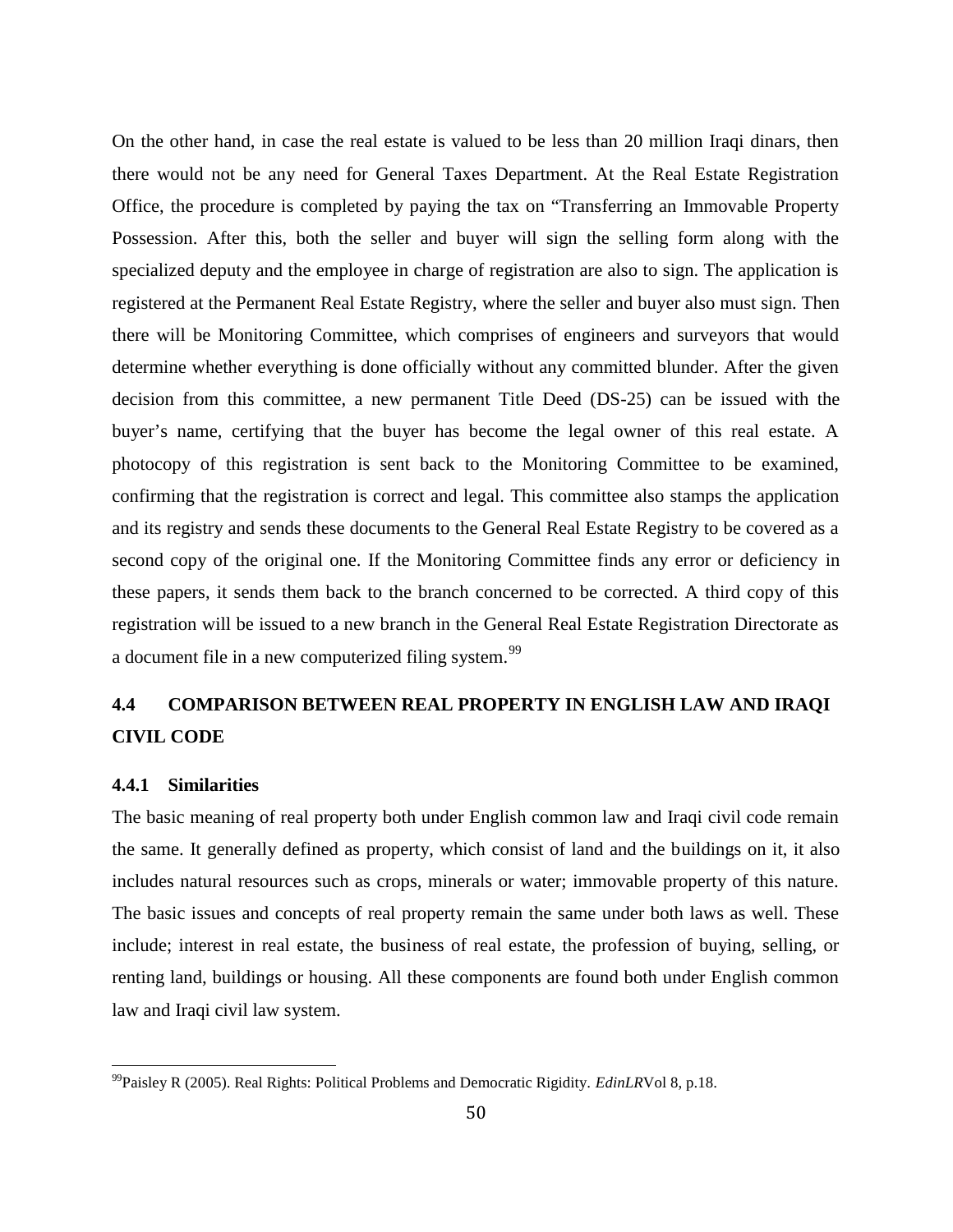Another similarity that can be found between them is the historical development of real property both in Iraq and in England. In the history, the ownership of land has once been centralized under the control of state and feudal system. It was found out in Britain after the Norman Conquest in 1066, the feudal system is premised on the fact that all lands should be solely owned by a King or noble man and he can give it out as a kind of loan (Feu) to ordinary individual and who in turn was meant to pay back with the fruits of the land or pay back from personal services such as military service. In Iraq during the period of Ottoman Empire that started in 1534, where by land ownership was defined as system whereby all land directly belong to the state and there is no need for the state to prove the ownership with any legal document.

Furthermore, after the decline of the Ottoman occupation, the rich few family took over the control of lands as well at the detriment of the peasants. In this respect, Both Iraq and Britain share similar experience of the ownership of real property in the history. Furthermore, both Britain and Iraq destroyed the practice of feudal system. The 1925 Birkenhead legislation in England and major reform that took place led to the abolition of feudal system in Scotland appeared to have played more influencing role than in other fields of private law. And also In Iraq after the revolution that took place in July 1958, there was a demand for the abortion of feudal system and need for agricultural reforms. There was strong support given to this and it led to the declaration of Agrarian Reform Law on December 30, 1958 which ended feudal system in the country.

Land registration is another meeting point between the real property in Iraq and English law. The both system of law require compulsory land registration though the procedures for the registration are different but they both mandate every land in their countries to be officially registered. There are two types of registration. The first type of registration of land is called land register in the new British Isles and it found in countries such as Austria, Denmark, England, Finland, Germany, the Netherlands, Poland, Portugal, Scotland, Spain, Sweden and Switzerland. The full concept of land registration is explained in the chapter two.

Ownership and the use of real property is another similarity between the two systems of law. Concepts such as servitudes, usufruct, use and habitation, and security rights are both available for the two system of law, with the same basic meaning but the application is lightly different. In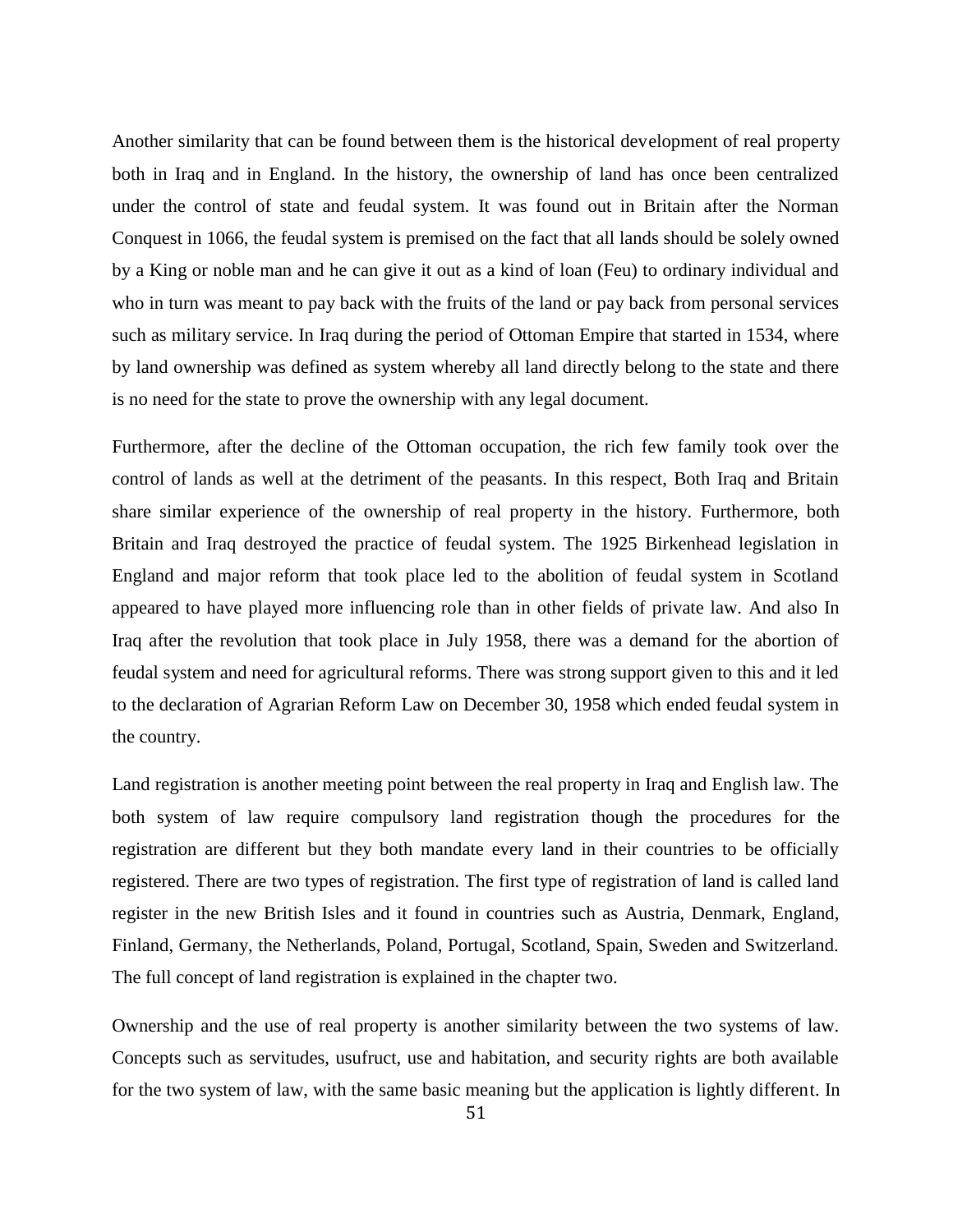English law, the concept of ownership is considered to be estate in fee simple supreme in possession, which is generally called a freehold estate or "freehold" and it can be referred to as an interest in land in perpetuity (forever).

Another similarity between the two systems of law is that Iraq was declared as a British protectorate in 1914 and the country was ruled under the British kingship system. In this respect, Britain has historically managed the affairs of real property in Iraq before though British system did not survive for long as a result of Iraqi uprising in 1920.

#### **4.4.2 Difference**

The difference between the real property in Iraqi law and English common law is directly related with the general difference between civil law and common law system. But this thesis would only focus on the nature of difference that exists between them in real property law alone. It is a basic fact that while the civil law system is codified and written, the common law system is oral and base on trust. And despite the fact that the real property law comprises of the same components both under common law system and civil law, it has been explained in the first chapter how the practicability of these components different from the two system of law. Such as concept of trust, settlement and overreaching. These concepts have deep roots, strong meaning and more efficacious in the English common law than the 'general civil code system as it has been explained in the first chapter of this dissertation.

Another difference is that Under Iraqi civil code and continental code, there is written and rigid documents applicable for the ownership of estate and real rights of land. While In England where there is a common law system, there is no universal definition of real rights in land. Though, there was despite imposition of a statutory cap in 1925, but it is found out that this is not practicable and the courts have ignored it. The courts have now introduced a new proprietary interest known as proprietary estoppel. In this respect, while it is a real right under Iraqi civil code, it is known as proprietary estoppel under English common law. There are different types of real rights in Iraqi civil code, which includes Tassaruf, Musataha, Mugharassa, Al Musaqat, Al Muzara'a, and Shuf a (Preemption). The other available real rights in land in the universal civil law system has been discussed in the second part of this dissertation such as easement or servitudes, Right of Use (prohibitiousus), and Apartment Ownership (Condominiums).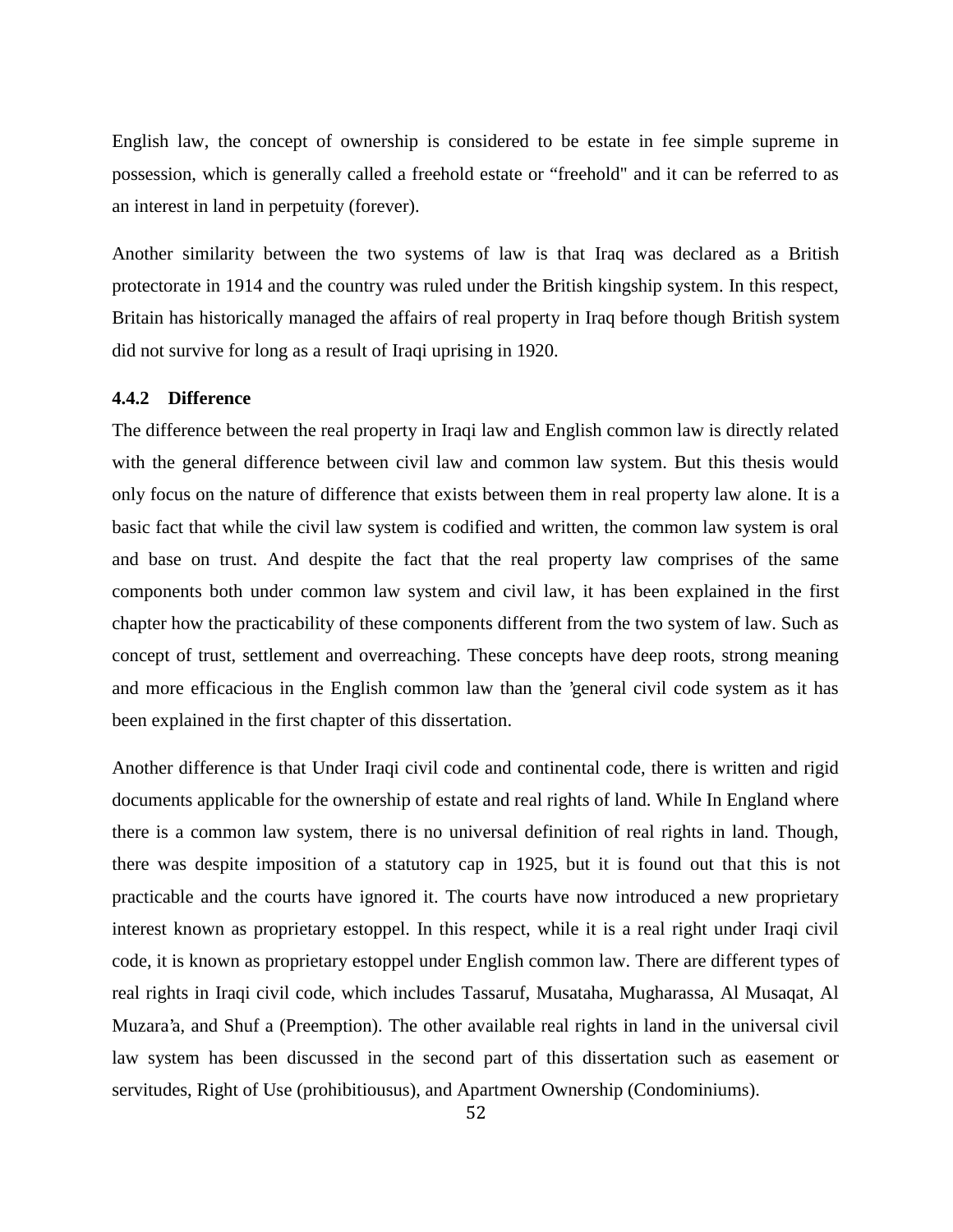Another difference between the two systems of law is based on the fact that in the universal civil code system (where Iraqi law belongs), there is only one prevailing ownership right though ownership right can be jointly held but it cannot be divided into different ownership rights. Under English law, there is a possibility of estates existing side by side in the same land. This was fully explained in the first chapter of this dissertation.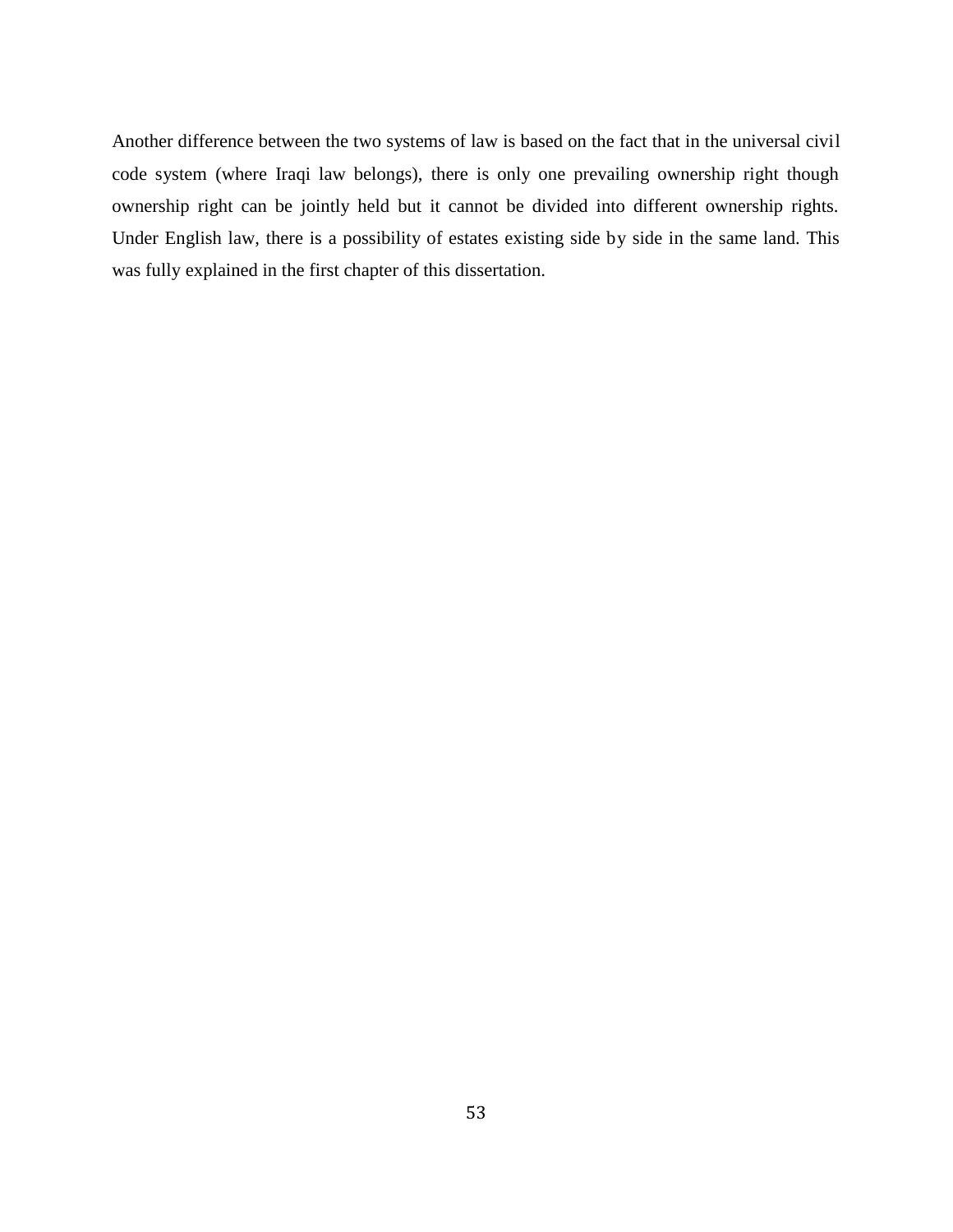# **CHAPTER FIVE: COMPARISON BETWEEN REAL PROPERTY UNDER CIVIL LAW AND COMMON LAW SYSTEM**

#### **5.1 REAL PROPERTY UNDER CIVIL LAW**

Technically, comparison of real property law ideas under the approaches of common law and civil law faced with many challenges to the extent that we can say there is nothing like "Civil Law." This explains the fact that the laws of those countries are that based on Roman law are inherently different from each other in this present time. But in another word, there are certain basic features that could be found and emphasized among them. In an attempt to go into more details, the law of Germany would be considered most favorite not only because it is a system that is likely to be most familiar but basically because it contains and reflects one of the most elaboration of European codes. The pattern and nature of these could be used as the basic difference between common law and civil law. In all the countries that are practicing civil law system, it can be found out that codification reflects a fresh start, a great house-cleaning, where historical rules and institutions were itemized. New consistent rules were well defined and worked out, unhampered by ideas developed in and adapted to the needs of past ages. In applying this to the real property law, it is found to be more radical than any other fields. Codifications mark the great difference between English law and Common law system.<sup>100</sup>

To buttress more on this point, the process of destruction and rebuilding was practically guided by two policies, which are; the need to undermine the political power of the landed aristocracy and secondly, the main idea behind economic liberalism, which explains that the best way to serve common good is the use of greatest possible marketability of the land and the expected result of this idea is that every piece of land would always be in the ablest and fittest hands. There are two principal legal means that can be used to give effect to these policies which are; Restraints on alienation were reduced or almost undermined completely and secondly there was an established system of conveyancing, which aims not to simply the formalities of land transactions and at the same time aimed to guarantee maximum security for bona fide purchasers

<sup>&</sup>lt;sup>100</sup> Justus W H (1930). The standard work on the nineteenth century continental reforms of the land laws. Die Fortschritte des Zivilrechtsimig. Jahrhundert 2 vols. 1918,1930.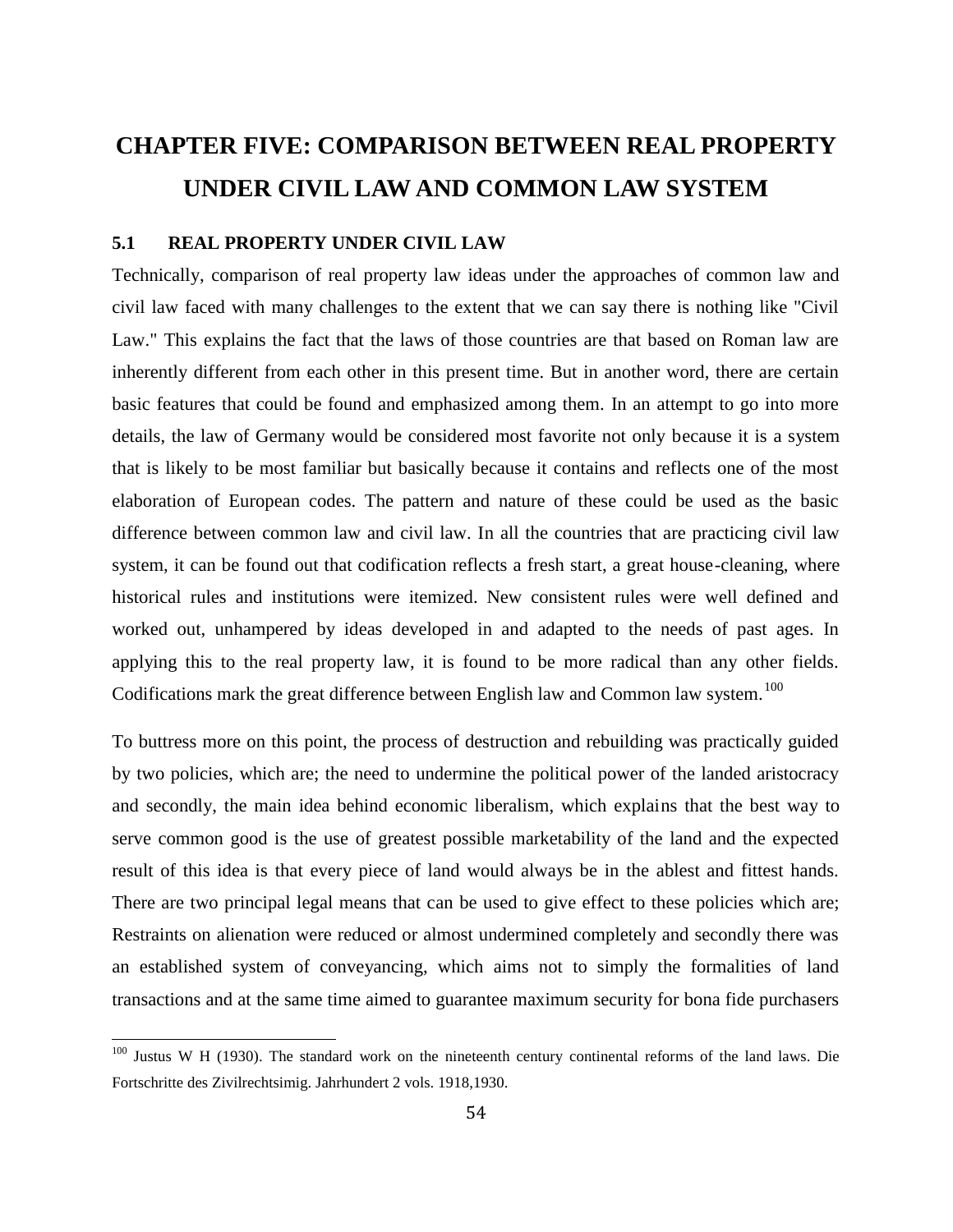and mortgagees. In explaining the first point, it was not only intended to result to landed classes but also serve the purpose of providing maximum security to land transaction. And this has been made known right from the early date that in the absence of a radical simplification of the substantive law of real property, there cannot be conveyancing reform that would be sufficient enough to achieve the expected result.<sup>101</sup>

Restraints on alienation can be found effective in the countries with civil law system but not to the extent in England. They were found in the traditional old forms of community property of the family or the village; partly, their foundation lay, as in England, in feudal ideas and institutions.<sup>102</sup> But almost everything about this principle has been removed in the reforms of the nineteenth century. Additionally, there is another form of restraint on alienations that can be found in common law system that is one which is created by a legal transaction of an individual who are interested in fixing the legal fate of a certain piece of property for a more or less distant future. In this respect, the technical means of achieving this kind of desire is the future interest. Under civil law on the other hand, an institution was created, which is known as *fideicommissary* substitution. This institution becomes an instrument at which every individual can fix the future fate of his/her estate as a whole and not of anybody else' fate. On the contrary to common law, this same process can only be done by an instrument of a testamentary nature. In civil law system, the use of fideicommissum*universale* explains that an individual has the right to provide that when he/she dies, the heir of his heir should be obliged to submit the entire estate to some other person, the *fideicommissary.<sup>103</sup>*

Furthermore, it was found out that local development most in particular, Germany has changed this institution to "Nacherbfolge," (reversionary heirship), under which the owner of the property may provide that upon his death, his entire estate should be given to party A, and upon party A's

<sup>&</sup>lt;sup>101</sup>Rheinstein, Max (1936) "Some Fundamental Differences in Real Property Ideas of the "Civil Law" and the Common Law Systems," University of Chicago Law Review: Vol. 3: Iss. 4, Article 4, p.2-3

<sup>&</sup>lt;sup>102</sup> Rudolf Huebner (1918). History of Germanic Private Law, 4 Continental Legal History Series 3ig ff., 395 if., 758 ff.

<sup>&</sup>lt;sup>103</sup>Rheinstein, Max (1936) "Some Fundamental Differences in Real Property Ideas of the "Civil Law" and the Common Law Systems," University of Chicago Law Review: Vol. 3: Iss. 4, Article 4, p.3-4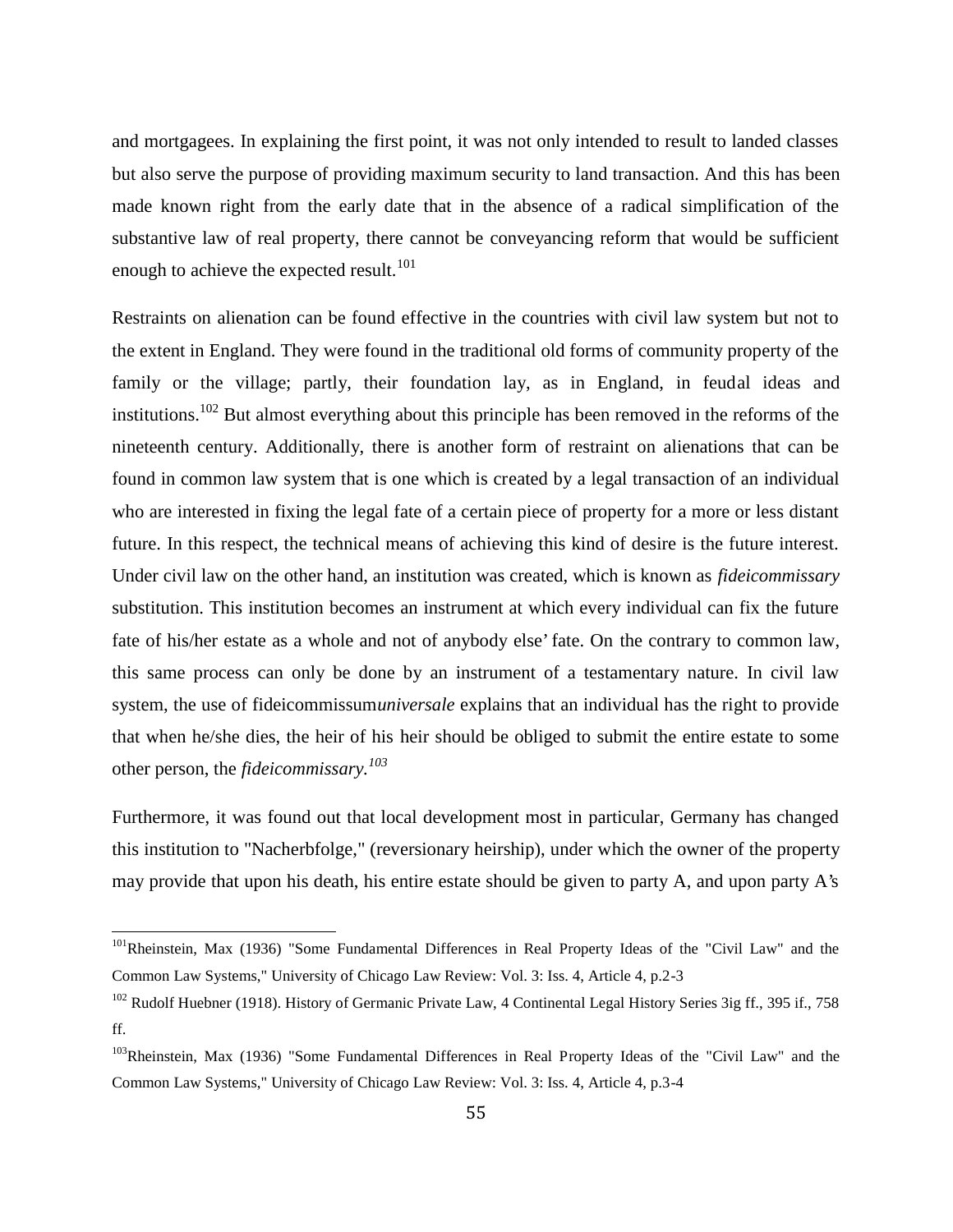death, it should be given to party B and same to party  $C^{104}$ . This provision might not be made particular for a piece of land. This can be illustrated in the following way; if X dies and leave his estate to A for life and then to B, the party A would so free to become the unrestricted owner of the entire estate. He has the right to alienate everything. On the other hand, upon his death as well or some other event, he is bound to submit the estate to party B. If he makes any attempt to sell anything that belongs to the estate, whatever he buys with them will be used as part of the property. He is not allowed to make gifts out of the estates except with the consent and approval of the Party B and any gift made out of the estate without such consent is invalid. This means that he is allowed to sell the piece of land that belongs to the estate and any sale of land made by a primary heir out of the estate without the consent of the secondary heir or heirs is invalid in so far as it impairs the rights of the latter. $105$ 

Furthermore, the primary heir is officially considered to be the possessor and owner of the land and registered as such in the Land Register. In order to protect the interest of the third party, Land Registry is required to enter on the Land Register with clear statement that the person entered as owner is merely a primary heir and unless this statement is clearly made, bona fide purchasers and mortgagees will need to get a good title from the primary heir. In addition, it is possible for a secondary heir as well to be appointed for some certain events. It may be under certain or uncertain event that the position of the primary heir is terminated. For example, maybe a husband appoints his wife as his heir until her remarriage, or until her death, and from then on B or, if B should be dead, C. In comparison, with common law, this is also possible whereby legal situations may be created very similar to the future interests and expectancies. In this respect, will become the instrument of creating such interests. There cannot be any future created through *inter vivos* transaction. Yet, there is a possibility of a legal transaction whereby it would reflect in testamentary form and kind of similar to *inter vivos* transaction. The "pacts of inheritance."

<sup>&</sup>lt;sup>104</sup>Germ. Civ. Code 2100-46; Swiss Civ. Code arts. 488-92; Austrian Civ. Code §§ 604 el seq. (Cf. 2 Ehrenzweig, System des bsterreichischenallgemeinenPrivatrechts, 11, 432 (6th ed.1924).

<sup>&</sup>lt;sup>105</sup>Rheinstein, Max (1936) "Some Fundamental Differences in Real Property Ideas of the "Civil Law" and the Common Law Systems," University of Chicago Law Review: Vol. 3: Iss. 4, Article 4, p.4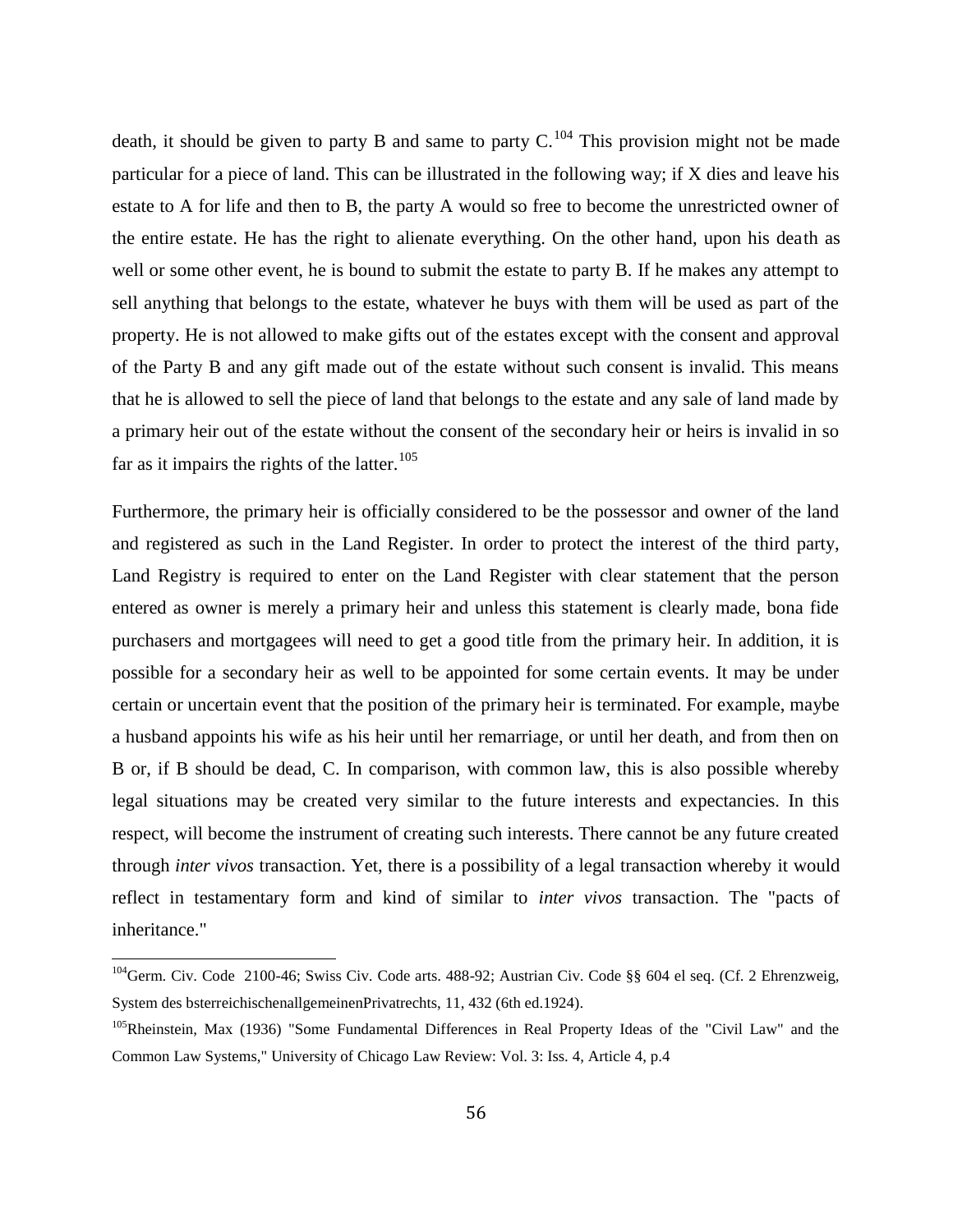In order to give example under common law system, Party A may be in an agreement with party B, and may appoint B or C as his heir. This is more than a contract by which A would undertake to make such and such a will. The agreement is the will, which is irrevocable without the other party's consent. There is possibility for both parties to such pacts of inheritance to collectively make dispositions as to their collective estates. It possible for such reciprocal "pacts of inheritance" to be combined in one document with an agreement in which future or present spouses fix their respective rights in each other's property. Such "pacts of matrimony and inheritance" fulfill the functions of an English marriage settlement. In comparing the civil law system with common law system, it can be found out that while an English marriage settlement will refer to Blackacre or Whiteacre, the German document refers to the respective estates as entireties, and only indirectly will it affect the individual pieces of land belonging to the parties at the time of their deaths. In addition, there must be provision made by the law concerning anyone who has interest to exempt a particular thing from the general fate of his estate. One may desire his estate to go to A; Blackacre, however, to B. He may decide to make his purpose to have effect through the mean of a legacy. However, there is a difference between a common law devise and the modern civil law legacy. Under common law system, if a man devises Blackacre to B, immediately he dies, the ownership titles passes to the heir (Party B). While civil system in Germany, title passes to the heir; all B acquires is a claim against the heir, which can be defeated through the heir's conveying the land to a third party. Then B has nothing more than a claim for damages against the heir. $106$ 

Additional, with the use of a special type of legacy, it is possible for a testor to grant his hair to convey Blackacre to B, and that, after B's death, B's heir shall convey it to C. With the use of *legatumfideicommissarium*, there is nothing that can be created except claims in *personam* against the person charged with their execution. Modern German law has created a way at which the "future legatee" may protect his claim against defeat by adverse dispositions of the primary legatee. He may give public notification by entering upon the warning to the land register. The present owner is not denied of the right to transfer the title to third persons but he can only give

<sup>&</sup>lt;sup>106</sup> MATTHEOU E, Real Property Law - European University Institute

http://webcache.googleusercontent.com/searchq=cache:Nszoh, p. 3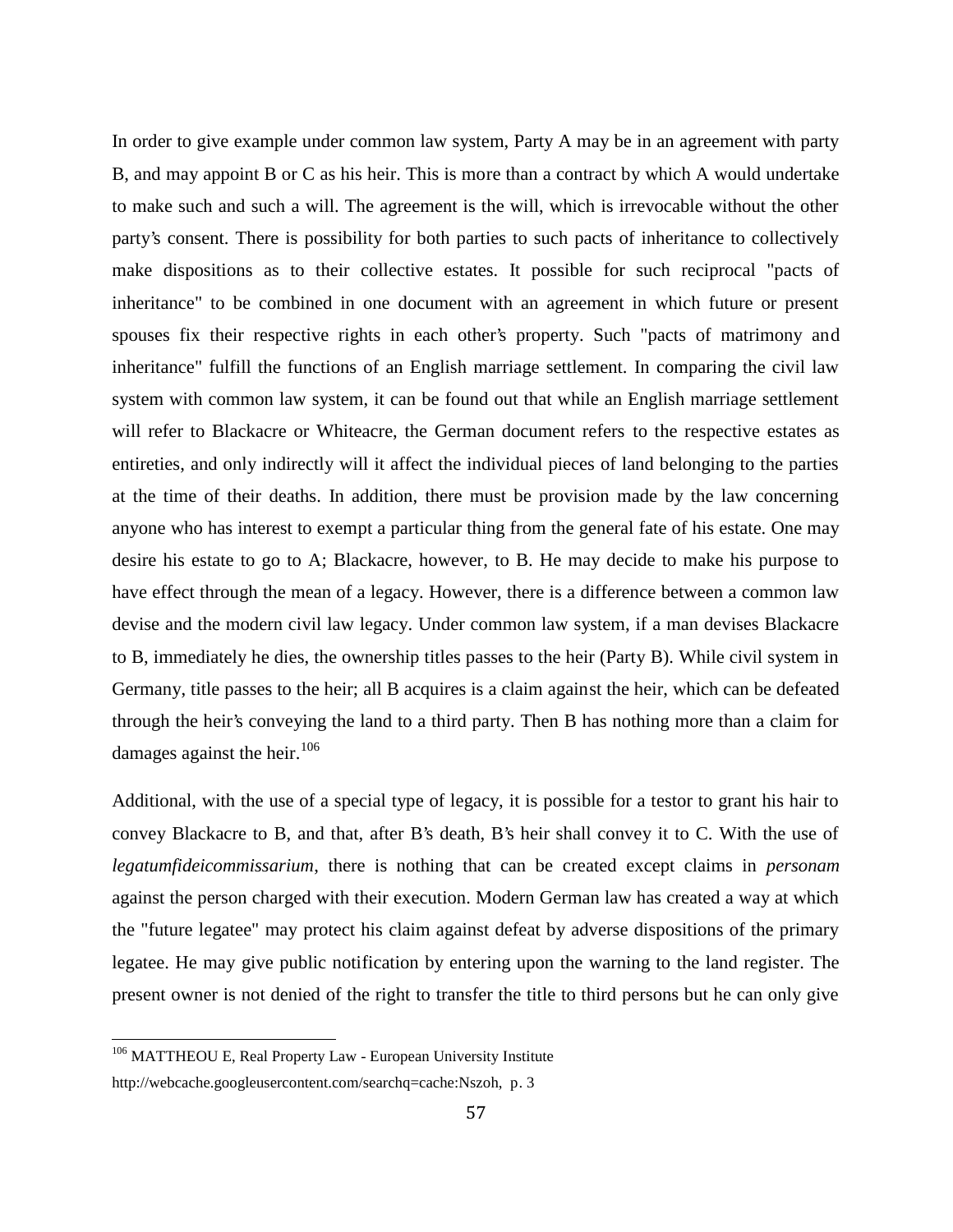them a title, which is defeasible upon the maturity of the claim of the "future legatee" The rule of creating future interests concerning estate came as a consequence of that peculiar attitude of the civil law which has made its theoretical expression through the distinction made between law of property and law of succession. In this respect, law of property looks to single objects and their transfer *inter vivos*. The law of succession on the hand regulates succession upon death, which is known as universal succession that succession of entire estate to a person.<sup>107</sup>

In the classical common law system, the application of universal succession is only effective in personal property that is, it is applicable only to part of a deceased person's property, which ecclesiastical courts in England in charge of it and their rules are based on civil law and not on common law ideas. While these courts are working on the principle that a deceased man's personal estate are passed to his personal representative as an entirety, the common law courts are treating each piece of land separately as different unit. Under civil law, rights that are regarded as analogous to dower and curtesy refer only to the estate as a whole that is to those objects that belong to the estate at the moment of the precedent spouse's death. But under common law, the rights of the surviving spouse can be defeated by alienation *inter vivos*. It as a result of this general policy that future interests can be created only with respect to an estate as a whole as well as through testamentary transactions. Additionally, during the late sixteenth and seventeenth centuries, when inventive English lawyers responded to the desires of the English landed aristocracy by the invention of the "family settlement, it was found out that as a result of this continental lawyers developed *fideicommissafamiliarum* for the same purpose. This institution became an instrument of testamentary or *inter vivos* using for settling piece of land with its fixtures and appurtenances (usually a large manor) in order to make it inalienable, indivisible, un-mortgageable, and exempt from execution, and subject to inheritance by primogeniture or some other system of entailed succession. Usually, provisions were made to cater for all possible eventualities and contingencies, so that the rights would not only be

 $107$  Jesper M. Paasch (2011). Classification ofreal property rights: A comparative study of real property rights in Germany, Ireland, the Netherlands and Sweden KTH Architecture and The Built Environment, p.5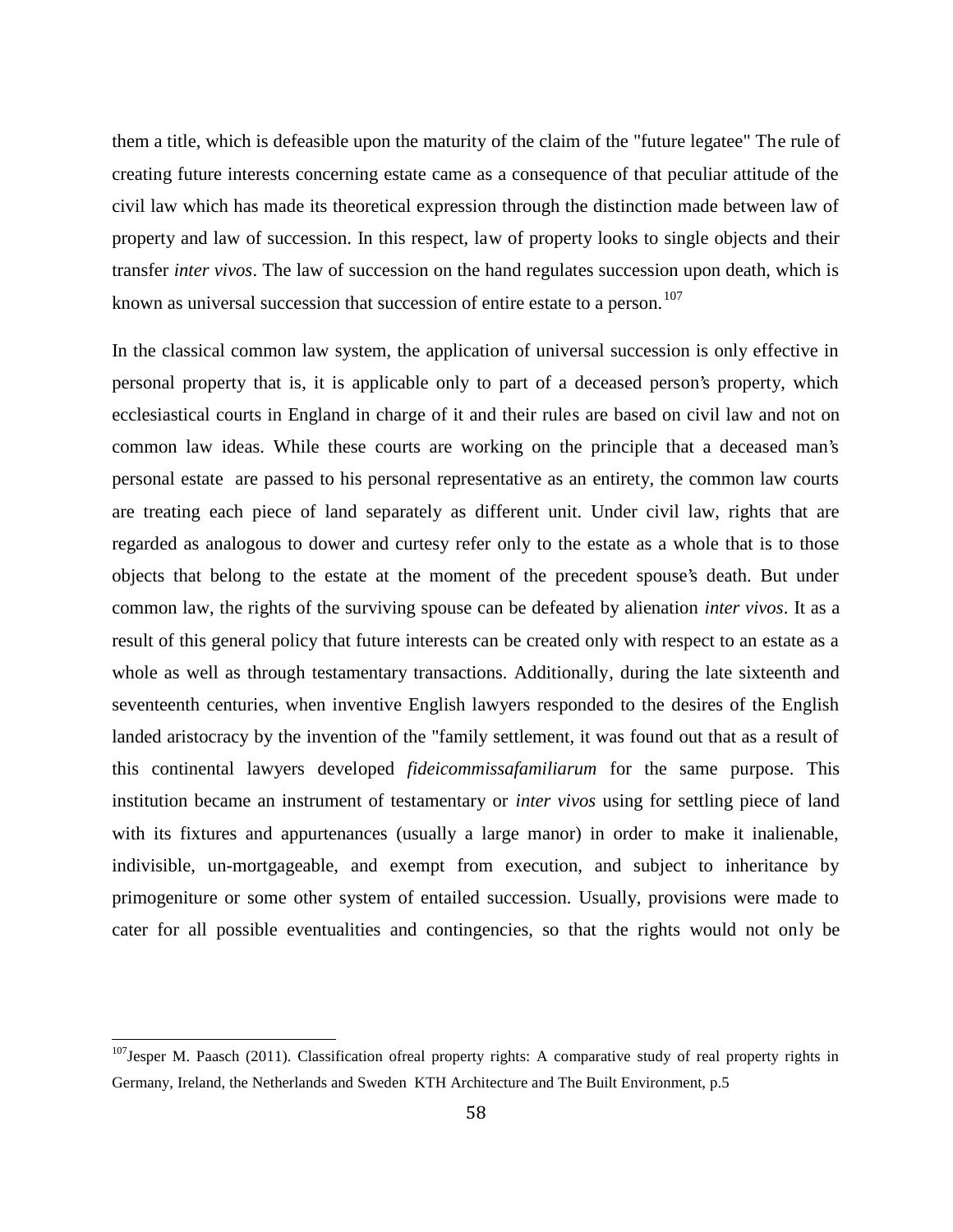analogous to reversions but also vested and contingent remainders and even to powers of appointment.<sup>108</sup>

Another method at which the fate of a particular object can be fixed and not as a part of an estate has been retained in all civil law countries. A piece of land can be made the subject-matter of a usufruct for life in all these countries. This interest is similar to the common law estate for life. With the use of transaction *inter vivos* or testamentary, it is possible for the owner to create a usufruct for a certain person and also dispose the right if ownership that is retained by him. This interest in many ways resembles a reversion. Both the right of the usufructuary and the reversion are not considered as an estate. The usufruct is regarded to be servitude, which can be defined as a combination of extensive easements and profits in the land of another. The reversion is not the same as future interest but it states the rights incident to ownership which are not vested in the usufructuary and not incompatible with the latter's rights.<sup>109</sup>

In comparative analysis of real property law under English law and Civil law system, attention should be paid on the principle of simplicity of the system of rights in rem most in particular in the absence of equities. Simplicity of the substantive law of real property is considered to be indispensable when looking at the proper functioning of the most effective device developed for securing the stability of land transactions in the system of land register that is adopted in few civil law countries such as Germany, Austria, Switzerland, and the Scandinavian countries. In these countries registration of title is compulsory. There is a record for every piece of land and there cannot be any vivid transaction without registration. However, the introduction of a system of compulsory registration of title is no easy task is shown by the experiences of France, England, and the United States. Though it faced with many challenges in countries for example in England where by compulsory land registration was confessedly prevented by the conveyancing branch of the legal profession. But its significance cannot be underrated. It prevented the necessity of title insurance because of the great security and stability it affords for

<sup>&</sup>lt;sup>108</sup>Rheinstein, Max (1936) "Some Fundamental Differences in Real Property Ideas of the "Civil Law" and the Common Law Systems," University of Chicago Law Review: Vol. 3: Iss. 4, Article 4 , p.7-8

 $109$  William Tetley (1999). Mixed jurisdictions : common law vs civil law (codified and uncodified).

http://www.unidroit.org/english/publications/review/articles/19, p.6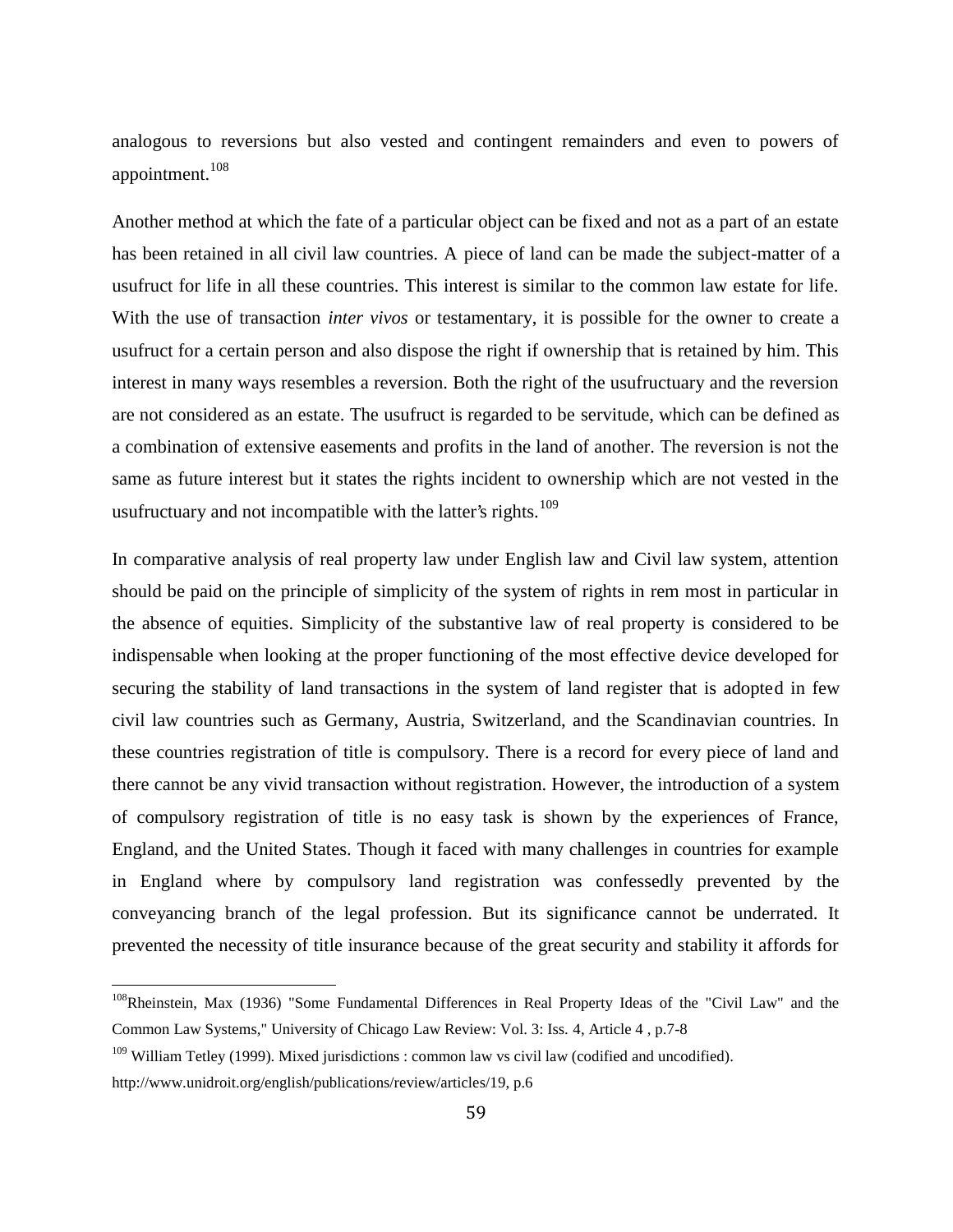transactions in land, an object regarded in the civil law countries as the most important end of the rules of the law of real property. This policy has been carried out most consistently in Germany. $110$ 

#### **5.2 OTHER REAL PROPERTY RIGHTS IN IRAQI CIVIL CODE**

#### **5.2.1 Tassaruf**

The regime of law governing and defining the legal institution of the *tassaruf* is considered to be one of the symbols of Middle Eastern aspects of the Iraqi Civil Code. The origins of this property right are rooted in Iraq's unique legal history. It is a traditional system of property rights that originated from Ottoman theory whereby the land is owned by the state and right was granted to the cultivator that is supposed to work on the land and this is referred to as a *tassaruf*. Iraqi law grants the holder of a *tassaruf*extraordinary power over the property subject to the right. According to the Iraqi Civil Code, A person that has a *tassaruf* in miri land (government-owned land) is entitled to enjoy the land and its accessories; he can build agricultural buildings or grow crops, plant vineyards, and tress, build houses, shops, factories for agricultural purposes. No person may exploit miri land that is subject to another's right of *tassaruf.* Any encroachment on land that is subject to another's right of*tassaruf* renders the offending party liable for damages. Every citizen of the country is entitled to get permission of the government, take possession of uncultivated miri land in areas in which it is deemed legally permissible. The *tassaruf* may be alienated, leased, or encumbered by a mortgage. $111$ 

#### **5.2.2 Musataha**

*Musataha* is a "surface right" in an immovable that grants the rights to its holder to build on the land of another.<sup>112</sup> Any construction built by the holder of this right is officially owned by the builder and absent an agreement to the contrary, may be alienated or encumbered as long as the

<sup>&</sup>lt;sup>110</sup>Rheinstein, Max (1936) "Some Fundamental Differences in Real Property Ideas of the "Civil Law" and the Common Law Systems,"University of Chicago Law Review: Vol. 3: Iss. 4, Article 4, p.11-12

<sup>&</sup>lt;sup>111</sup> Dan E. Stigall (2008). A Closer Look at Iraqi Property and Tort Law. Louisiana Law Review, Vol 68, Number 3, p.34-37

<sup>&</sup>lt;sup>112</sup>IRAQI Cry.CODE art. 1266. (Nicola H. Karam trans., 1990).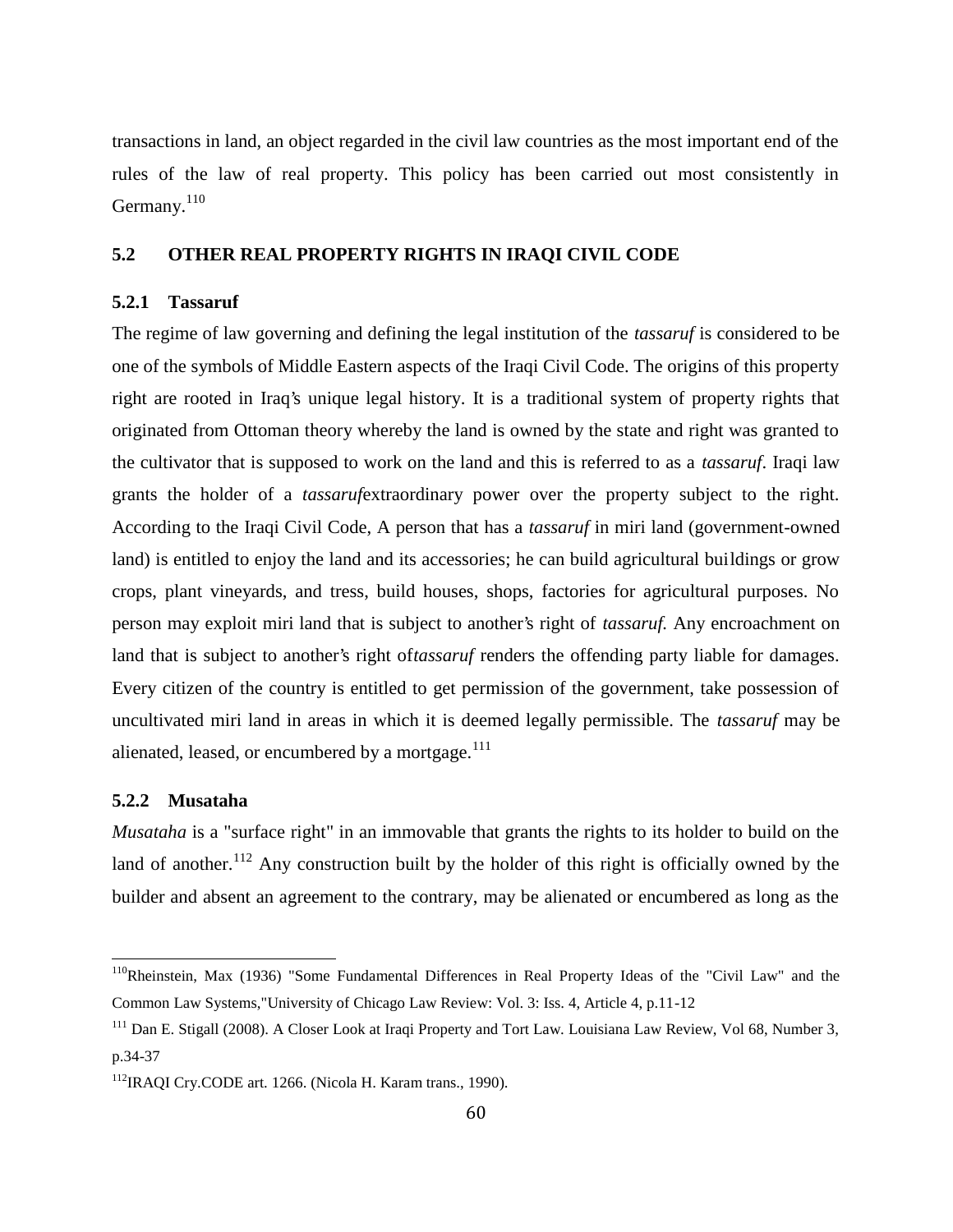action does not affect the owner the of the land.<sup>113</sup> The right of *musataha* may be likewise alienated. The rights might be considered valid for a particular period of time probably not exceeds 50 years. In a situation, whereby there is no period of time specified in the contract, both party to the contract have the right to terminate it after is given and three years pass.<sup>114</sup> The *musataha* is not extinguished by the alienation of the building before expiration of the term.<sup>115</sup> However, upon the termination of the contract, the ownership of the buildings and other constructions are transferred to the landowner. The landowner must then pay for their value unless there is an agreement otherwise. This type of property rights is desirable in a situation whereby someone is interested to build on another's property without purchasing or owning it and where no agricultural development is contemplated.

#### **5.2.3 Mugharassa**

Under Iraqi Civil Code, *mugharassa* is defined as a contract in which one person gives his or her land to another to plant it with certain specified trees and tends them for a certain period of time.<sup>116</sup> Upon the termination of the contract at the end of a specified term, the trees and land or just the trees will become their common property. The owner is expected to deliver to the cultivator of the land free of any occupancy. The cultivator, unless it has been agreed otherwise, shall then complete the planting within five years from the commencement of the contract. On the failure of the cultivator to complete the contract, the owner has the right to rescind the contract and claim damages. A *mugharassa* is not terminated by the death of either party, but passes to their heirs. This type of property rights could be found useful for a landowner who wishes to exploit treeless land but find it difficult to find the resources to plant trees or the skills and experience to effectively cultivate trees. $117$ 

<sup>113</sup>IRAQI Cry.CODE art. 1269. (Nicola H. Karam trans., 1990)

 $114$ IRAQI Cry.CODE art.1267(1). (Nicola H. Karam trans., 1990)

<sup>115</sup>*Id.* art. 1270.

<sup>116</sup>*Id.* art. 8.

<sup>&</sup>lt;sup>117</sup> Dan E. Stigall (2008). A Closer Look at Iraqi Property and Tort Law. Louisiana Law Review, Vol 68, Number 3, p.39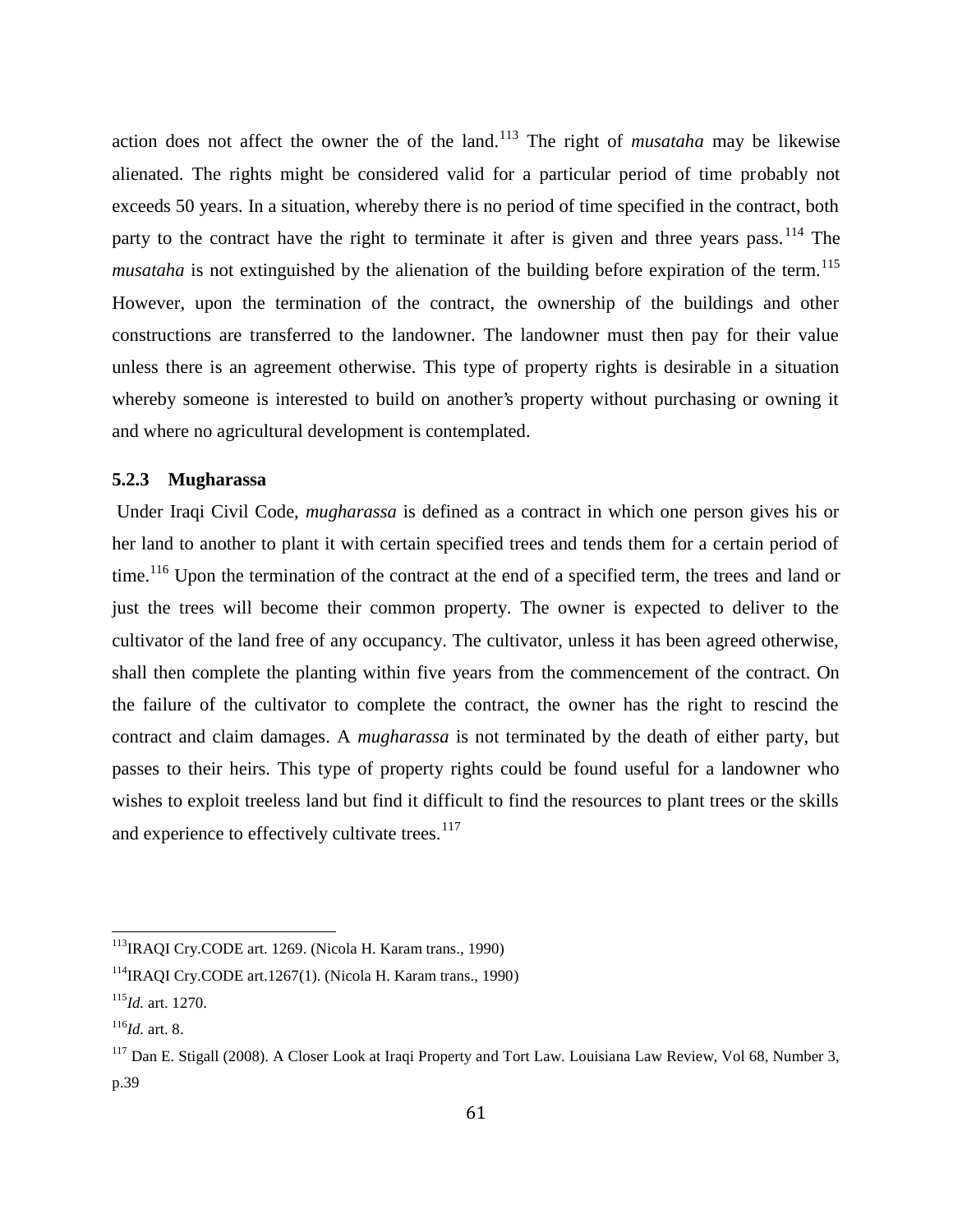#### **5.2.4 Al Musaqat**

According to *Mejelle, al musaqat* is defined as a kind of partnership in which trees are found by one, cultivated by another, and that the fruit produced is shared between them. The Iraqi Civil Code adopts this Ottoman legal device, stating that "*al musaqat* is a contract whereby someone get trees and suppose to share the fruits after planting the trees with the person that gave him the trees. This particular right may be for a term, but if it is not set for a term, it shall apply to the fruit produced during that year. In a situation whereby the contracting parties specified a period of time for the trees to grow fruit and they share the fruits within this period, the contract is considered to be valid. A contract of al *musaqat* is terminated by the expiration of its term. The *al musaqat* is not terminated by the death of the owner of the trees, nor is it terminated by the death of the cultivator. $118$ 

#### **5.2.5 Al Muzara'a**

This is defined as a contract for farming whereby the landowner and the cultivator agree to share the resulting crop. Though, it originated from Ottoman theory but the Iraqi Civil Code contains a more elaborate set of rules governing this property right than its Ottoman predecessor. According to the Iraqi Code, at the completion of this contract, the cultivator's share must be designated as common property. The landowner is responsible for the supervision of exploitation of the property, subject to agreement by the parties. The cultivator is responsible for the expenses of the agricultural work, maintenance of the crop, harvesting and preserving the crop, and repair of the tools and minor repairs of agricultural buildings. If the term of the contract has expired before the crop has ripened, then the crop will be left in the field until it has ripened. In such a circumstance, the cultivator must pay rent for the area of the land occupied by his share of the crop. A contract for *al muzara 'a* is not rescinded by the death of the owner of the land or the cultivator because it is inheritable.<sup>119</sup>

<sup>118</sup>Crosby KT .(2010)The United States and Iraq: Plant Patent Protection and Saving Seed .

WashingtonUniversityGlobalStudiesLawReview, Volume 9, Issue 3, p.527

<sup>&</sup>lt;sup>119</sup>Nader A (2015). Iran's Role in Iraq: Room for Cooperation? RAND Corporation, http://www.rand.org/pubs/perspectives/PE151.html, p.4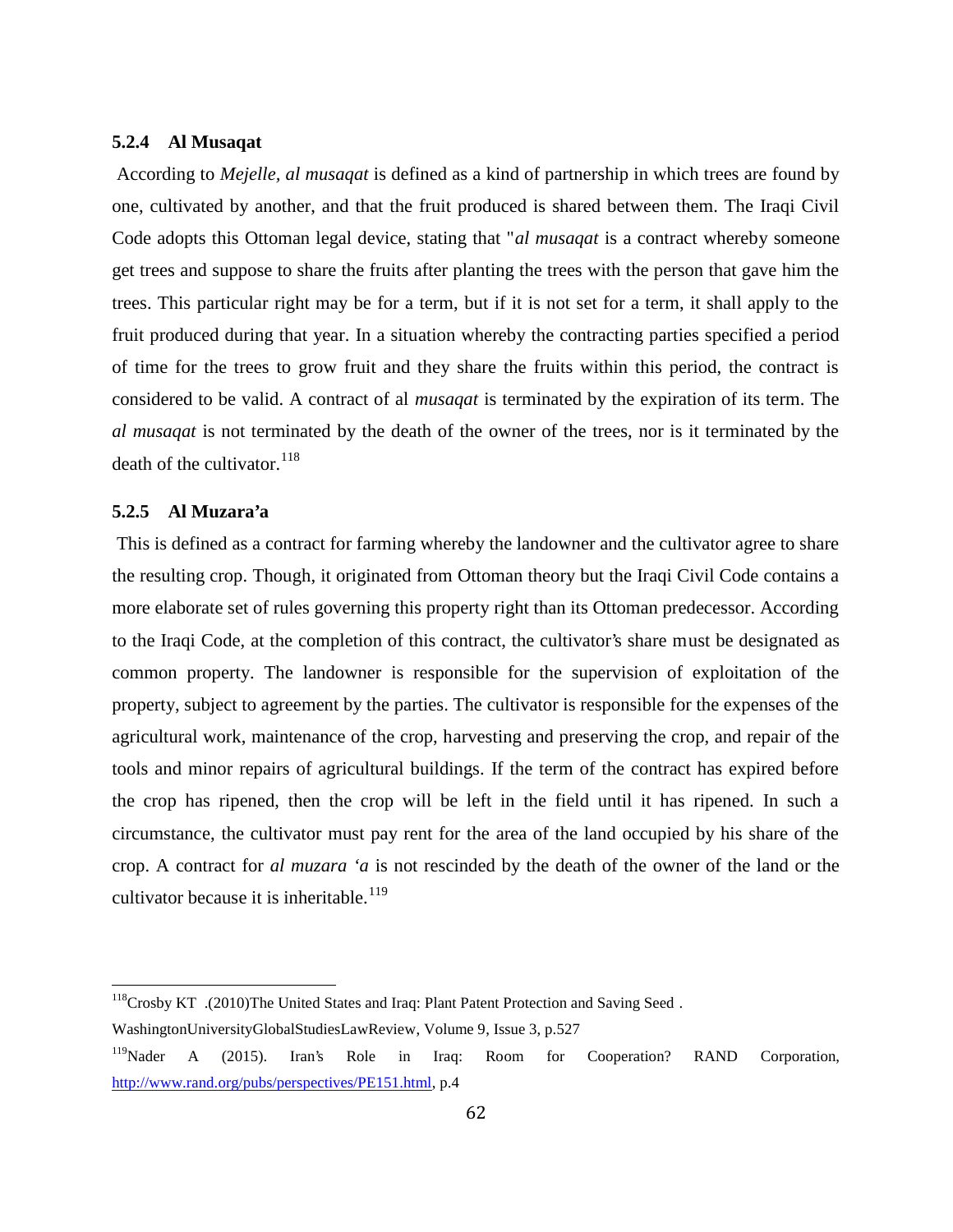#### **5.2.6 Shuf a (Preemption)**

This notion is a direct influence from Islamic law. It represents the automatic rights of the first refusal that is granted to individuals who may have an interest in who owns certain property, such as other co-owners or the owners of adjacent property. It represents the limitation on the right to transfer property but only the right to transfer that is considered to be acceptable whereby the interest of the other property owners is involved. *Shuf'a*(pre-emption) does set a barrier in Islamic law upon the free disposal of milk land. The Iraqi Civil Code defines preemption as a right to appropriate an immovable that has been sold for the purchase price and expenses. This right is given to the co-owner of a jointly owned immovable or the owner of a joint servitude over an immovable. The right of preemption under the Iraqi Civil Code is indivisible.<sup>120</sup>

<sup>&</sup>lt;sup>120</sup> Dan E. Stigall (2008). A Closer Look at Iraqi Property and Tort Law.Louisiana Law Review, Vol 68, Number 3, p.43-45.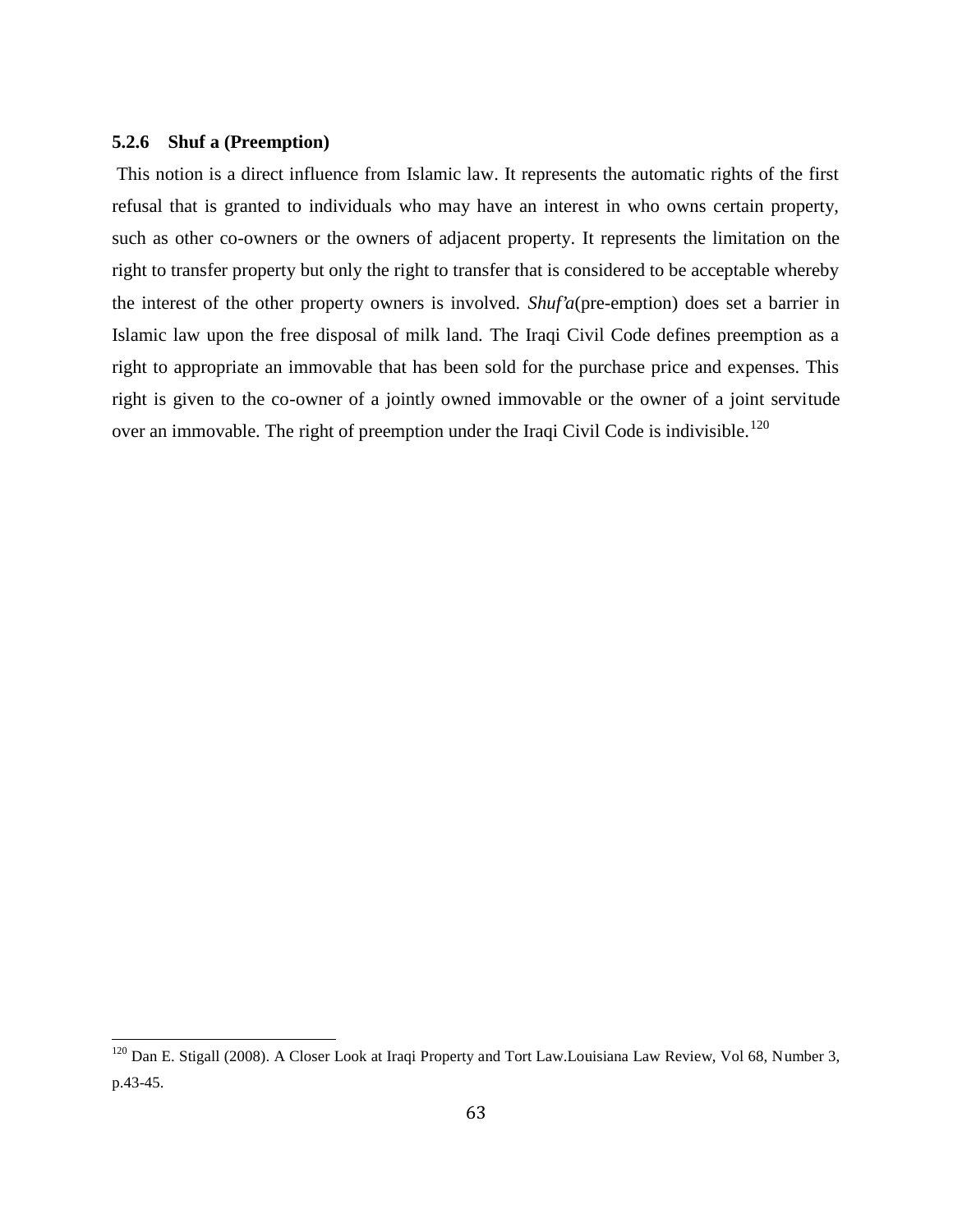#### **CONCLUSION**

Real property and real estate are two sides of a single coin as it has been explained in the first chapter of this dissertation. The term real property is always referred to as land and everything that is permanent in nature including structures and minerals. Formation of real property contract includes ownership and sales of real property as well as different kind of legal relationships between the owners of real estate. Most commonly the state always owns the land within its territory because the state is supreme and sovereign with law-making body (legislature) over the issue of land. Attempt has been made to discuss the historical evolution of real property both in English law of Britain, continental civil law as well as Iraqi civil law. It was found out that all the main concepts of real property were invented by Roman law ranging from ownership over possession of land to limited interest in land such as servitudes and mortgages. The research finds out that the reform that took place in the property legislation of 1925, which is named to be the Birkenhead legislation constitutes the backbone behind the English common law system.

Generally, the project finds out that virtually all the concepts of real property under English law are also found under Civil law (Iraqi civil code). They are similar in meaning with each other in spite of the fact that the practice of English common law system is different in many countries as well as the practice of civil law system. It is difficult to classify the countries that practicing civil law system to be the same due to different ways at which they operate. But all the terms and concepts of real property contract under English common law system can as well be found in civil law system with similar meaning but few changes in their practicability. This project examines the comparison of real property under British and Iraqi law and also in continental civil law system in order to know the distinguishing features of real property contract under the both systems of laws but found them to be similar with each other. Lastly, the projects examine the concept of real property under Iraqi civil code, which is the standard as continental civil code system and found it similar with English common law system. The basic features of real property contract under English law that cannot be found in civil law system are the importance of trusts, settlement and overreaching, which have been explained in the first chapter. These constitute sharp distinctions between the English common law and Iraqi civil law system. The existence of codification under civil law as well constitutes difference between civil law and common law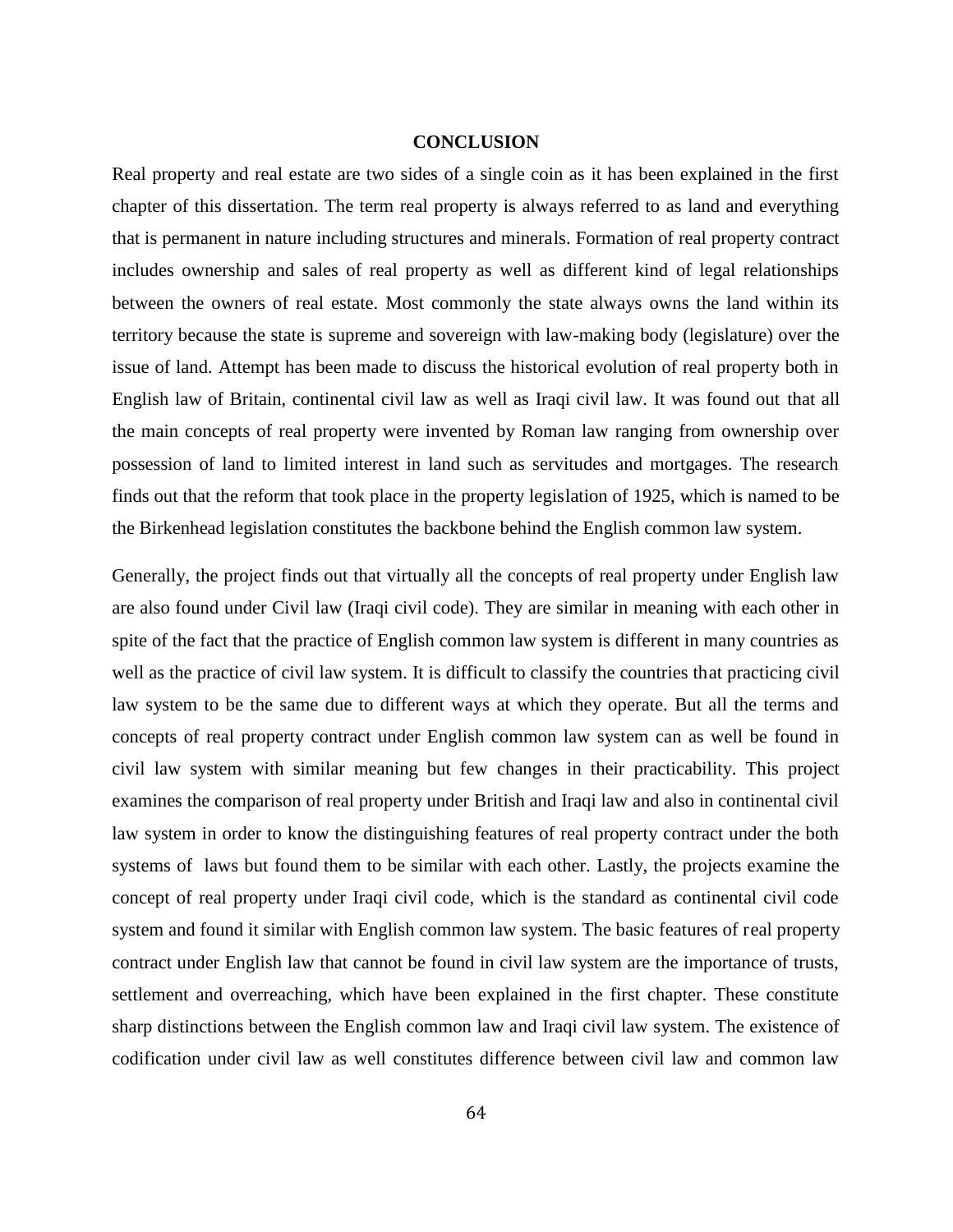system. All other concepts of real property under English common law are also found in continental civil law as well as Iraqi civil code system maybe as the same name or different name but similar meaning and lightly different in practice.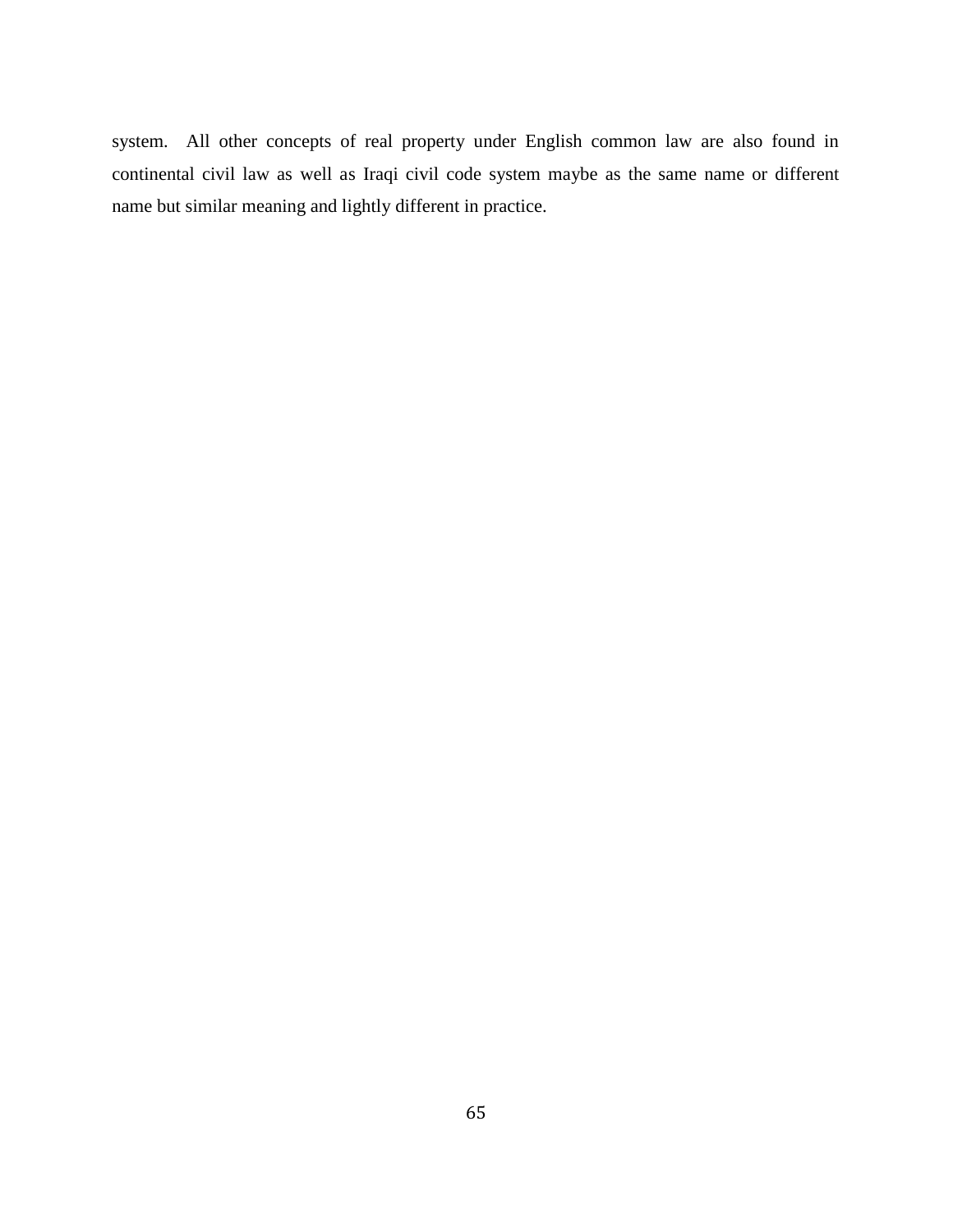### **BIBLIOGRAPHY**

# **Articles**

Bright and John K Dewar (eds), Land Law: Themes and Perspectives. *Oxford University Press*,

- Crosby KT .Plant Patent Protection and Saving Seed :The United States and Iraq .(2010) *Washington University Global Studies Law Review*, Volume 9, Issue 3
- Dan E. Stigall (2008). A Closer Look at Iraqi Property and Tort Law. Louisiana Law Review, Volume 68, Number 3
- David E. Woolley (2010). Ground Leases/Leasehold Estates and the Surveyor. LSACTS White Paper 2010-004
- Dechert LLP (2015). The Essential Guide to mortgages and charges over land. Available at . https://www.dechert.com/files/Publication/a-15.pdf
- FarookSleglet and Peter Sleglet."Changes in Land-Ownership and Social Structure in Middle and Southern Iraq for the period 1858–1870*." International Middle East Journal* No. 15, 1983
- Francis R. Crane (1961). The Law of Real Property in England and the United States: Some Comparisons*. Indiana Law Journal*: Vol.36: Iss. 3, Article 2
- Friedman, Garcia &Hagarty (2009). California Practice Guides: Landlord Tenant 2009. Cal.Prac. Guide Landlord-Tenant Form, § 7.1.
- Habil; Christoph U.S (2005).Real Property Law and Procedure in the European Union. European Private Law Forum European University Institute
- Introduction to the Basic Features of Central European Land Registry Law and Apartment Ownership, Notarius International (1997). Compare also Böhringer, Comparison of the Land Registry System in Central Europe with Other Forms of Property Law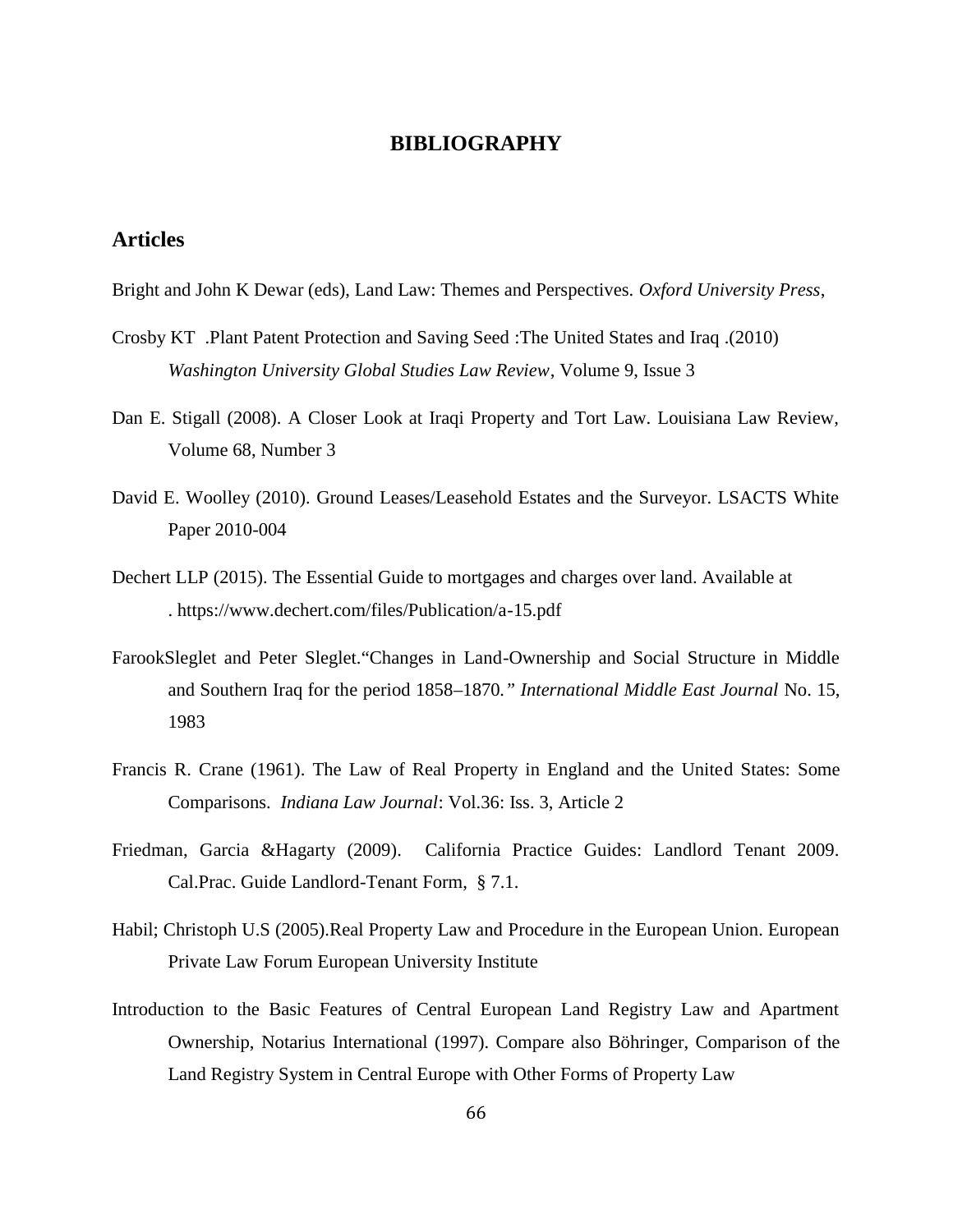- JaapZevenbergen (2002). Systems of Land Registration: Aspects and Effects. NederlandseCommissievoorGeodesie Netherlands Geodetic Commission
- James A. Graaskamp (1981). Fundamentals of Real Estate Development.Development component Series.
- Jesper M. Paasch (2011). Classification of Real property rights: A comparative study of real property rights in Germany, Ireland, the Netherlands and Sweden KTH Architecture and The Built Environment
- John P. Powelson (1988), The Story of Land: A History of Land Tenure and Agrarian Reform, The Lincoln Institute of Land Policy, 26 Towbridge Street, Cambridge, MA 02138 is the reference for Ur, Uruk, and the Hammurabic period.
- Justus W H (1930). The standard Work on the Nineteenth Century Continental Reforms of the Land Laws. Die Fortschritte des Zivilrechtsimig. Jahrhundert 2 vols. 1918,1930.
- Kevin Gray and Susan Francis Gray (1998).The Idea of Property in Land. In Susan Bright and John K Dewar (eds), Land Law: Themes and Perspectives*. Oxford University Press*.
- MajidKhadduri (1978), Socialist Iraq: A Study in Iraqi Politics Since 1968, The Middle East Institute, Washington, DC
- Matthew Bender, (2008) California Real Estate Law and Practice, 151.01, p. 151-3
- Nolan, Richard (2002) Vandervell v I.R.C.A case of Overreaching.The Cambridge Law Journal.p.172. ISSN 1469-2139

Paisley R (2005). Real Rights: Political Problems and Democratic Rigidity. EdinLRVol 8

Peter Van der (2007). Property Restitution in Iraq. Presentation at the Symposium on Post- Conflict Property Restitution Hosted by the United States Department of State Bureau of Population, Refugees, and Migration; Bureau of Intelligence and Research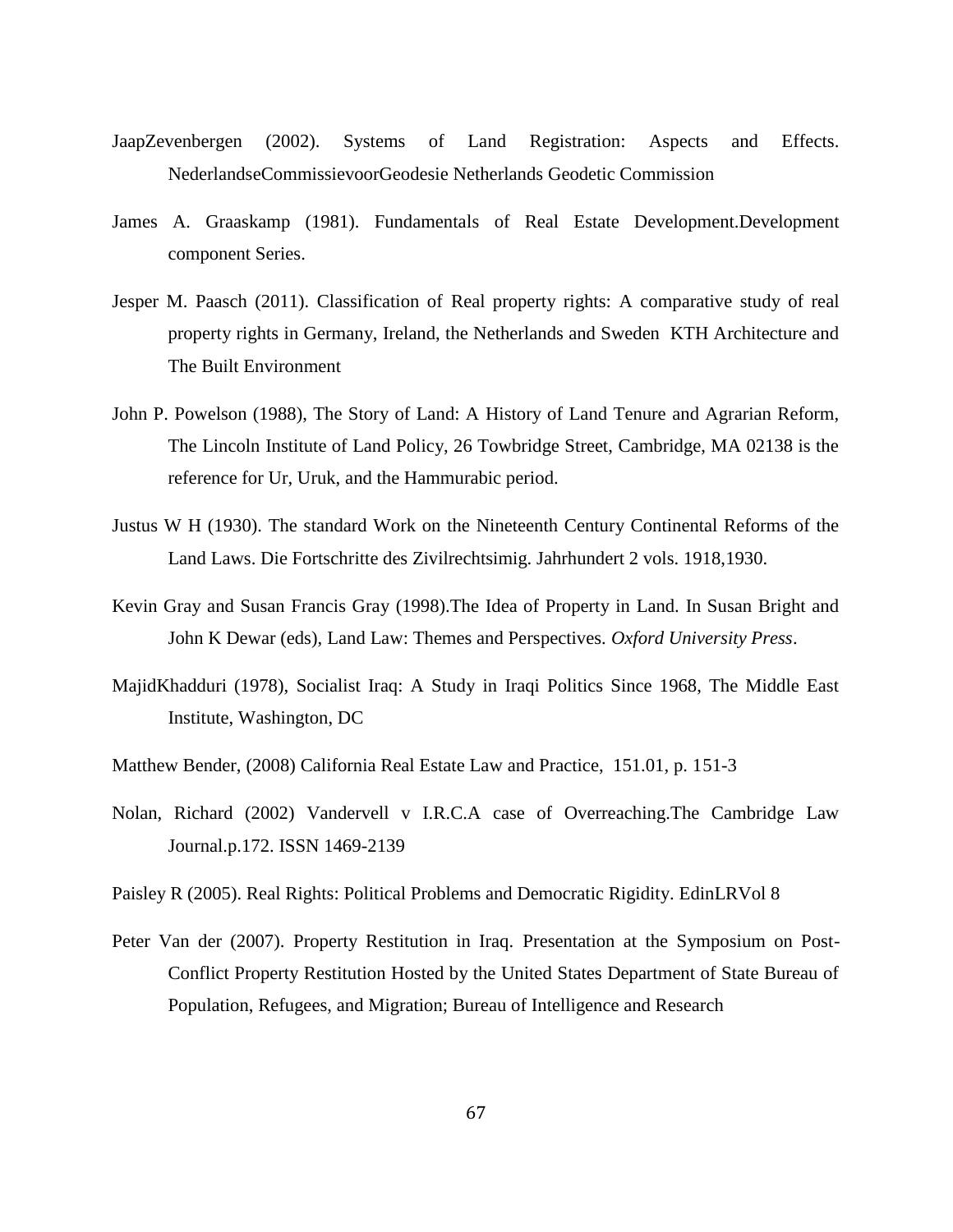- Rheinstein, Max (1936) "Some Fundamental Differences in Real Property Ideas of the "Civil Law" and the Common Law Systems," *University of Chicago Law Review*: Vol. 3: Iss. 4, Article 4
- RTI International (2005). Land Registration and Property Rights in Iraq. USAID Iraq Local Governance Program
- Rudolf Huebner (1918). History of Germanic Private Law, 4 Continental Legal History Series 3ig ff., 395 if., 758 ff.
- Sparkes Peter Report (2003). Real Property Law and Procedure in the European Union Annotated Draft Questionnaire, European University Institute
- TommiRalli (2005). Real Property Law and Procedure in the European Union, National report, Doctoral candidate, European University Institute
- Tripp Charles (2000). A History of Iraq. School of Oriental and African Studies, University of London.
- Van der Merwe C (2004). The Distribution of Ownership in an Apartment Ownership or Condominium Scheme. 2002 Georgia Journal of International and Comparative Law
- Vozarikova M (Land Registration in Engl .(2010and and Slovakia: A Comparative Study. University of Birmingham Research Archive

# **Online Journals**

- Alan Watson (1991). Roman Law and Comparative Law 49 (1991). Available at http://dannyreviews.com/h/Roman\_Law\_and\_Comparative\_Law.html.
- David Dale-Johnson (2000). Long Term Ground Leases, the Redevelopment Option and Contract Incentives. Associate Professor of Finance and Business Economics Marshall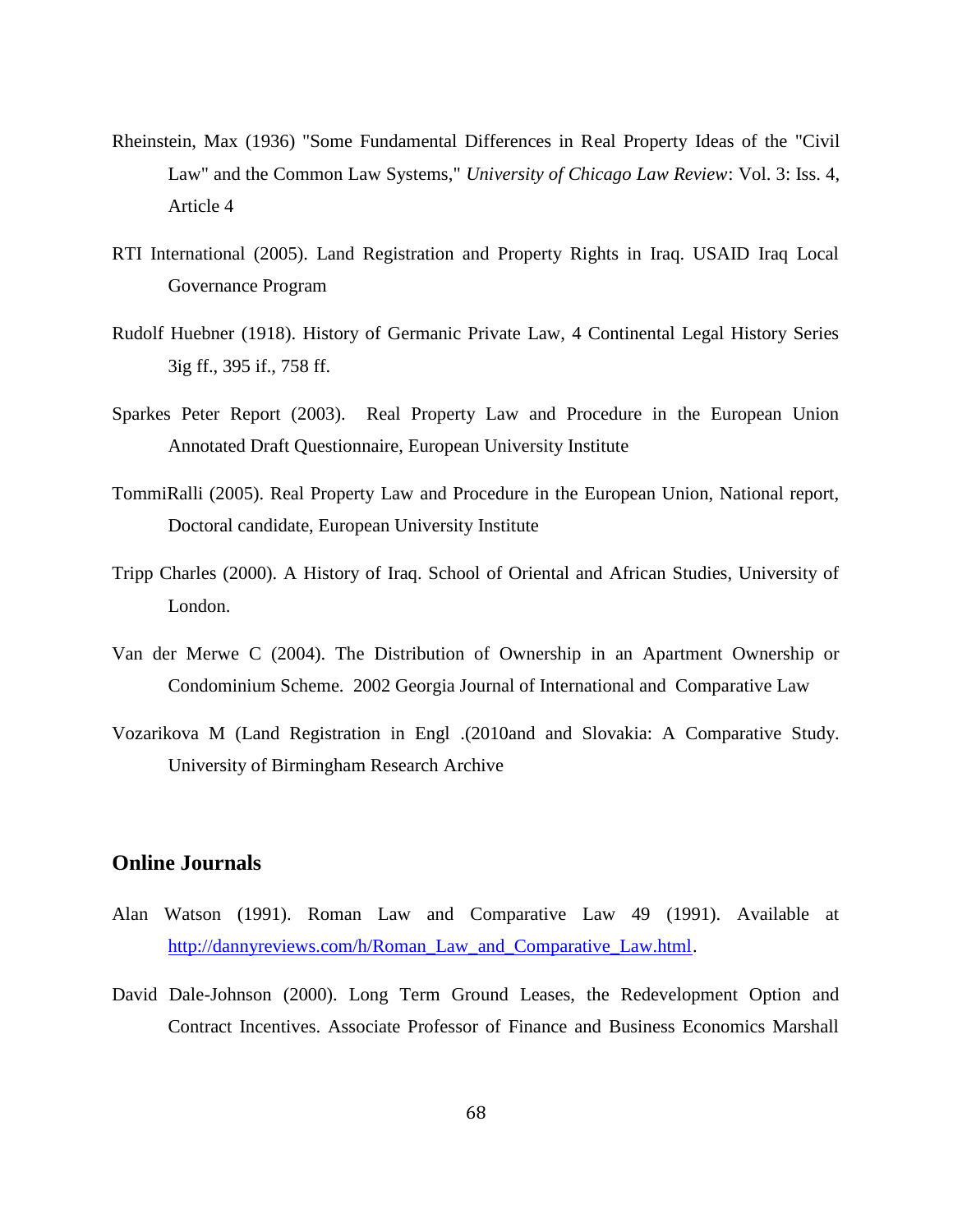School of Business

.https://lusk.usc.edu/sites/default/files/working\_paper\_115.pdf,

Florence P. Mayne (2002). Ground Leases: Basic Legal Issues, available at http://www.utsystem.edu/reo/articles/ground%20leases\_basic%20legal%20issues.pdf.

http://webcache.googleusercontent.com/searchq=cache:Nszoh,

MATTHEOU E, Real Property Law - European University Institute. Reviewed at.

Nader A (2015). Iran's Role in Iraq: Room for Cooperation? RAND Corporation, http://www.rand.org/pubs/perspectives/PE151.html,

Segal I & Michael D.W (2010).Property Rights.http://web.stanford.edu/~isegal/prights.pdf,

Tony Petosa, Nick Bertino, and Creighton Weber, Wells Fargo Multifamily Capital (2014). Understanding Ground Leases. Available at https://com/assets/pdf/commercial/financing/real-estate/ground\_leases

Translegal (2009).Real Property Law.Available at www.translegal.com/lets/real-property-law-3.

William Tetley, (1999). Mixed jurisdictions : common law vs civil law (codified and uncodified) (Part I. Available at http://www.unidroit.org/english/publications/review/articles/1999-3 tetley1-e.pdf

### **Conventions**

Germ. Civ. Code 2100-46; Swiss Civ. Code arts. 488-92; Austrian Civ. Code §§ 604 el seq. (Cf. 2 Ehrenzweig, System des bsterreichischenallgemeinenPrivatrechts, 11, 432 (6th ed.1924)).

IRAQI CIV. CODE art.65 (Nicola H. Karam trans., 1990), p.64, 70-72.

IRAQI CIV. CODE art.764 (Nicola H. Karam trans., 1990).

IRAQI Cry.CODE art. 1266. (Nicola H. Karam trans., 1990).